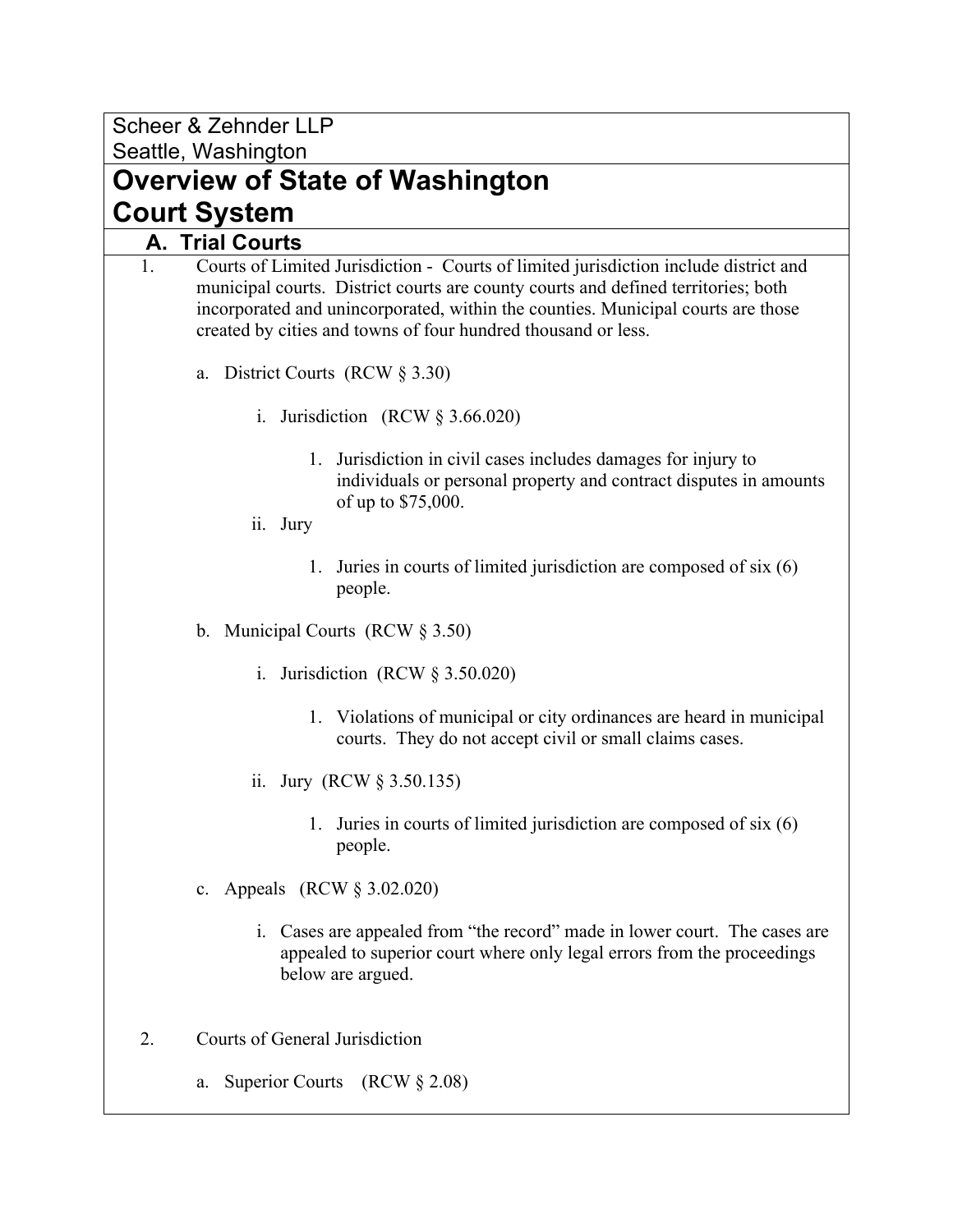i. Jurisdiction  $(RCW \S 2.08.010 - .020)$ 1. There are no limits on the types of civil and criminal cases heard, also have authority to hear cases appealed from the courts of limited jurisdiction. ii. Jury 1. Juries in superior courts are composed of twelve (12) people. iii. Appeals 1. Appeals may be made to the Court of Appeals. In some cases, they go directly to the Supreme Court. (RCW § 2.06.030) iv. Juvenile 1. Juvenile court is a division of the superior court, established by law to deal with youths under the age of 18. v. Districts 1. All superior courts are grouped into single or multi-county districts. There are 30 such districts throughout Washington. **B. Appellate Courts** 1. The Court of Appeals (RCW § 2.06) a. Divisions (RCW § 2.06.020) i. The Court of Appeals is divided into three divisions. Each division serves a specific geographic area of the state. 1. Division I a. Located in Seattle, WA b. Consists of twelve (12) judges from three districts i. District 1: King County (7) ii. District 2: Snohomish County (2) iii. District 3: Island, San Juan, Skagit, and Whatcom Counties (1)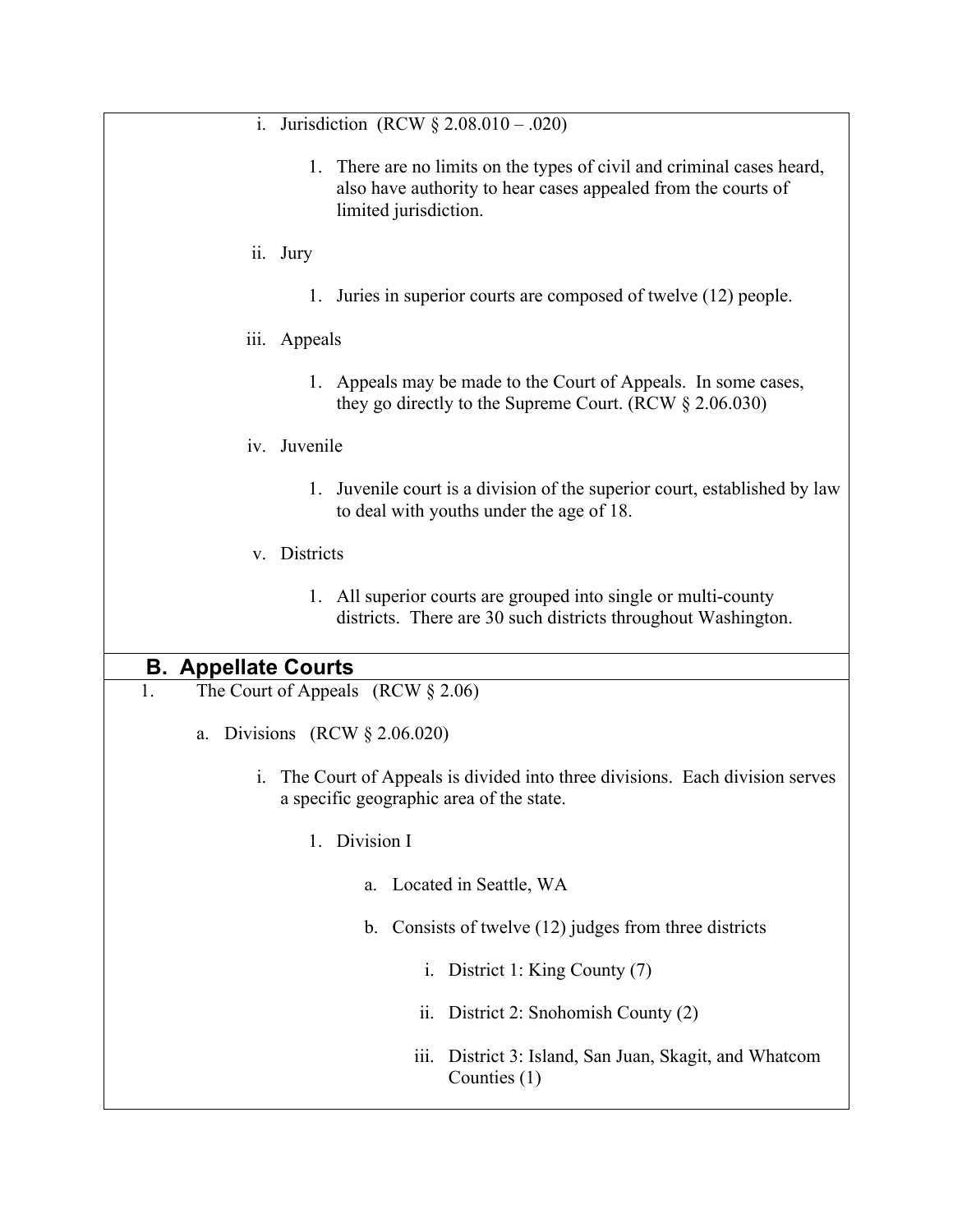- 2. Division II
	- a. Located in Tacoma, WA
	- b. Consists of eight (8) judges from three districts
		- i. District 1: Pierce County (3)
		- ii. District 2: Clallam, Grays Harbor, Jefferson, Kitsap, Mason, and Thurston Counties (2)
		- iii. District 3: Clark, Cowlitz, Lewis, Pacific, Skamania, and Wahkiakum Counties (2)

#### 3. Division III

- a. Located in Spokane, WA
- b. Consists of five (5) judges from three districts
	- i. District 1: Ferry, Lincoln, Okanogan, Pend Oreille, Spokane and Stevens Counties (2)
	- ii. District 2: Adams, Asotin, Benton, Columbia, Franklin, Garfield, Grant, Walla Walla, and Whitman Counties (1)
	- iii. District 3: Chelan, Douglas, Kittitas, Klickitat, and Yakima Counties (2)
- b. Jurisdiction (RCW § 2.06.030)
	- i. The COA has exclusive appellate jurisdiction in all cases except those specifically enumerated in RCW § 2.06.030)
	- ii. Appellate jurisdiction does not extend to civil actions where the original amount in controversy does not exceed the sum of \$200.
	- iii. The COA is a non-discretionary appellate court
	- iv. The COA has authority to reverse, remand, modify, or affirm the decision of the lower court.
- c. Judges (RCW § 2.06.022 .024)
	- i. The twenty-two (22) judges on the Court serve six-year staggered terms to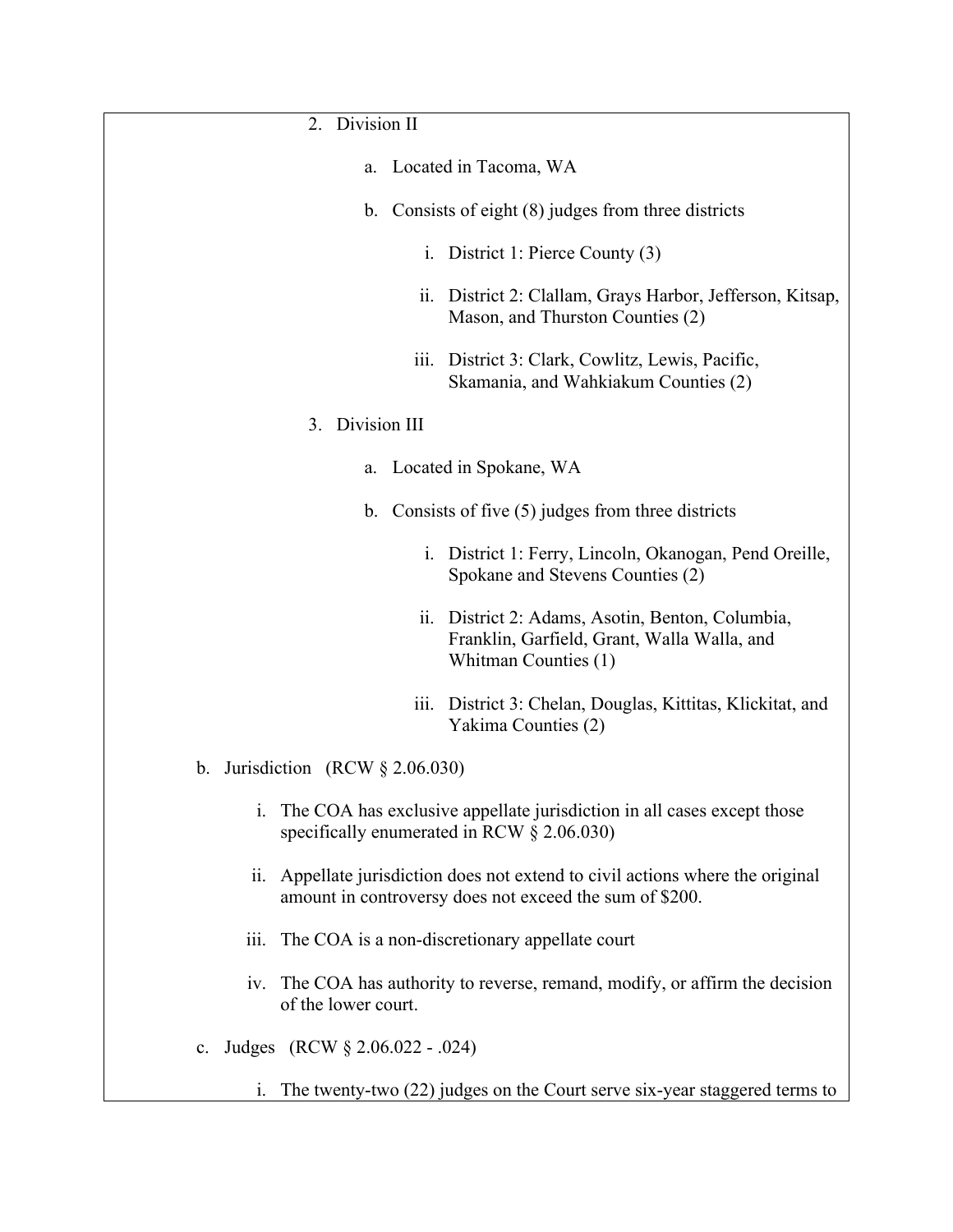| ensure continuity                                                                                                 |
|-------------------------------------------------------------------------------------------------------------------|
| 2.<br>The Supreme Court (RCW $\S 2.04$ )                                                                          |
| Jurisdiction (RCW $\S$ 2.04.010)<br>a.                                                                            |
| i. Original jurisdiction of petitions against state officers.                                                     |
| ii. Discretionary review of decisions of lower courts where:                                                      |
| 1. the amount in controversy exceeds \$200,                                                                       |
| 2. if the action involves a state officer,                                                                        |
| a trial court has ruled a statute or ordinance unconstitutional,<br>$\mathcal{E}$                                 |
| 4. conflicting statutes or rules of law are involved,                                                             |
| 5. issues of broad public interest that require prompt and ultimate<br>determination.                             |
| b. Justices (RCW $\S 2.04.071$ )                                                                                  |
| $i_{-}$<br>The Supreme Court consists of nine (9) judges                                                          |
| The judges are elected to six-year terms, with each term staggered to<br>11.<br>maintain continuity of the court. |
| <b>Procedural</b>                                                                                                 |

- **A. Venue** 1. Resident
	- - a. An action against a resident of Washington may be brought:
			- i. In the county where any defendant resides, or
			- ii. Where all or part of the claim arose.

#### 2. Nonresident

- a. An action against a nonresident of Washington may be brought in the county:
	- i. Where the plaintiff resides,
	- ii. Where the defendant is served,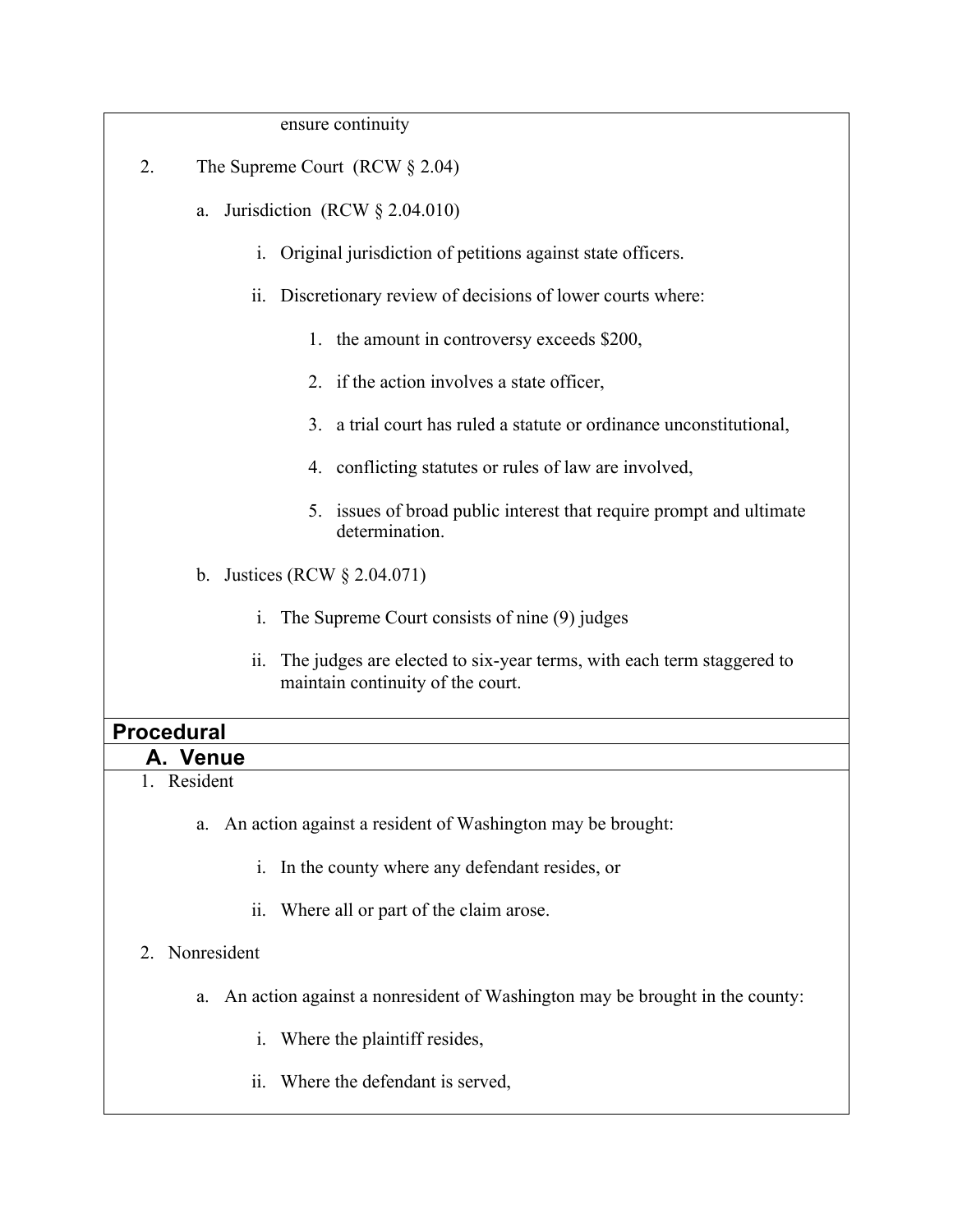- iii. Where the defendant committed the act that triggered the Long Arm Statute, or
- iv. Where all or part of the claim arose.

#### 3. Corporate

- a. An action against a corporation may be brought in the county:
	- i. Where the work was performed,
	- ii. Where the agreement was entered,
	- iii. Where the corporation resides,
	- iv. Where the tort was committed.

## **B. Statute of Limitations**

The following statutes of limitations are pertinent:

- 1. Injury to person or property: Actions for personal injury in Washington are subject to a three-year statute of limitation. (RCW 4.16.080(2)).
	- a. Statutory Exceptions: medical malpractice statute, products liability statute, improvements to real estate statute
- 2. Written Contract: A contract that is in writing has a six-year statute of limitations. (RCW 4.16.040)
- 3. Oral Contract: An oral contract is subject to a three-year statute of limitations. (RCW 4.16.080(2)).
	- a. Exception: Contracts that involve the sale of goods must abide by a four-year limitation.

#### 4. Tolling

a. For purposes of tolling a statute of limitations an action must commence prior to the running of the statute. An action is deemed commenced when the complaint is filed or the summons is served, whichever occurs first. The plaintiff, then, has 90 days to effect the other. (RCW 4.16.170)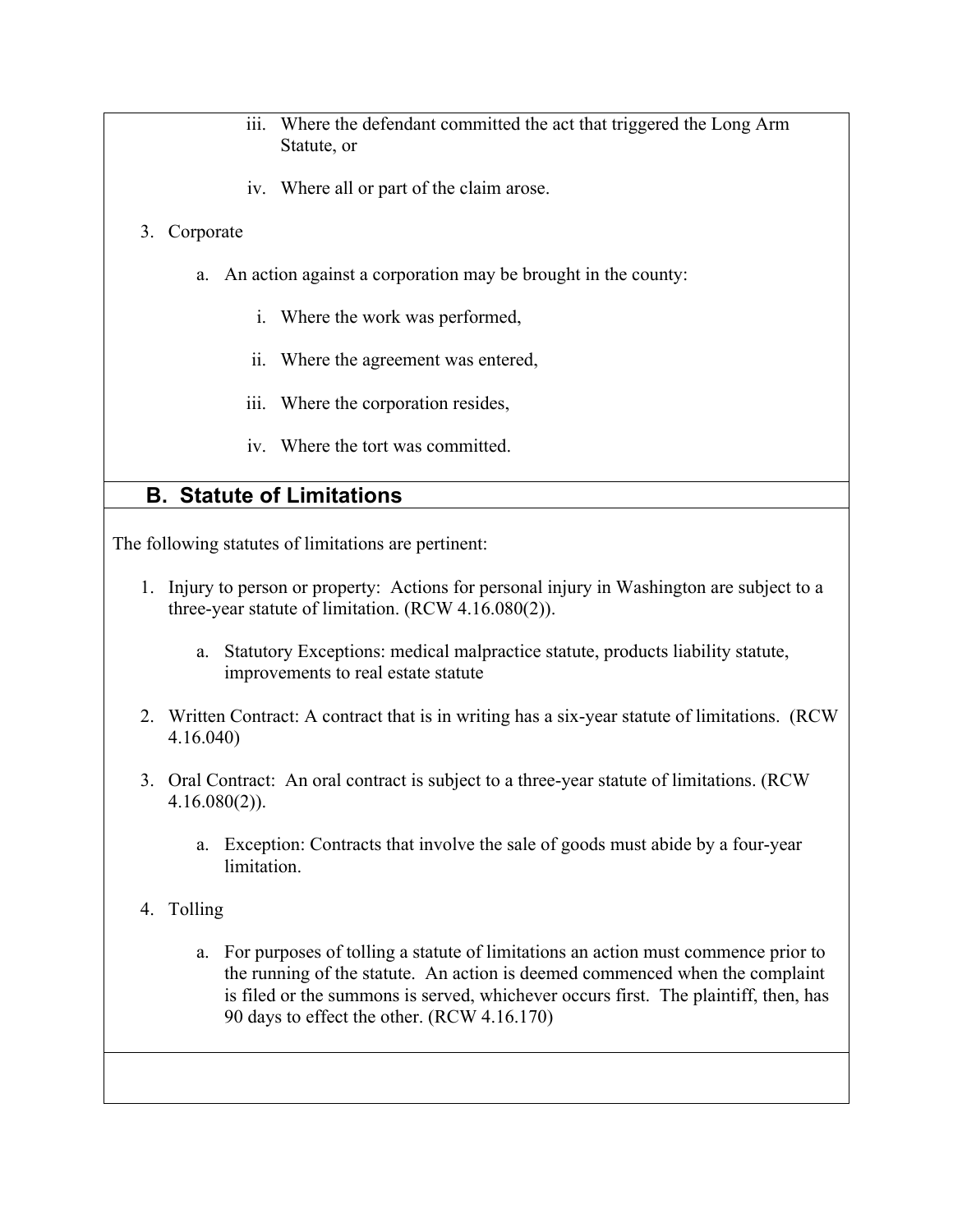# **C. Time for Filing an Answer**

Unless a statute or local court rule provides for a different time requirement, the defendant is required to serve his answer within days after the service of summons, not including the day of service.

- 1. 20 days if received summons/complaint via personal service
- 2. 60 days if a non-resident or received summons/complaint by publication, under motorist statute.
- 3. 90 days received summons/complaint by mail.

# **D. Dismissal Re-Filing of Suit**

A plaintiff may voluntarily dismiss their claim without prejudice one time. Thereafter, a second order of dismissal operates as an adjudication upon the merits.  $(CR 41(a)(4))$ . A voluntary dismissal taken upon stipulation of all parties will not count towards the limit of two voluntary dismissals. *Spokane County v. Specialty Auto and Truck Painting, Inc*., 153 Wash. 2d 238, 103 P.3d 792 (2004).

### **Liability**

### **A. Negligence**

1. Generally

In a negligence case the plaintiff is required to prove four elements:

- a. the defendant had a duty or obligation to conform to a certain standard of conduct for the protection of others against unreasonable risks;
- b. the defendant breached that duty;
- c. the breach was a proximate cause of the plaintiff's injury; and

d. the plaintiff suffered legally compensable damages. *LaPlante v. State of Washington*, 85 Wash. 2d 154, 159, 531 P.2d 299 (1975).

2. Duty

Washington case law has placed the duty to use reasonable care into one of two categories:

a. where the defendant has (at least in part) brought about the risk that causes injury to the plaintiff; *Michaels v. CH2M Hill, Inc*., 171 Wash. 2d 587, 257 P.3d 532, 32 I.E.R. Cas. (BNA) 571 (2011), or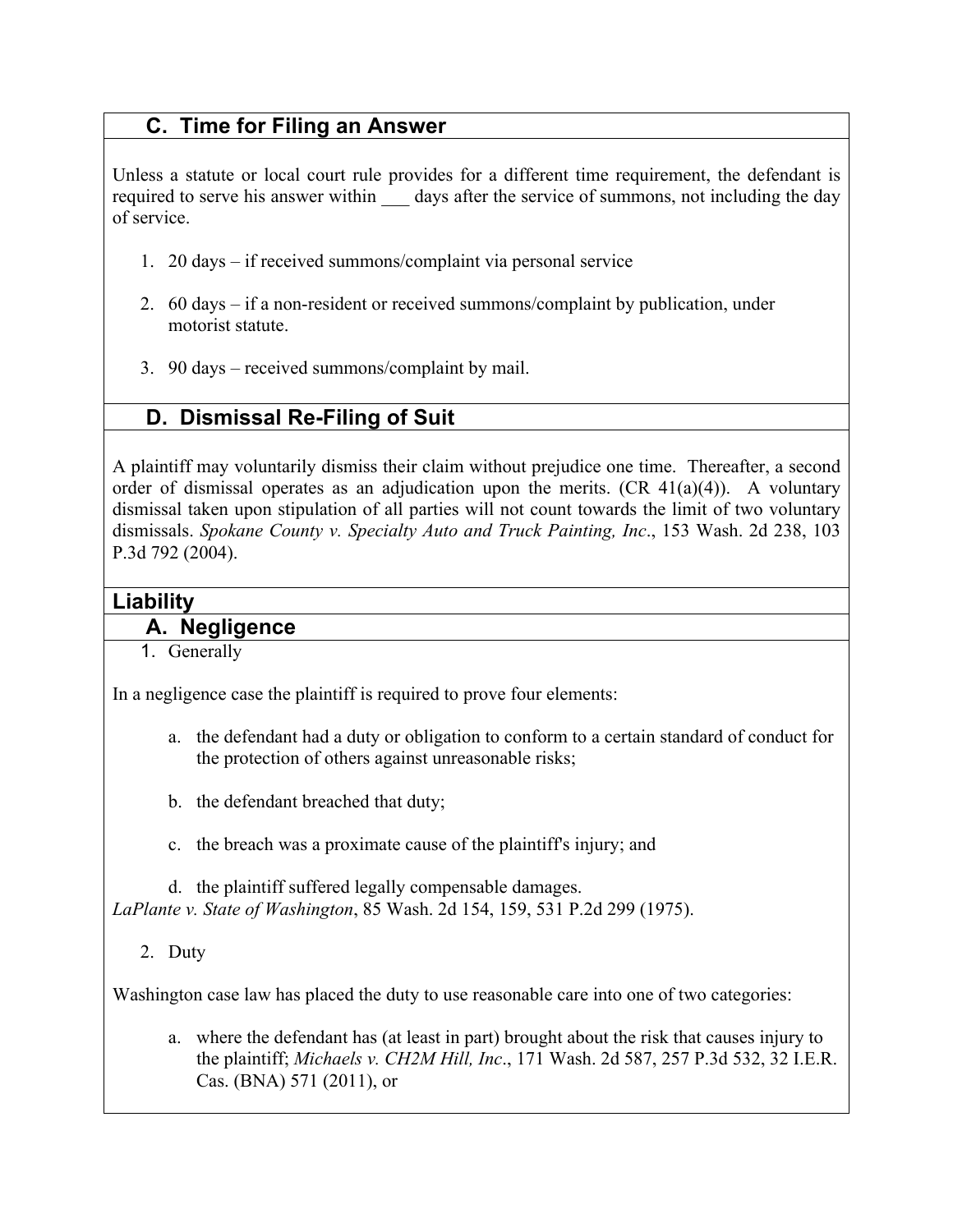- b. where the defendant has not brought about the risk itself, but fails to take steps to prevent the injury to the plaintiff. In the first category of cases the defendant is generally under a duty to use reasonable care, so long as the risk to the plaintiff is reasonably foreseeable. As to the second category of cases, the defendant is generally not under a duty to use reasonable care unless:
	- i. the defendant has induced justifiable reliance by the plaintiff that the defendant will use reasonable care to prevent injury to the plaintiff;
	- ii. a "special relationship" exists between the defendant and the plaintiff imposing a social duty on the defendant to use reasonable care for the plaintiff's safety; or
	- iii. a statute specifically imposes a duty to exercise care for another's safety. *Schwartz v. Elerding*, 166 Wash. App. 608, 270 P.3d 630 (Div. 3 2012).

While it is generally a question of law as to whether or not the defendant owed the plaintiff a duty of care, the question of whether that duty was breached is generally a question of fact for the jury. *Moore v. Hagge*, 158 Wash. App. 137, 241 P.3d 787 (Div. 1 2010).

3. Proximate Cause

Washington Pattern Instruction describes a proximate cause of an injury as "a cause which, in a direct sequence, unbroken by any new independent cause, produces the injury complained of and without which such injury would not have happened." WPI 15.01. The question of proximate cause is generally one for the jury.

4. Preexisting Conditions

The Washington Supreme Court has held that a preexisting condition is not a proximate cause of subsequent injuries if the condition was asymptomatic prior to the accident for which the plaintiff is attempting to hold the defendant liable. *Harris v. Drake*, 152 Wash. 2d 480, 99 P.3d 872 (2004).

Preexisting injuries may be relevant to showing whether or not a claimed injury was proximately caused by an occurrence for which the defendant is responsible. A jury may award damages for the "lighting up" of a preexisting injury, but not for "any injuries or disabilities that would have resulted from natural progression of the pre-existing condition even without this occurrence." WPI 30.18. On the other hand, if there is no evidence that the preexisting condition was "lighted up" by the injury caused by the defendant, then it is error to admit evidence of the preexisting condition. *Hoskin v. Reich*, 142 Wash. App. 557, 174 P.3d 1250 (Div. 2 2008).

### **B. Negligence Defenses**

1. Comparative Fault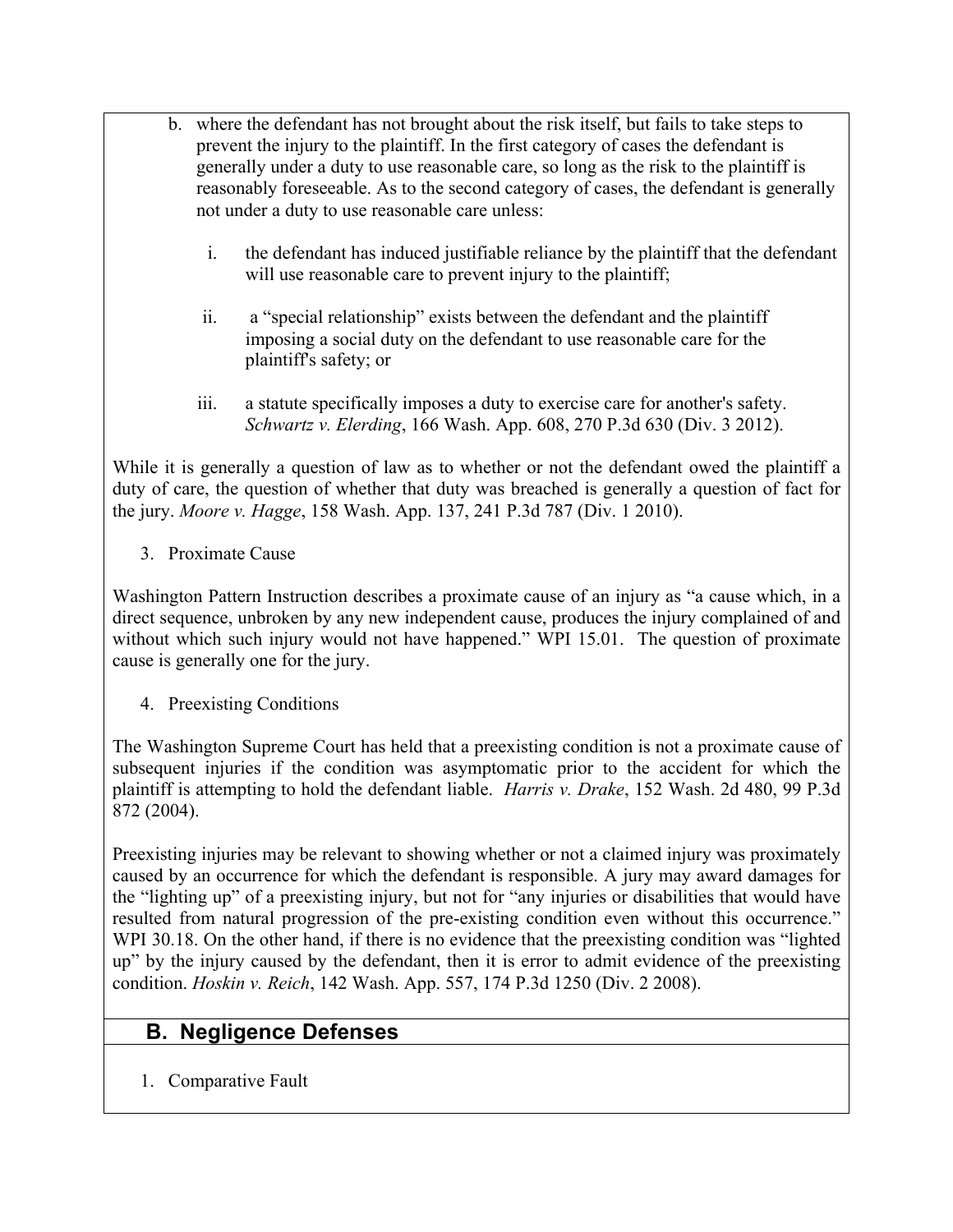Washington is a "pure" comparative fault jurisdiction. The "comparative fault statute" provides that any contributory fault chargeable to the claimant in an action based on fault diminishes proportionally the amount awarded as compensatory damages for an injury attributable to the claimant's fault, but does not bar recovery. RCW 4.22.005.

2. Contributory Negligence

Reduce a plaintiff's recovery to the extent that the defendant's liability is not based upon fault, but instead is based on an intentional tort. *Honegger v. Yoke's Washington Foods, Inc*., 83 Wash. App. 293, 921 P.2d 1080 (1996). In determining whether a person was contributorily negligent, the inquiry is whether that person exercised the care for his or her own safety that a reasonable person would have used under the existing facts or circumstances. *Jaeger v. Cleaver Const., Inc.,* 148 Wash. App. 698, 201 P.3d 1028 (Div. 2 2009). Of course, in addition to proving negligence on the part of the plaintiff, the defendant seeking to utilize contributory negligence as a defense must also show that the plaintiff's negligence was a legally contributing cause of the injury. *Huston v. First Church of God, of Vancouver*, 46 Wash. App. 740, 732 P.2d 173 (1987).

3. Assumption of Risk

The Washington Supreme Court has identified four separate classes of assumption of risk: (1) express, (2) implied primary, (3) implied reasonable, and (4) implied unreasonable. *Gregoire v. City of Oak Harbor,* 170 Wash. 2d 628, 244 P.3d 924 (2010). However, the last two categories for all practical purposes have been abandoned as distinct doctrines; they are regarded as simply another form of contributory negligence. *Home v. North Kitsap School Dist*., 92 Wash. App. 709, 965 P.2d 1112 (1998). Depending on the type of assumption of risk and the circumstances of the case, assumption of risk may operate as either a partial defense to a tort action, *Shorter v. Drury*, 103 Wash. 2d 645, 695 P.2d 116 (1985), or a complete defense. *Johnson v. NEW, Inc.,* 89 Wash. App. 309, 948 P.2d 877 (1997).

a. Express:

A person expressly assumes the specific risk of harm if that person (1) has full subjective understanding (2) of the presence and nature of the specific risk and (3) voluntarily chooses to encounter the risk. Gregoire v. *City of Oak Harbor*, 170 Wash. 2d 628, 244 P.3d 924 (2010).

b. Implied Primary:

An instruction on implied primary assumption of risk is appropriate where "the plaintiff (1) had full subjective understanding (2) of the presence and nature of the specific risk, and (3) voluntarily chose to encounter the risk." *Taylor v. Baseball Club of Seattle, L.P.,* 132 Wash. App. 32, 130 P.3d 835 (2006).

## **C. Gross Negligence, Recklessness, Willful and Wanton Conduct**

1. Gross Negligence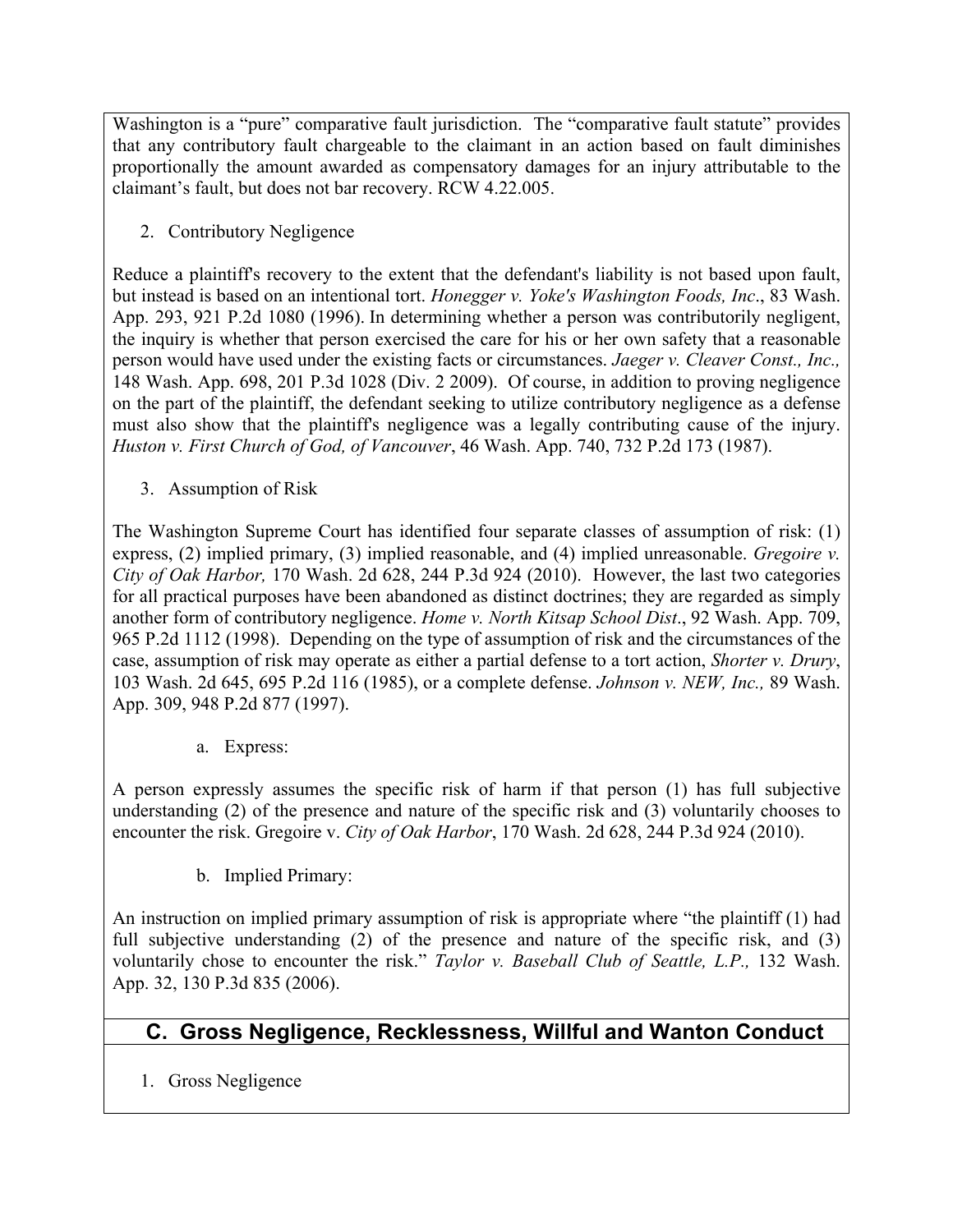Only applicable to certain negligence-related statutes. For example, RCWA 4.24.264, 4.24.268 and 7.70.090 provide that the liability of directors and officers of nonprofit corporations, directors and superintendents of school districts, and directors of public and private hospitals shall be liable for injuries only when they are caused by gross negligence. Must also be proven to overcome an express release of liability given by the plaintiff before engaging in the activity leading to the injury.

2. Willful and Wanton

Willful and wanton misconduct is not a form of negligence. Unlike negligence, (even gross negligence), which implies a form of neglect or inadvertence, willful or wanton misconduct is "a radically different mental state," characterized by a type of premeditation or formed intention. *Rodriguez v. City of Moses Lake,* 158 Wash. App. 724, 731, 243 P.3d 552, 555 (Div. 3 2010). Nor is there a cause of action for willful or wanton misconduct, standing alone. Rather, willful or wanton misconduct operates as a defense or limitation to other types of claims or immunities.

# **D. Negligent Hiring and Retention**

Although not a true form of vicarious liability, an employer can be held liable for the torts committed by the employee, even if outside the course and scope of employment, if the employer acted negligently in hiring or supervising the employee.

The plaintiff who alleges negligent hiring must show that:

- a. the employer knew or, in exercising ordinary care, should have known of its employee's incompetence when the employee was hired, and
- b. that the negligently hired employee caused the plaintiff's injuries. *Rucshner v. ADT, Sec. Systems, Inc.,* 149 Wash. App. 665, 204 P.3d 271 (Div. 2 2009).

A negligent supervision claim requires showing:

- a. an employee acted outside the scope of his or her employment;
- b. the employee presented a risk of harm to other employees;
- c. the employer knew, or should have known in the exercise of reasonable care that the employee posed a risk to others; and
- d. that the employer's failure to supervise was the proximate cause of injuries to other employees. *Briggs v. Nova Services*, 135 Wash. App. 955, 966–67, 147 P.3d 616, 622 (Div. 3 2006)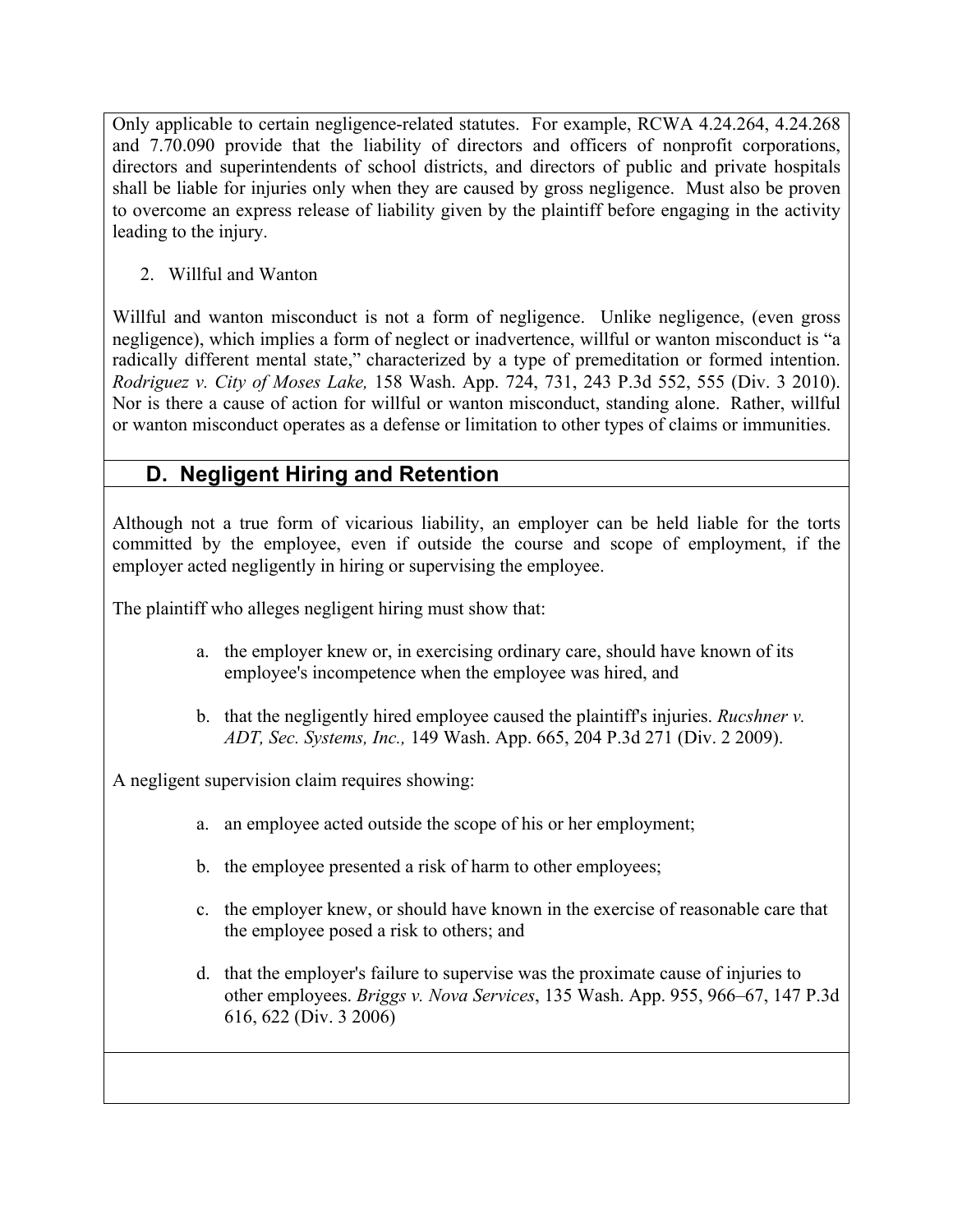# **E. Negligent Entrustment**

Negligent Entrustment is a separate and distinct claim in Washington State. Generally, one who negligently entrusts a dangerous instrumentality to one who is incompetent to handle it responsibility may be found liable if injury results. The theory of negligent entrustment is based on foreseeability. Regarding automotive entrustment, a vehicle owner is under a duty to refrain from entrusting the motor vehicle to another where the owner knows, or should know in the exercise of ordinary care, that the person to whom their vehicle was entrusted is reckless, heedless, or incompetent. *House v. Estate of McCamey*, 162 Wash. App. 483, 264 P.3d 253 (Div. 1 2011).

## **F. Dram Shop**

1. Generally

A commercial host, i.e., one engaged in the business of supplying alcoholic beverages, has a duty to exercise care when serving patrons. However, that duty has been specified to impose liability in only two situations:

- a. serving "apparently intoxicated" persons; and
- b. serving minors. RCW 66.44.200; RCW 66.44.320
- 2. Apparently Intoxicated

A commercial host is liable if he furnishes intoxicating beverages to an "apparently intoxicated" person. (RCW 66.44.200). However, no duty is owed to the intoxicated driver himself or herself; the only duty is owed to potential victims of the intoxicated driver's negligence. At one time the standard was whether or not the person served was "obviously intoxicated." However, the Washington Supreme Court has held that the statutory standard does not require proof that the patron was *obviously* intoxicated, but it is sufficient to show that the patron *appeared* to be under the influence.

The standard of liability is based on the actual appearance of the patron and the not the assumed appearance. Therefore, jurors are not allowed to infer that a driver appeared drunk because he had a high blood alcohol content at the time of service.

3. Serving Minors

A commercial host is also liable for serving a minor. RCW 66.44.320 prohibits serving alcohol to anyone under twenty-one. While a violation of that statute is not negligence per se, it may be used as *evidence* of negligence by the trier of fact. Where a commercial vendor of alcohol furnishes alcohol to a minor, the vendor is negligent with respect to anyone who could foreseeably be injured as a result of the provision of alcohol.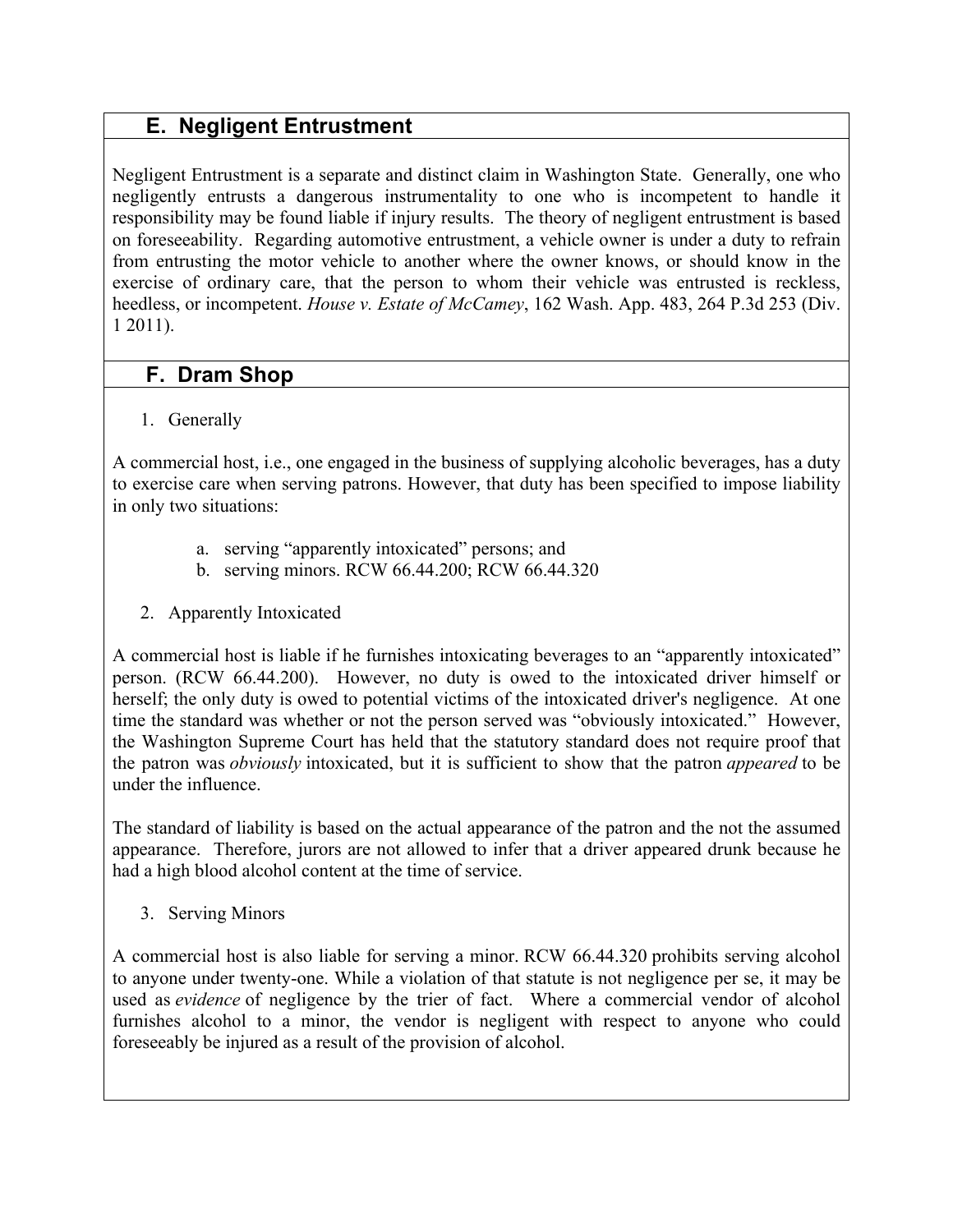# **G. Joint and Several Liability**

Washington's Tort Reform Act of 1986 replaced joint and several liability with proportionate liability. As a result of the tort reform statute, each tortfeasor is only proportionately liable for his share of the total fault, except in certain circumstances.

1. Proportionate Liability

In most actions involving fault of more than one tortfeasor, a negligent party will be liable for his own proportionate share of fault and no more. The jury will compare the fault of all potentially negligent parties including the claimant, defendants, third-party defendants, and parties released by the claimant. Under comparative responsibility, each at-fault party is held proportionally responsible for the claimant's injuries or damages. If an accident is caused by more than one party, the jury will apportion responsibility based upon each at-fault party's own percentage of negligence, for a total percentage of fault of 100%. A judgment is entered in an amount which represents a party's proportional share of the claimant's total damages. RCW 4.22.070(1)

When a proportionate liability party settles, he settles for his share alone, and he may neither seek nor be liable for contribution. *Kottler v. State*, 136 Wash.2d 437, 963 P.2d 834 (1998).

2. Joint Liability

In most actions involving fault of more than one tortfeasor, a negligent party will liable for his own proportionate share of fault and no more. The jury will compare the fault of all potentially negligent parties including the claimant, defendants, third-party defendants, and parties released by the claimant. Under comparative responsibility, each at-fault party is held proportionally responsible for the claimant's injuries or damages. If an accident is caused by more than one party, the jury will apportion responsibility based upon each at-fault party's own percentage of negligence, for a total percentage of fault of 100%. A judgment is entered in an amount which represents a party's proportional share of the claimant's total damages. RCW 4.22.070(1)

When a proportionate liability party settles, he settles for his share alone, and he may neither seek nor be liable for contribution. *Kottler v. State*, 136 Wash.2d 437, 963 P.2d 834 (1998).

# **H. Wrongful Death and/or Survival Actions**

There are five statutes in Washington that govern wrongful death actions.

1. RCW 4.20.010 is the *wrongful death* statute. This statute creates a cause of action that is brought by the personal representative of the deceased where his or her death is caused by the wrongful act, neglect or default of another.

2. A related statute, RCW 4.20.020, designates the *beneficiaries* of this statutory wrongful death action. The statute creates a two-tier system of beneficiaries.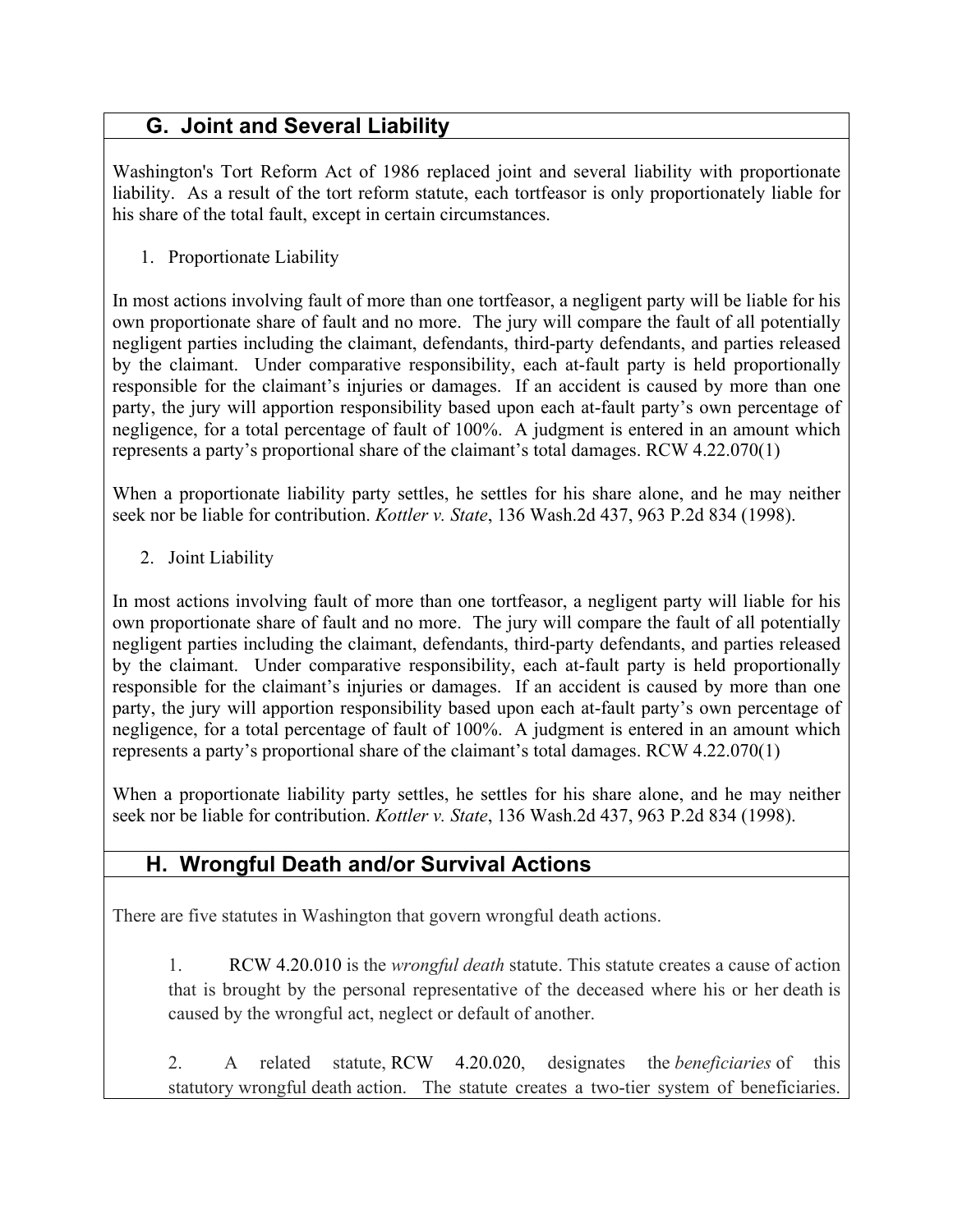The first tier consists of the wife, husband, state registered domestic partner, child or children, including stepchildren, of the deceased person. If no member of the first tier exists, then the beneficiaries may consists of the parents, sisters, or brothers, who may be dependent on the deceased person for support.

3. RCW 4.20.060 is a special survival statute. This statute provides that the decedent's own action for personal injuries may be prosecuted by the personal representative of the decedent's estate on behalf of certain beneficiaries designated by the statute if the personal injuries caused the death. This statute is a companion to RCWA 4.20.010 and allows the personal injury claim to be included in the case with the death claim if the injuries resulted in death.

4. RCW 4.20.046 is a general survival statute that allows the personal representative of the decedent's estate to assert personal injury claims on behalf of the decedent unrelated to his or her death.

5. RCW 4.24.010 gives to parents a direct action for the injury or death of a minor child, or a child on whom the parents are dependent for support.

## **I. Vicarious Liability**

Vicarious liability is legal responsibility by virtue of a legal relationship. In Washington, the doctrine of vicarious liability allows the negligence of the actual wrongdoer to be imputed to another who otherwise has no direct participation in the tort, through the maxim *respondeat superior*.

Vicarious liability does not reduce the burden on the plaintiff in terms of establishing a breach of duty, it only extends the liability for that breach to another.

- 1. Employer-Employee Relationship
	- a. Making an employer liable for the torts of an employee is the most common example of *respondeat superior*. To establish vicarious liability, the plaintiff must meet two criteria:
		- i. The relationship must be that of employer-employee; and
		- ii. The tort must be committed "within the scope of his or her employment and in furtherance of the master's business."

Where vicarious liability applies, it allows the plaintiff to sue either employer or employee, or both together. On the other hand, a finding that the employee is not liable for the plaintiff's injury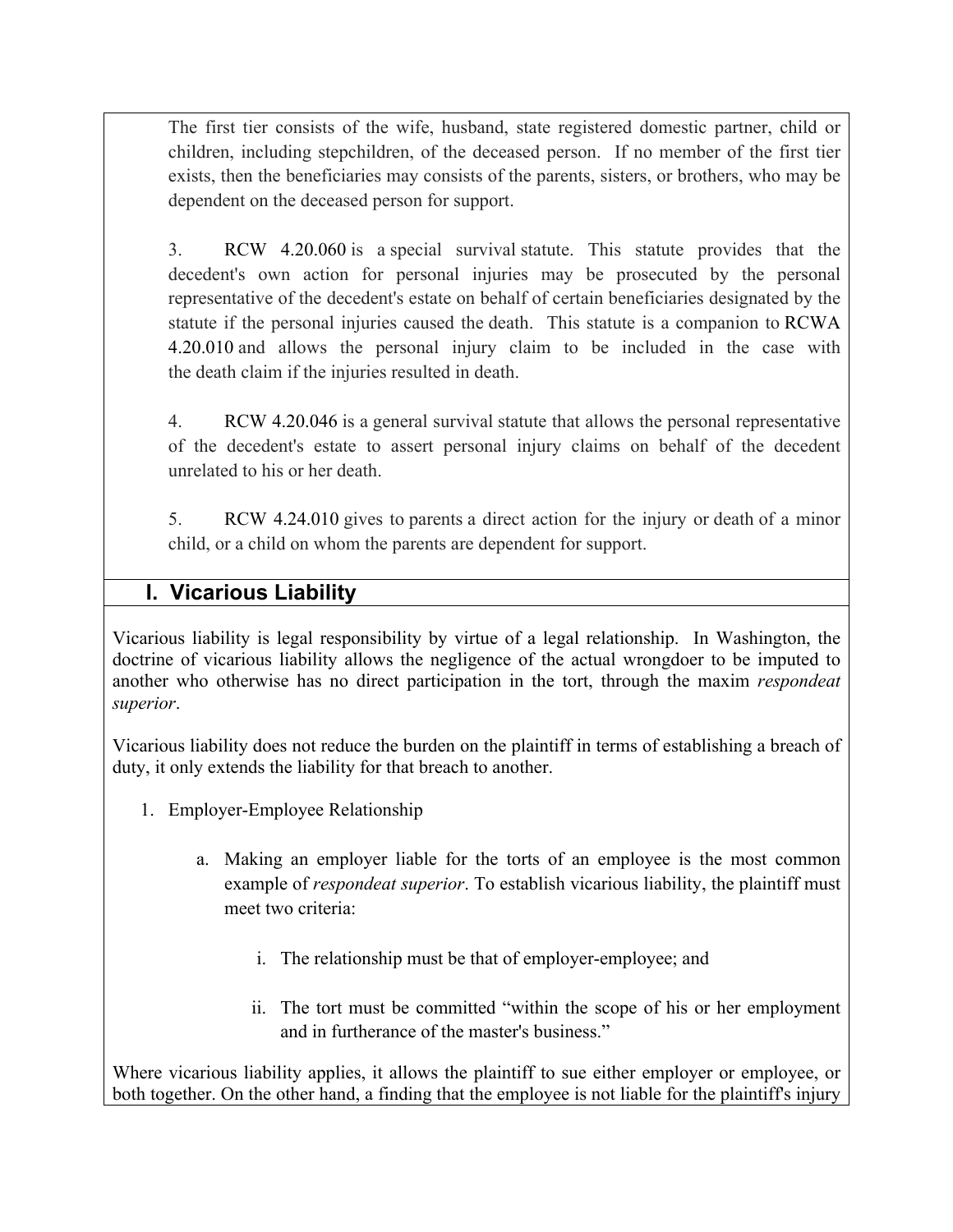requires a dismissal of the vicarious liability or respondeat superior claim against the employer. To be the basis for dismissal of the principal under vicarious liability, the dismissal of the agent must be a determination on the merits, rather than a dismissal based upon a defense personal to the agent. If a claim is asserted against the employer based upon negligence or other breach of duty independent of respondeat superior, the dismissal of the employee will not necessarily result in a dismissal of the employer.

b. Independent Contractors

Ordinarily, an employer is not liable for torts committed by an independent contractor. The key issue in determining whether the defendant is an independent contractor is whether the principal has the *right to control* the conduct of the alleged servant. In a contractor-subcontractor situation, however, the contractor need only "direct the manner over which the work is done" in order for a party to establish control.

2. Principal-Agent Relationship

Even if the negligent party was an independent contractor of the principal rather than an employee, liability of the principal is not foreclosed. A similar analysis is followed in determining whether the agent was acting for the principal at the time the tortious conduct was committed, and whether the principal had a right to control the manner in which the agent performed his work. The burden of establishing an agency relationship rests upon the party asserting its existence.

- 3. Parent-Child Relationship
	- a. In general, a parent cannot be held vicariously liable for the torts of a child based only on that relationship. Even where a child is alleged to be acting as the parent's agent, the plaintiff must show that the child was within the course and scope of employment.
	- b. Although parents are not vicariously liable for the torts of their children, they may be held liable for injuries that their children cause if the parents know of the child's dangerous proclivities and fail to take reasonable steps to avoid injury to a third part. To establish liability for negligent supervision, a plaintiff must satisfy the following three elements:
		- i. The child has a dangerous proclivity;
		- ii. The parents know [or should have known] of the child's dangerous proclivity; and
		- iii. the parents fail to exercise reasonable care in controlling that proclivity.

Washington applies an objective standard to the second element of the test; thus, the plaintiff need not prove that the parents *actually* knew of the child's dangerous proclivity. Instead, it is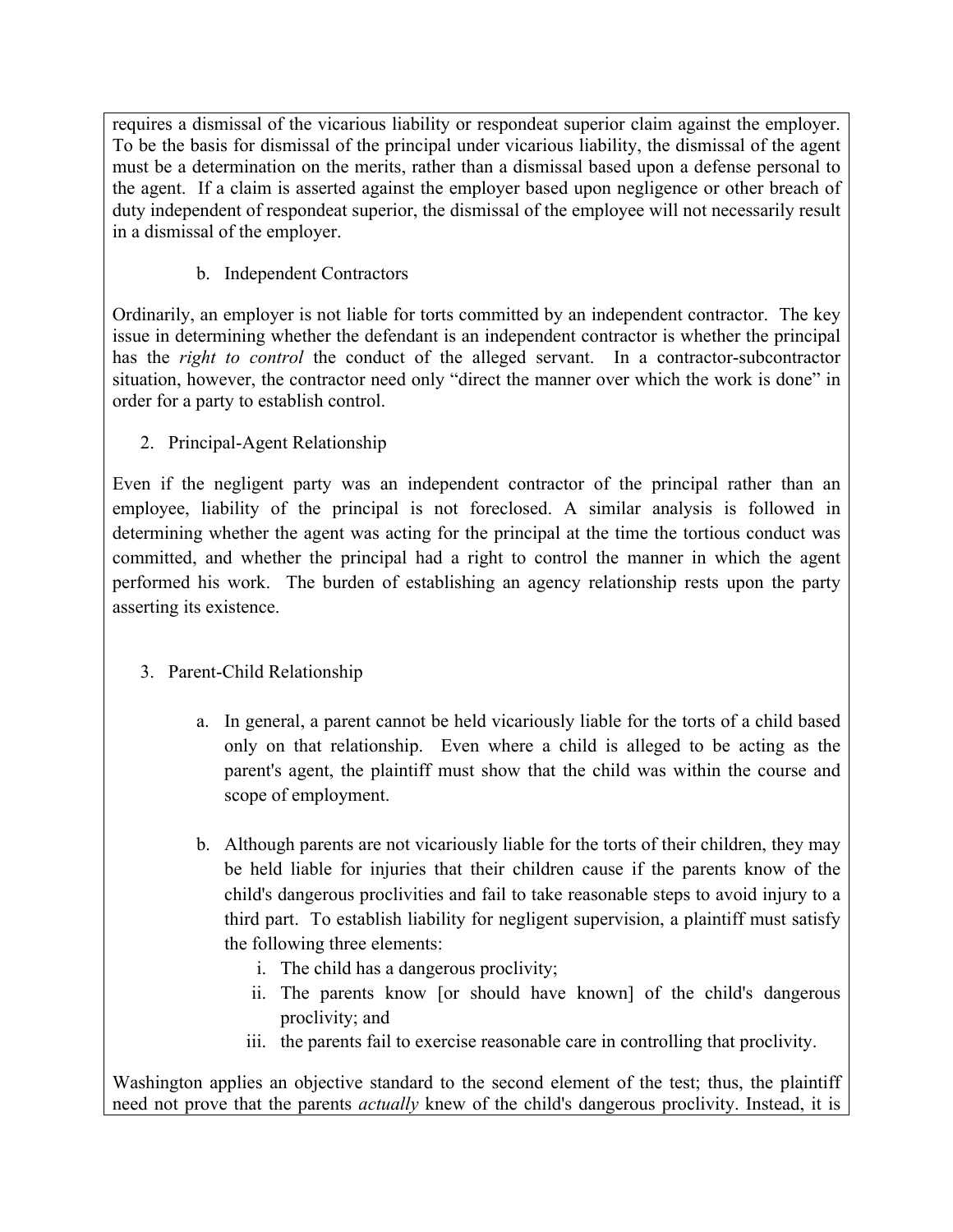sufficient if the plaintiff creates a jury question as to whether the parents *should have known* of the need to control the child.

## **J. Exclusivity of Workers' Compensation**

#### 1. General

Washington legislature replaced the tort system with a worker's compensation system for accidental injuries incurred at the workplace. The legislation reflected a compromise between employer and worker that resulted in abolishing all common law actions for personal injuries arising from employment, while imposing limited liability for claims not otherwise compensable. The statute was designed to be a comprehensive and exclusive compensation system for Washington workers injured on the job, but it contains some exceptions, as detailed below. The statute was intended to be broad in scope and should be liberally construed, resolving doubts in favor of coverage.

Consequently, an employer is immune from suits filed by most employees, and the worker's compensation system provides the exclusive remedy in such cases. Whether or not the statute bars a claim is a question of law for the court. It has been said that common law claims seeking compensation from an employer for injury to an employee are barred unless a statute specifically affords the right to sue. This act even precludes an action against the employer by the injured worker's family for loss of consortium. An employer is not immune from liability, for acts that intentionally cause harm or show a willful and disregard for the employee's safety.

#### 2. Design Professionals

The worker's compensation statutes also prohibit an action by an employee against a design professional. A design professional is a third person retained by the injured worker's employer to perform professional services on a construction project, or the design professional's employees, including an architect, professional engineer, land surveyor, landscape architect, or corporation organized to render design services who are licensed or authorized to practice such profession in Washington. An exception to this prohibition of action exists if the design professional specifically assumed by contract the responsibilities for safety practices on the project. The statute also excludes from immunity the "negligent preparation of design plans and specifications." Further, the design professional's immunity is limited to the provision of services relating to an ongoing construction project that results in injury to the employee. The mere fact that the design professional is engaged in construction on the jobsite does not prevent an employee from suing the design professional for injuries resulting from negligently providing professional services on a previous occasion. Moreover, at the risk of stating the obvious, the employee is still free to sue third parties (that is, anyone who is neither the employer nor someone retained by the employer to perform functions that would fall within the employer's immunity) for injuries incurred in the course of employment.

#### 3. Immunity - Employee Immunity

Immunity also extends to fellow employees of the injured worker. Thus, where two employees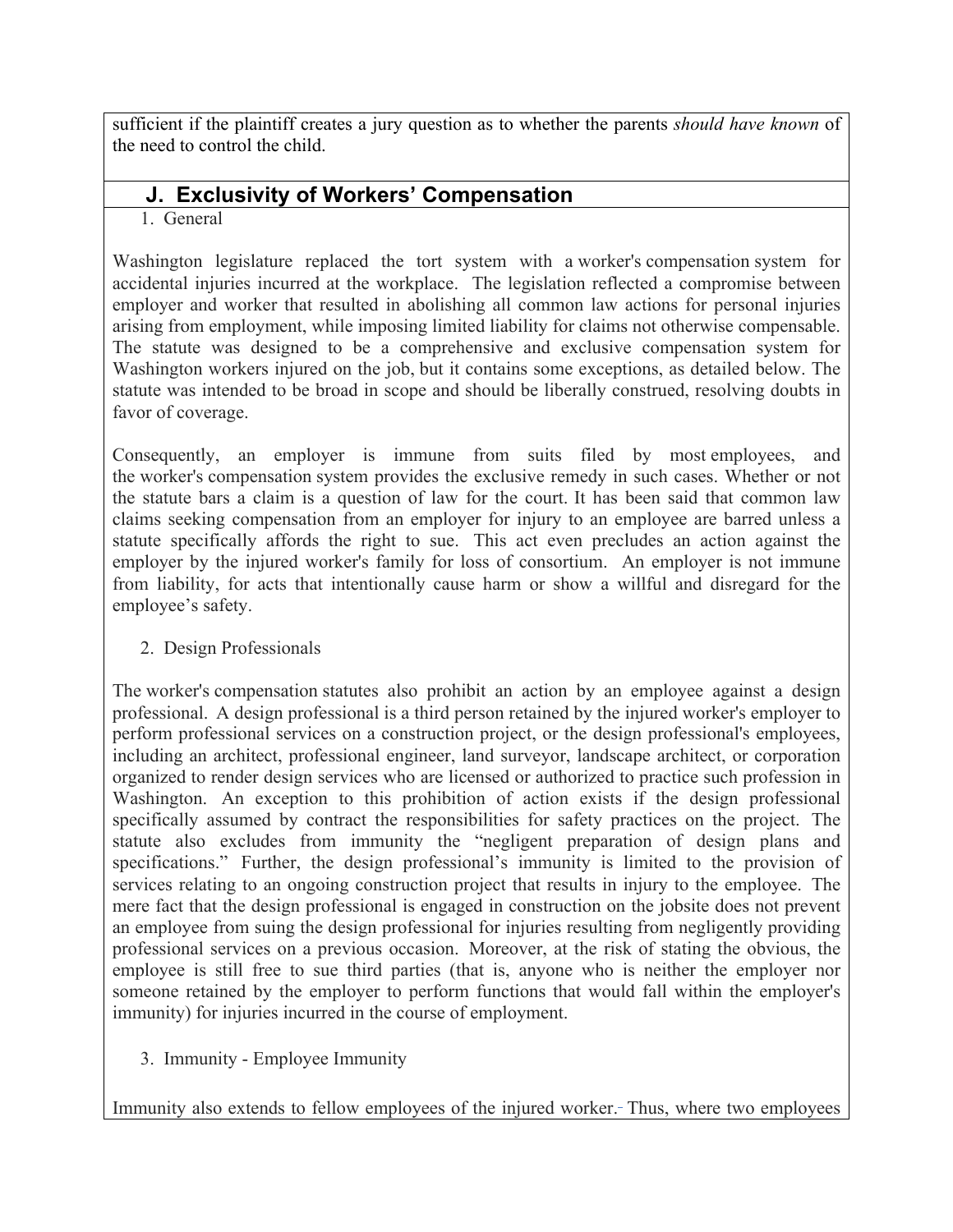rented a car to perform company business, and one employee's negligent driving resulted in injury to his passenger, a fellow employee, the passenger's negligence claim was barred by the Industrial Insurance Act. On the other hand, an employee of an independent contractor is not a "fellow employee" under the statute, even if the independent contractor is providing "personal labor"; the intent of the statute was only to include individuals who provide personal labor, whether denominated employees or independent contractors.

Agents of the employer are also entitled to immunity under the statute. But for a firm to qualify for such immunity, there must be an agency relationship, in which the employer retains control over the firm's work.

Children are also covered by the statute, and claims against an employer for injury not constituting an intentional tort are barred.

Statutory immunity also extends to agencies of the state itself, not only with respect to injuries sustained during the course of employment, but from claims regarding the administration of claims for work-related injury.

#### **Damages**

## **A. Statutory Caps on Damages**

RCW 4.56.250(1) defines economic and noneconomic damages in actions for personal injury or death. Economic damages are "objectively verifiable monetary losses, including medical expenses, loss of earnings, burial costs, loss of use of property, cost of replacement or repair, cost of obtaining substitute domestic services, loss of employment, and loss of business or employment opportunities." RCW 4.56.250(1)(a). Noneconomic damages are "subjective, nonmonetary losses, including, but not limited to pain, suffering, inconvenience, mental anguish, disability or disfigurement incurred by the injured party, emotional distress, loss of society and companionship, loss of consortium, injury to reputation and humiliation, and destruction of the parent-child relationship."  $RCW$  4.56.250(1)(b).

Although the 1986 Tort Reform Act originally capped the amount of noneconomic damages that may be recovered pursuant to a formula based on a percentage of the average annual wage and the life expectancy of the person incurring the damages, this cap was later struck down as unconstitutional in *Sofie v. Fibreboard Corp.,* 112 Wn.2d 636, 771 P.2d 711, 780 P.2d 260 (1989).

## **B. Compensatory Damages for Bodily Injury**

1. Jury Instructions - Generally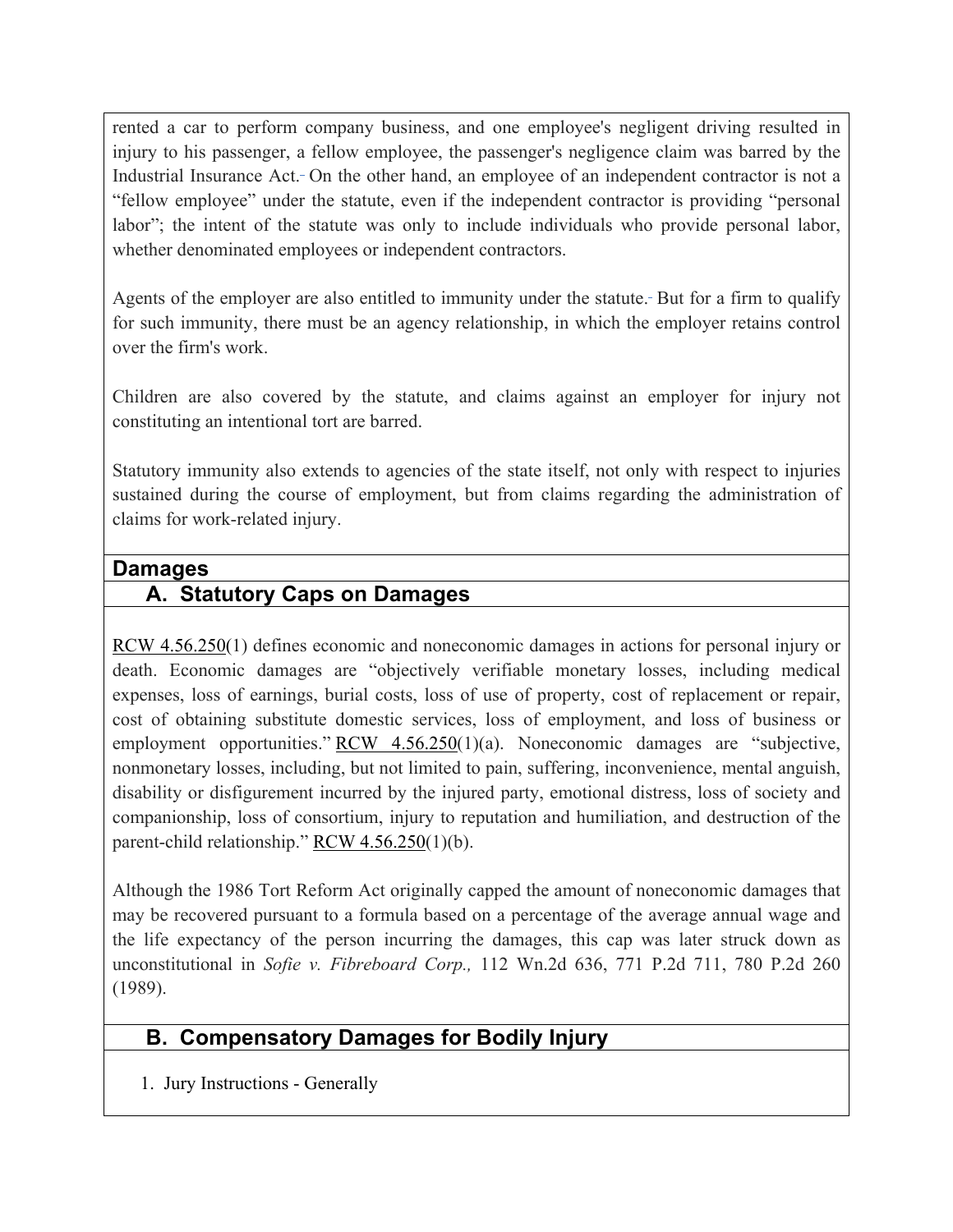In cases where there is no counterclaim or issue of contributory negligence, the jury is given WPI 30.01.01 which reads:

It is the duty of the court to instruct you as to the measure of damages. [By instructing you on damages the court does not mean to suggest for which party your verdict should be rendered.]

If your verdict is for the plaintiff, then] you must determine the amount of money that will reasonably and fairly compensate the plaintiff for such damages as you find were proximately caused by the negligence of the defendant.

*[If you find for the plaintiff]* [your verdict must include the following undisputed items:

(here insert undisputed past economic damage amounts)

In addition] you should consider the following past economic damages elements: (here insert appropriate elements from among phrases 30.07.01, 30.08.01, 30.09.01, and 30.10 through 30.16)

In addition you should consider the following future economic damages elements: (here insert appropriate elements from among phrases 30.07.02, 30.08.02, and 30.09.02)

In addition you should consider the following noneconomic damages elements: (here insert appropriate elements from among phrases 30.04 through 30.06)

The burden of proving damages rests upon the plaintiff. It is for you to determine, based upon the evidence, whether any particular element has been proved by a preponderance of the evidence.

Your award must be based upon evidence and not upon speculation, guess, or conjecture.

The law has not furnished us with any fixed standards by which to measure noneconomic damages. With reference to these matters you must be governed by your own judgment, by the evidence in the case, and by these instructions.

#### 2. Economic Damages – RCW 4.56.250(1)(a)

The statute defines economic damages as "objectively verifiable monetary losses, including medical expenses, loss of earnings, burial costs, loss of use of property, cost of replacement or repair, cost of obtaining substitute domestic services, loss of employment and loss of business or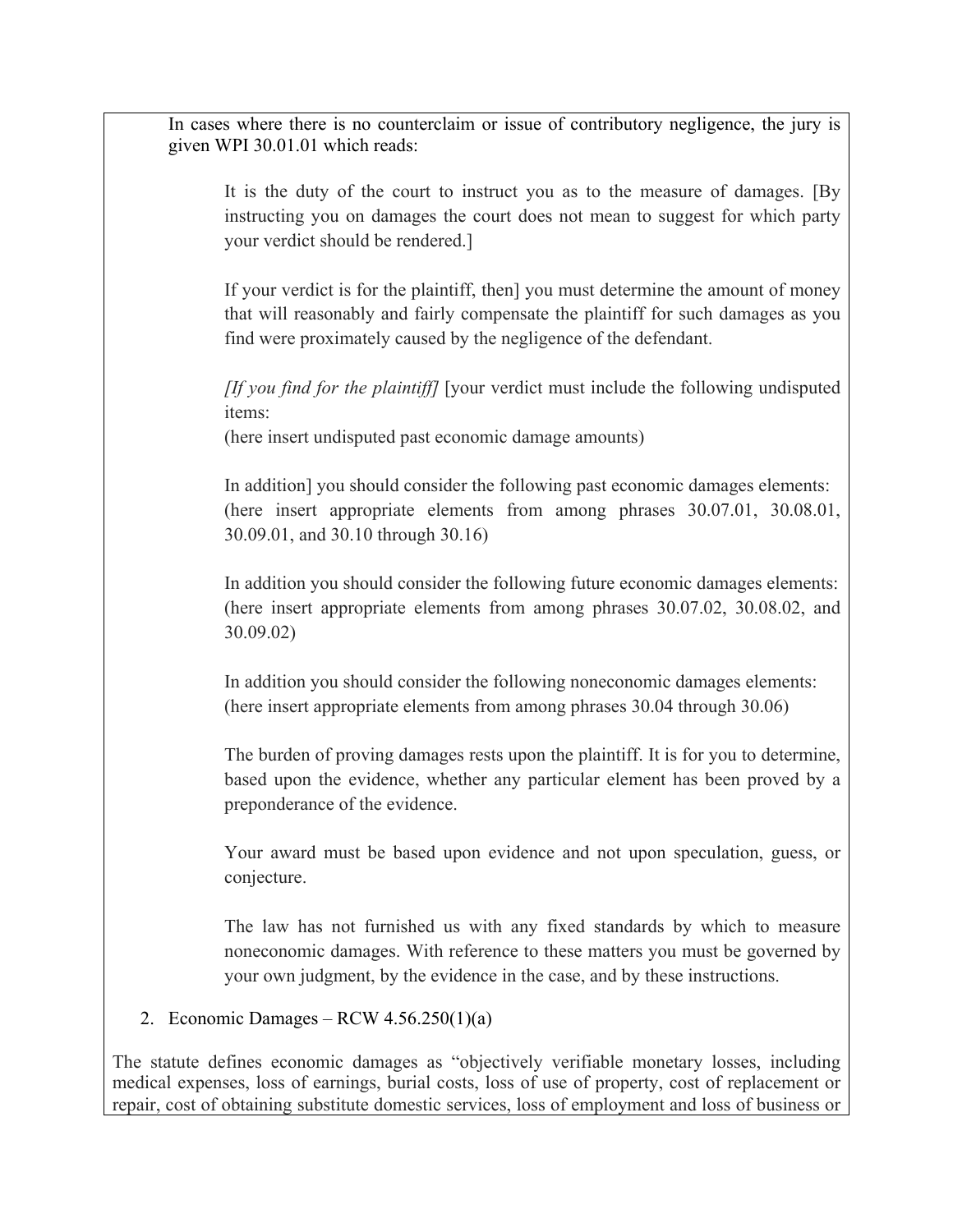employment opportunities."

3. Noneconomic Damages – RCW 4.56.250(1)(b)

The statute defines noneconomic damages as "subjective, nonmonetary losses, including, but not limited to pain, suffering, inconvenience, mental anguish, disability or disfigurement incurred by the injured party, emotional distress, loss of society and companionship, loss of consortium, injury to reputation and humiliation, and destruction of the parent-child relationship."

4. Future Damages – RCW 4.56.260

The 1986 Tort Reform Act does not define future damages. However, RCW 4.56.260, enacted as part of that Act, requires the court at the request of a party to order periodic payments of future economic damages if those damages exceed one hundred thousand dollars. The possibility that such periodic payments may be requested necessitates that the jury separate past economic damages from future economic damages in making an award.

The committee thinks it unnecessary to define future damages for the jury because future damages are defined by example in the general instructions on the measure of economic and noneconomic damages. *See* WPI 30.01.01; WPI 30.02.01; WPI 30.03.01.

# **C. Collateral Source**

Under the collateral source rule, a tortfeasor may not reduce damages, otherwise recoverable, to reflect payments received by a plaintiff from a collateral source. A collateral source is a source independent of one of the tortfeasors. "The collateralsource rule is an evidentiary principle, not a cause of action."

The collateral source rule requires the exclusion of certain types of evidence; but it does not create a cause of action permitting recovery of funds expended.

The vast majority of Washington cases applying the collateral source rule involve plaintiffs who received payments for personal injuries inflicted by the tortfeasor. The rule has been applied in cases where the collateral payment consisted of Medicare benefits, social security and veterans' pension benefits, disability pension benefits, workers' compensations benefits, unemployment compensation benefits, and where the plaintiff received payments from his insurer that covered all or part of the plaintiff's loss.

The collateral source rule does not apply where the source of the collateral payments is the tortfeasor or a fund created by him to make such payments. These types of payments may be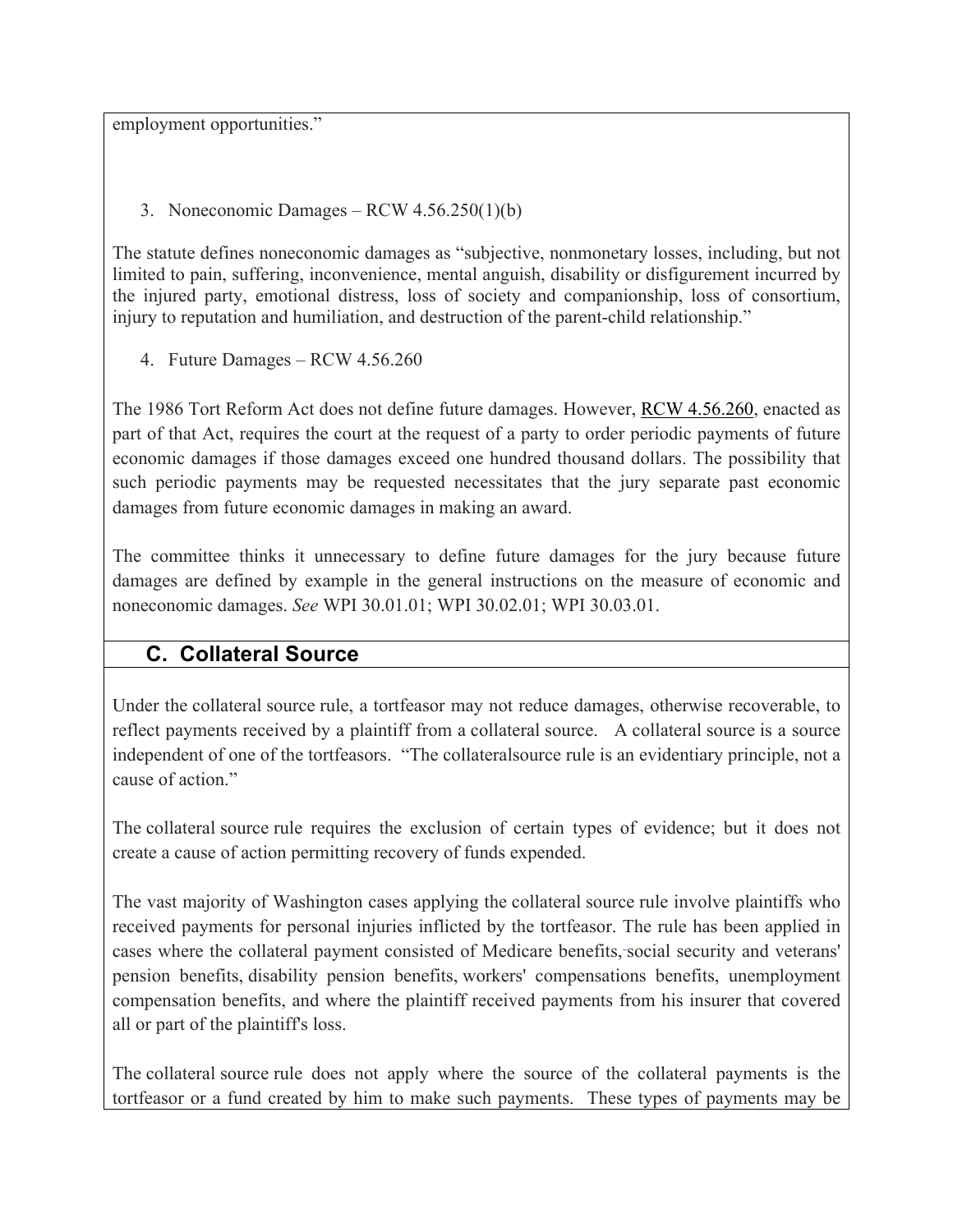proven at trial to prevent double recovery by the injured party from the tortfeasor. However, in determining whether a benefit should be treated as a collateral source, and should therefore be excluded, it is not dispositive that treating the payment as a collateral source will result in a windfall to plaintiff. Where a windfall by one party is unavoidable, it is preferable that the injured party receive the fortuitous benefit.

## **D. Pre-Judgment/Post-Judgment Interest**

1. Generally.

Judgments founded on written contracts providing for the payment of interest at a specified rate bear interest at the rate specified in the contract, provided the interest rate is set forth in the judgment.

Judgments for unpaid child support bear interest at twelve (12) percent.

Judgments in tort cases bear interest at a special rate established by RCWA 4.56.110(3). The statute has occasionally required interpretation to determine whether the judgment was or was not based upon tortious conduct.

All other judgments bear interest at the maximum rate permitted under RCWA 19.52.020 (the usury statute), from the date of entry. The rate of interest is determined, and begins to run, as of the date the judgment is entered. The interest rate remains constant and does not vary over the life of the judgment.

If a court is directed on review to enter judgment on a verdict or if a judgment entered on a verdict is affirmed, interest accrues from the date the verdict was rendered.

If a party's right to recover on a judgment does not arise until a future contingency occurs, interest does not begin to accrue until the date the party has a right to collect the funds.

The foregoing rules also apply to judgments against the State of Washington or political subdivisions.

2. Pre-judgment Interest.

Interest prior to judgment is allowable when an amount claimed is liquidated, or when the amount of an unliquidated claim is for an amount due on a specific contract for the payment of money and the amount due is determinable by computation with reference to a fixed standard contained in the contract, without reliance on opinion or discretion.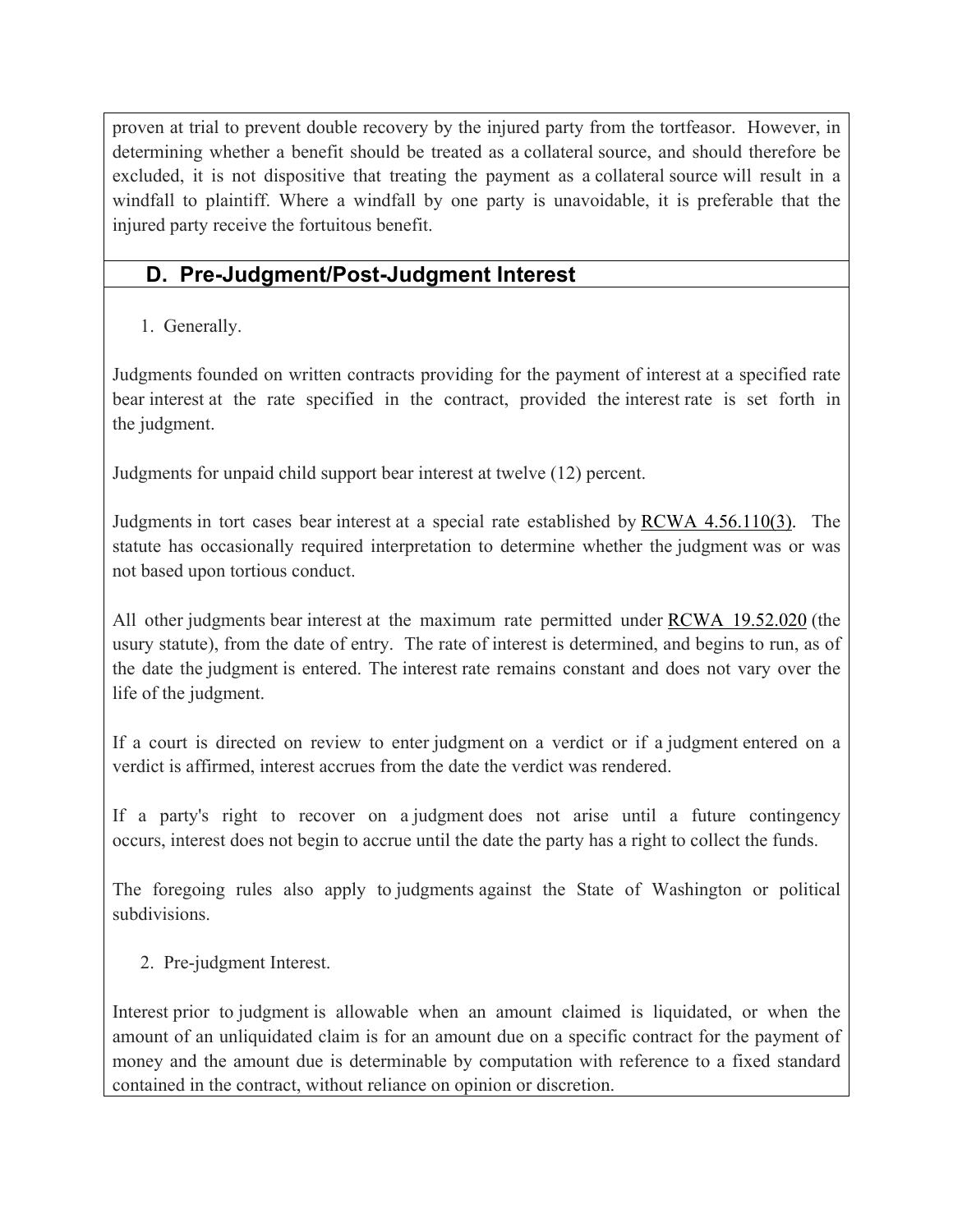RCWA 19.52.010 provides that every loan or forbearance of money, goods, or thing in action shall bear interest at the rate of twelve per cent per annum when no different rate is agreed to in writing, with some refinements and exceptions. Prejudgment interest under this statute accrues on a liquidated claim. Examples of liquidated and unliquidated claims are collected below.

Prejudgment interest is not properly allowed if the amount of the claim is determinable only through a standard of reasonableness as contrasted with a fixed standard. It follows that prejudgment interest should not be given in a judgment based on quantum meruit.

In calculating prejudgment interest, the amount of a liquidated claim may be reduced by the amount of an unliquidated counterclaim. An event subsequent to the formation of the contract may render the claim a liquidated one.

The court will award prejudgment interest if the parties have so stipulated.

In cases governed by equitable principles, the trial court has a measure of discretion when fashioning a remedy involving prejudgment interest.

Other miscellaneous holdings concerning prejudgment interest are collected below.

A party holding money claimed by another can avoid prejudgment interest by paying the money into the registry of the court until the dispute is resolved.

### **E. Damages for Emotional Distress**

1. Generally – Noneconomic Damages

Included as a recoverable noneconomic damage under RCW 4.56.250(1)(b). The statute defines noneconomic damages as "subjective, nonmonetary losses, including but not limited to pain, suffering, inconvenience, *mental anguish*, disability or disfigurement incurred by the injured party, emotional distress, loss of society and companionship, loss of consortium, injury to reputation and humiliation, and destruction of the parent-child relationship."

2. Separate Cause of Action

Washington plaintiffs may recover mental anguish damages under two theories: (1) intentional or willful infliction of emotional distress, *see* Cagle v. Burns and Roe, Inc., 106 Wn.2d 911, 916, 726 P.2d 434 (1986); or (2) negligent infliction of emotional distress, *see* Reid v. Pierce County, 136 Wn.2d 195, 204, 961 P.2d 333 (1998).

It is not error to instruct separately on discomfort, annoyance, and mental anguish if each distinct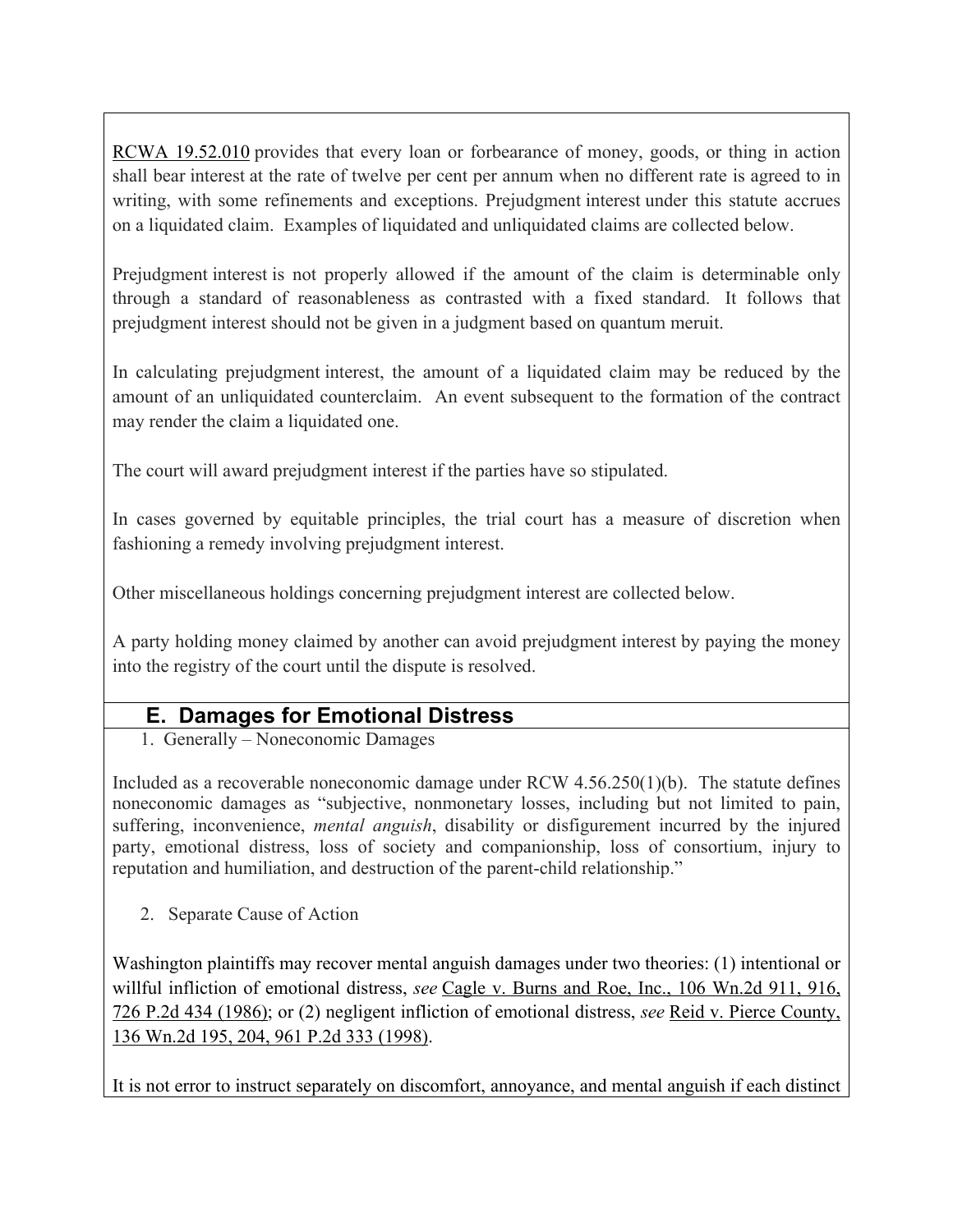item of damage is supported by independent facts. Wilson v. Key Tronic Corp., 40 Wn.App. 802, 811, 701 P.2d 518, 525 (1985).

#### 3. Tort of Outrage

Under WPI 14.03, "[a] person who intentionally or recklessly causes emotional distress to another by extreme and outrageous conduct is liable for severe emotional distress *[and any bodily harm]* resulting from such conduct."

The torts of intentional infliction of emotional distress and outrage are identical, although outrage also encompasses reckless conduct. *See* Kloepfel v. Bokor, 149 Wn.2d 192, 66 P.3d 630 (2003)

### **F. Wrongful Death and/or Survival Action Damages**

1. Measure of Damages – Wrongful Death - Jury Instruction

With regards to spouse/state registered domestic partner/child/step-child beneficiaries, WPI 31.02.01 & 31.03.01state that beneficiaries may recover the following:

- a. Economic Damages:
	- i. Jury should consider as past economic damages any benefit of value, including money, goods, and services that (spouse/state registered domestic partner/child/step-child) would have received from name of decedent up to the present time if decedent had lived.
	- ii. Jury should also consider as future economic damages what benefits of value, including money, goods, and services decedent would have contributed to (spouse/state registered domestic partner/child/step-child) in the future had decedent lived.
- b. Noneconomic Damages:

Jury should also consider what decedent reasonably would have been expected to contribute to (spouse/state registered domestic partner/child/step-child) in the way of [marital] [domestic partner] consortium or in way of love, care, companionship, and guidance.

In making their determinations, jury should take into account decedent's age, health, life expectancy, occupation, and habits, earning capacity, including decedent's actual earnings prior to death and the earnings that reasonably would have been expected to be earned by decedent in the future. In determining the amount that decedent reasonably would have been expected to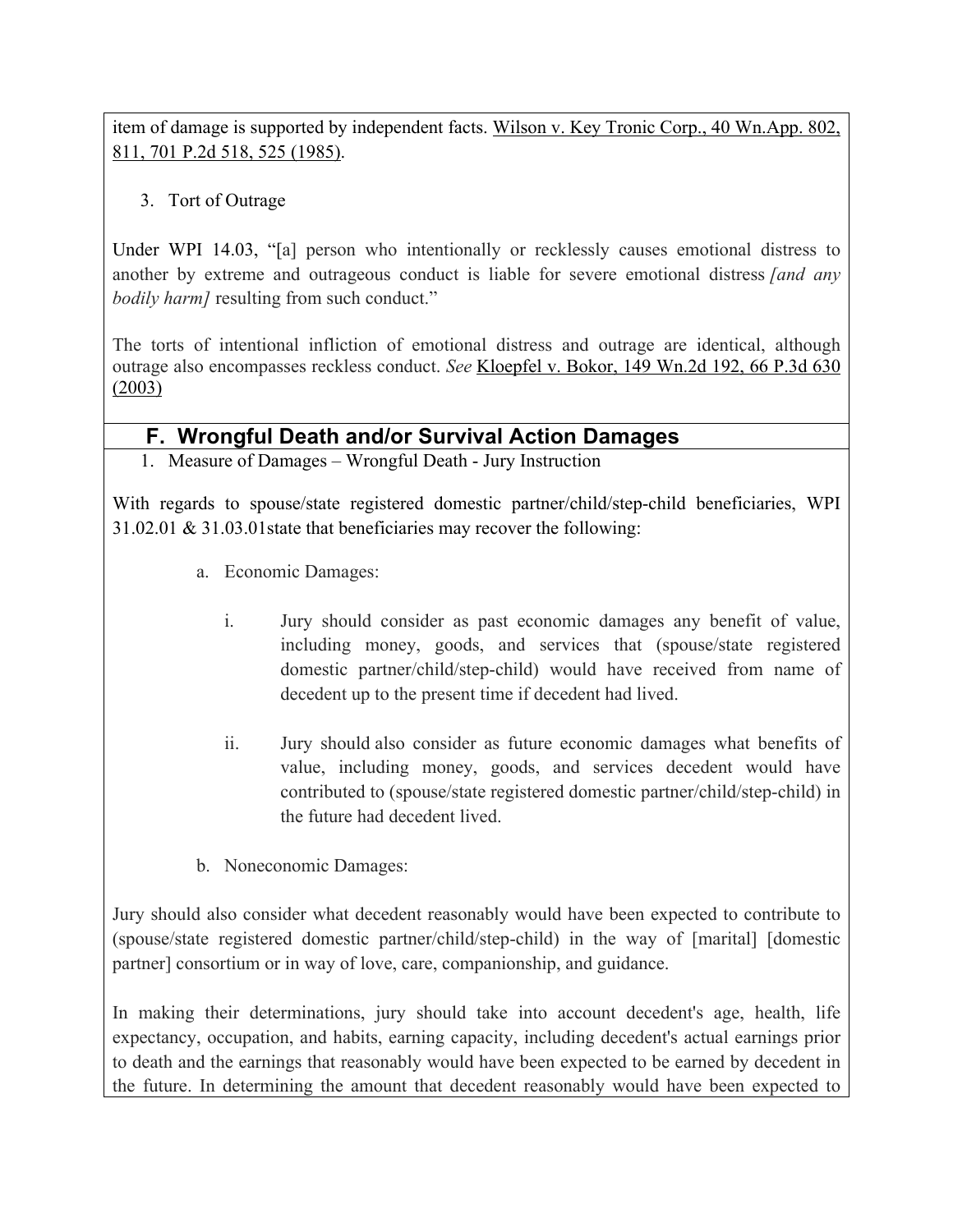contribute in the future to (spouse/state registered domestic partner/child/step-child), jury should also take into account the amount they find decedent customarily contributed to (spouse/state registered domestic partner/child/step-child)

The burden of proving damages rests upon the plaintiff. It is for the jury to determine, based upon the evidence, whether any particular element has been proved by a preponderance of the evidence.

2. Measure of Damages – Survival Action – Statutory Beneficiaries

With regards to survival actions (brought under RCW 4.20.046 or 4.20.060) that involve statutory beneficiaries, WPI 31.01.01 provide for the following damages:

- a. Economic Damages
	- i. The health care and funeral expenses that were reasonably and necessarily incurred.
	- ii. The net accumulations lost to decedent's estate. In determining the net accumulations, jury should take into account decedent's age, health, life expectancy, occupation, and habits of industry, responsibility, and thrift. You should also take into account decedent's earning capacity, including decedent's actual earnings prior to death and the earnings that reasonably would have been expected to be earned by decedent in the future, including any pension benefits. Further, jury should take into account the amount you find that decedent reasonably would have consumed as personal expenses [or reasonably would have contributed to beneficiaries during decedent's lifetime] and deduct this from decedent's expected future earnings to determine the net accumulations.
- b. Noneconomic Damages

The pain, suffering, anxiety, emotional distress, humiliation, and fear experienced by decedent prior to decedent's death as a result of the event that caused the death.

The burden of proving damages rests upon the plaintiff. It is for the jury to determine, based upon the evidence, whether any particular element has been proved by a preponderance of the evidence.

## **G. Punitive Damages**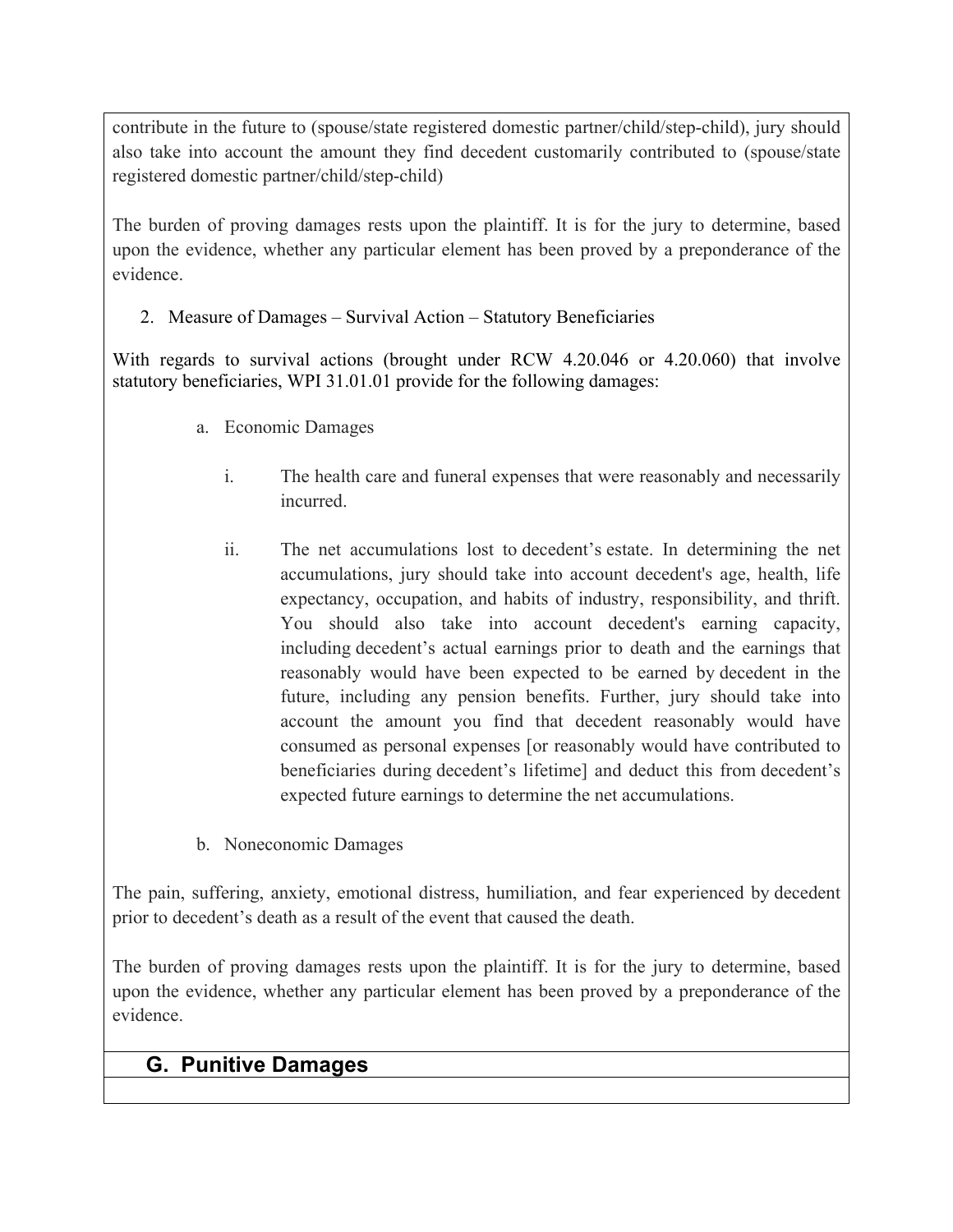Punitive damages are not allowed in Washington unless specifically authorized by statute. The Washington Supreme Court has continually held that punitive damages are unsound in principle and contrary to public policy. *Maki v. Aluminum Building Products*, 73 Wash. 2d 23, 436 P.2d 186 (1968). Punitive damages may be recovered in cases where a statute specifically allows for recovery of punitive damages. Washington courts follow the "most significant relationship" test in deciding whether to apply Washington law or a foreign state's law with respect to awarding punitive damages. *Singh v. Edwards Lifesciences Corp.,* 151 Wash.App. 137, 210 P.3d 337 (2009); *Korslund v. Dyncorp Tri-Cities Services, Inc*., 121 Wash. App. 295, 88 P.3d 966 (2004). For example, where an action was brought to recover damages from an injury suffered in California caused by a defective medical product, the trial court correctly applied California law permitting the award of punitive damages based on an application of the Restatement test.

In addition, where federal law controls (such as in admiralty cases), punitive damages maybe awarded.

In reviewing a jury's award of punitive damages, the trial court is not limited to a fixed ratio between the compensatory damages and the punitive damage award. Instead, the court should consider the jury's award in light of the culpability of the defendant's conduct and other relevant factors.

### **H. Diminution in Value of Damaged Vehicle**

Washington takes the minority view with respect to the meaning of "repair" in automobile insurance policies. *Moeller v. Farmers Ins. Co. of Washington*, 173 Wash.2d 264, 274, 267 P.3d 998, 1002 (2012). Under an automobile collision policy with a liability limit of the lesser of the actual cash value of the damaged vehicle or the amount necessary to repair or replace the vehicle, less the deductible, the term "repair" means restoration of the vehicle to substantially the same condition and value as existed before the damage occurred, so that the correct measure of loss caused by collision is the difference in market value of the automobile immediately before the collision and the combined amount of its market value immediately after being repaired, plus the deductible. Thus, where the insurer elects to pay the insured the repair cost less the deductible, which was less than the actual cash value of the vehicle, the insured was entitled to recover the difference in value of the vehicle before the collision and after the repairs, plus the deductible.<sup>73</sup> Stated otherwise, where the repairs by the insurer under a collision policy did not substantially restore the automobile to its former condition and value, the proper measure of damages was the difference in the value before it was wrecked and the value after it was wrecked, repaired, and tendered to the insured.

In *Moeller v. Farmers Ins. Co. of Washington* the Supreme Court held that an auto insurance policy provided coverage for the diminished value of a post-accident, repaired vehicle; the bargain of the contract was to return the consumer to his pre-accident position with respect to the value of his car, the reasonable expectation of the insured was that, following repairs, the insured would be in the same position he or she enjoyed before the accident, any ambiguity in policy was to be construed against the insurer, and limits of liability and payment of loss provisions of policy did not unambiguously exclude coverage.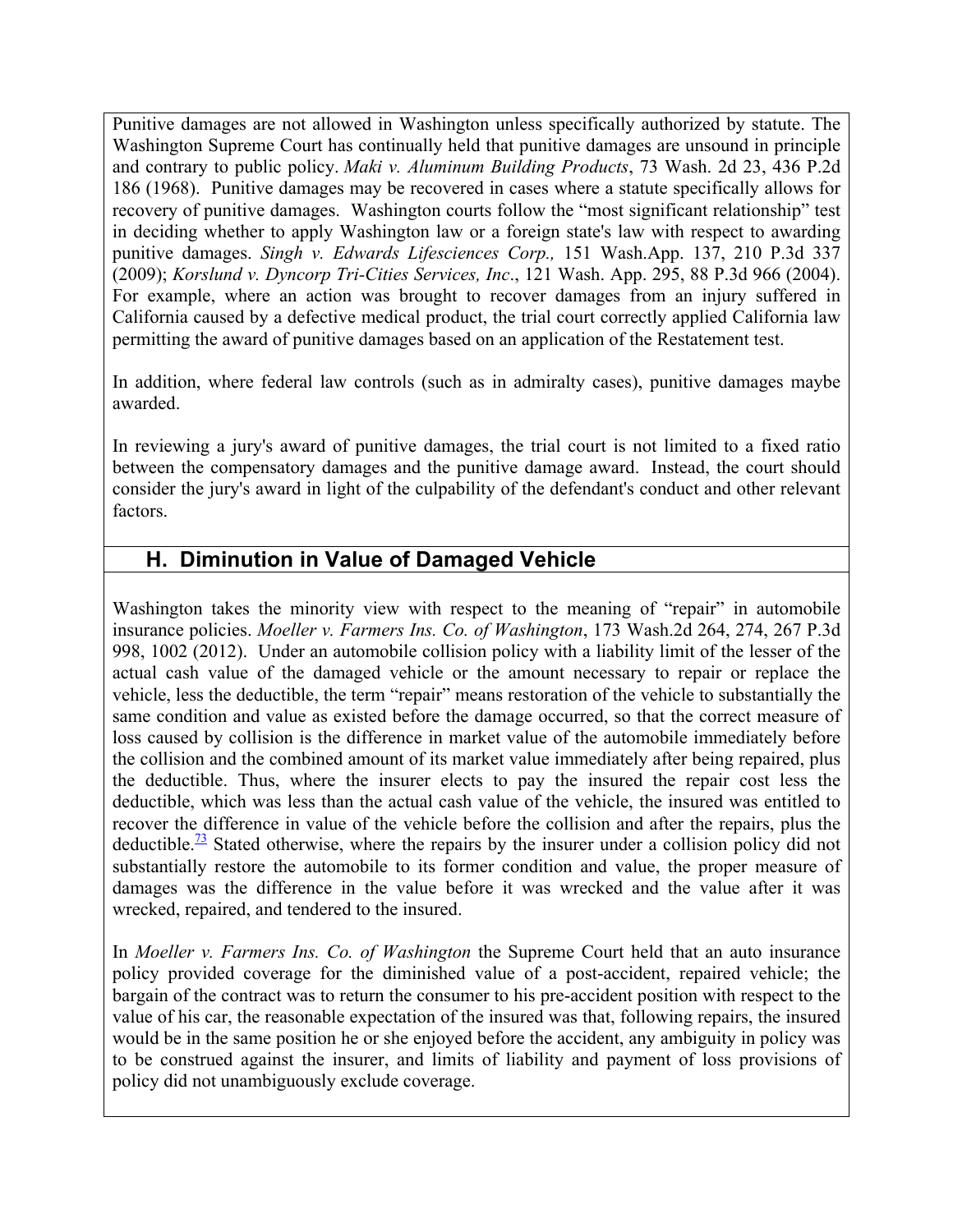# **I. Loss of Use of Motor Vehicle**

Washington allows recovery of loss of use damages when personal property has been damaged. The measure of such damages is the sum that will reasonably compensate the plaintiff for any loss of use of the property during the time reasonably required for its repair or replacement. WPI 30.16; *Pugel v. Monheimer*, 83 Wash.App. 688, 922 P.2d 1377 (1996).

It is also possible in some cases to recover for loss of use if the property is destroyed. *Straka Trucking, Inc. v. Peterson*, 98 Wash.App. 209, 989 P.2d 1181 (1999).

### **Evidentiary Issues A. Preventability Determination**

There is no Washington case law directly addressing whether a motor carrier's preventability determination is admissible evidence.

The most likely method of excluding Evidence of a Preventability Determination is under ER 403. Using this rule courts of other states have held preventability determinations inadmissible.

- a. *Villalba v. Consol. Freightways Corp.* (N.D. Ill. 2000), 2000 U.S. Dist. LEXIS 11773, involved a truck-automobile collision. The driver of the automobile, Else Villalba, sued the owner of the truck, Consolidated Freightways, and its driver for negligence. After the accident, Consolidated Freightways conducted a postaccident review. Ms. Villalba sought to introduce evidence of Consolidated Freightways' internal investigation as a means of inferring negligence. The *Villalba* court excluded the evidence, explaining, "The problem with the inference is that the standard for determining preventability and the standard for determining negligence…are not necessarily the same." Id. The *Villalba* court concluded that the standard for negligence and the standard for preventability were not the same. The danger that these disparate benchmarks would confuse the jury in its obligation to determine legal liability constitutes unfair prejudice. Consequently, the *Villalba* court excluded the evidence of the accident preventability analysis.
- b. New York courts similarly disfavor this evidence: "The contention that an accident is 'preventable' in an accident report adds little or nothing to the liability analysis at hand." *Beaumont v. Smyth* (Onondaga Cty. (N.Y.) Sup. Ct. 2004), 781 N.Y.S.2d 622 fn 3.
- c. Georgia courts have held that a company's internal definition of preventability is too different from the legal standard for liability that admission of a preventability analysis would be unfairly prejudicial. Tyson v. Old Dominion Freight Line, Inc. (Ga. Ct. App. 2004), 270 Ga. App. 897, 900-01, 608 S.E.2d 266. In Tyson, the plaintiff, while driving a truck, struck the front of a second truck belonging to Old Dominion. The Tyson plaintiff sued Old Diminion and its driver for negligence.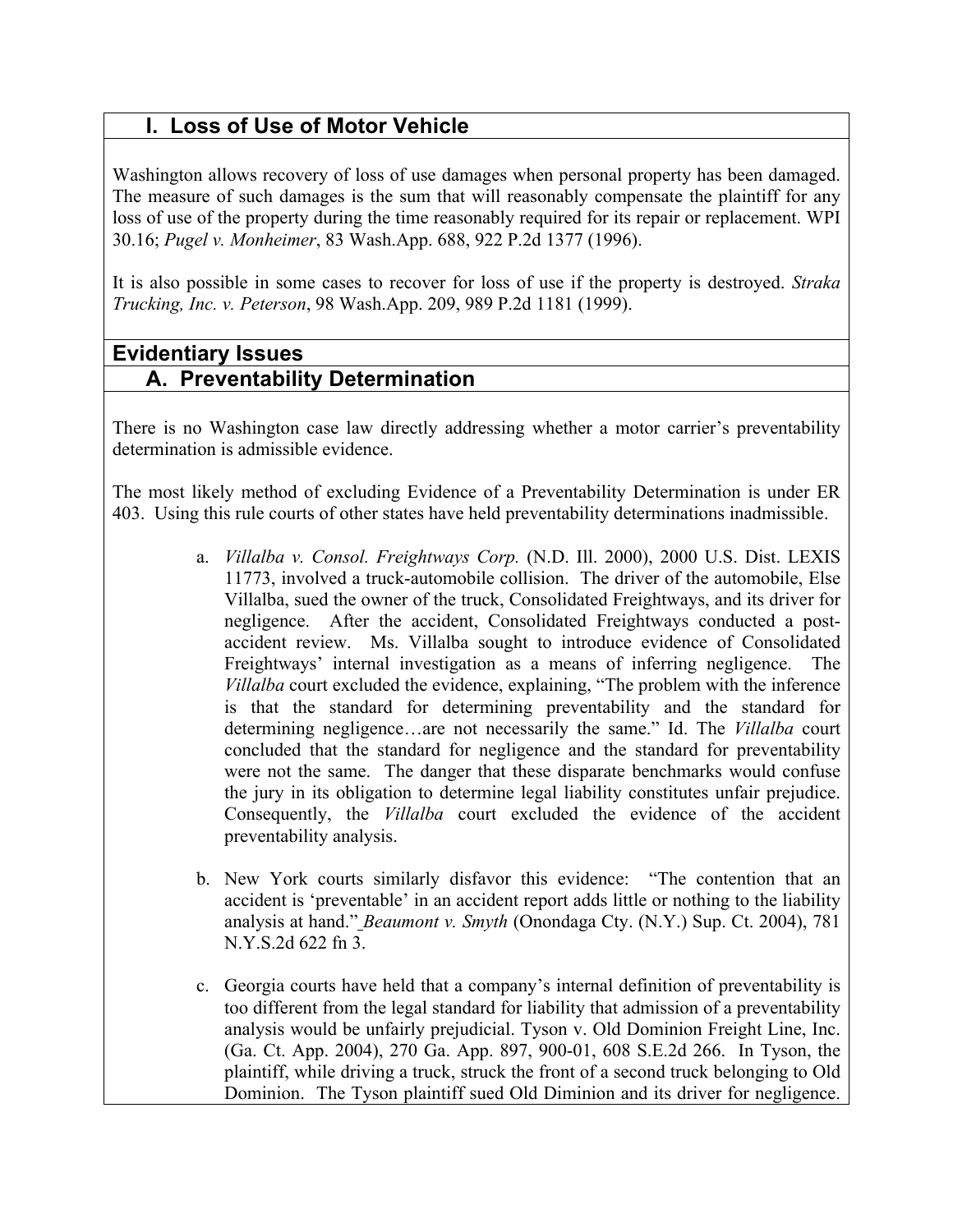The Old Diminion Accident Review Committee – an internal review board charged with investigating accidents involving its drivers – conducted an accident preventability analysis of the incident. Old Diminion moved in limine to exclude evidence of the committee's findings. The trial court granted Old Diminion's motion in limine. The Georgia Court of Appeals upheld the trial court's decision, noting that the Old Dominion's internal definition of preventable accident differed from the legal standard for liability in tort. Given the difference, evidence of the committee's accident preventability analysis was properly excluded as unfairly prejudicial.

It is recommended that a motor carrier clearly state in a preamble to its preventability policies, that preventability is used for internal safety and disciplinary purposes and is not a civil or tort standard.

# **B. Traffic Citation from Accident**

Washington has long held a traffic citation is not admissible in a subsequent civil case to prove the party committed the driving lapse. *Hadley v. Maxwell,* 144 Wash. 2d 306, 314 n.3, 27 P.3d 600 (2001), ER 403. The traffic citation, however, may be offered for other purposes, subject to ER 402; 403.

Plea agreements are similarly inadmissible in a latter civil case. ER 410 generally renders inadmissible pleas, plea negotiations and settlements; it partly provides:

Except as otherwise provided in this rule, evidence of a plea of guilty, later withdrawn, or a plea of nolo contendere, or of an offer to plead guilty or nolo contendere to the crime charged or any other crime, or of statements made in connection with, and relevant to, any of the foregoing pleas or offers, is not admissible in any civil or criminal proceeding against the person who made the plea or offer.

# **C. Failure to Wear a Seat Belt**

Washington law provides that the failure to wear a seat belt does not constitute negligence or contributory negligence, nor can it be used as evidence of negligence or contributory negligence. RCW 46.61.688(6); WPI 70.08; *State v. Hursh*, 77 Wash. App. 242, 245, 890 P.2d 1066 (Div. 1 1995).

# **D. Failure of Motorcyclist to Wear a Helmet**

There is no statutory law directly addressing whether evidence of a plaintiff's failure to wear a helmet can be used as a defense to liability or to mitigate damages

1. Liability

With regards to liability, Washington case law has shown that evidence of lack of wearing a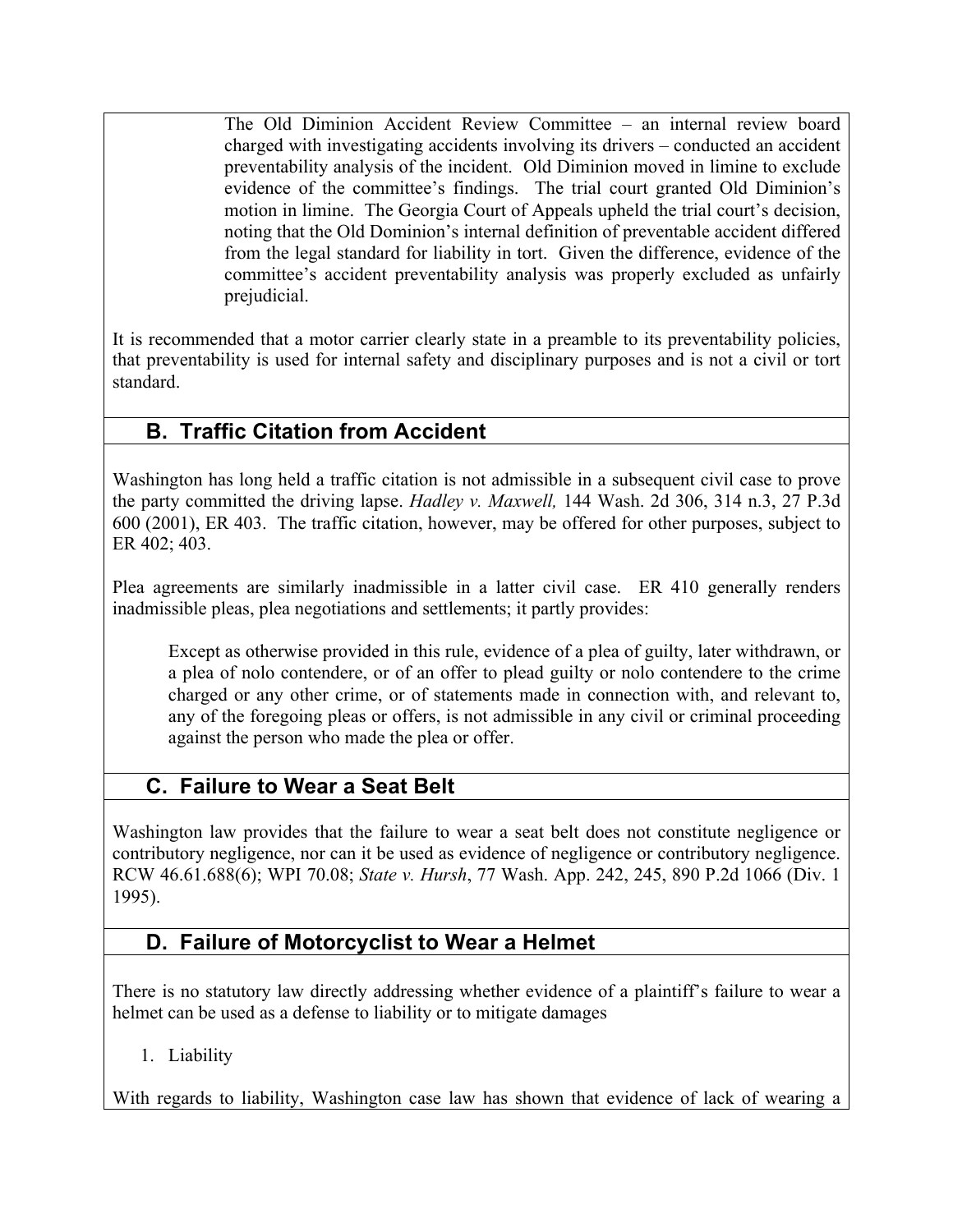helmet could be offered to negate proximate cause or prove a superseding cause. In *State v. Meekins*,125 Wash.App. 390, 105 P.3d 420 (Div. 2 2005), however, a vehicular homicide case, in a collision occurring around dusk, the victim, who was riding a motorcycle, was not wearing a helmet, and it was not clear at trial whether his headlight was on. The jury instructions had stated, without exception, that contributory negligence was not a defense. Meekins argued that the trial court improperly excluded evidence that the victim was not wearing a helmet, as well as expert medical testimony that if the victim had been wearing a helmet, he probably would not have died. However, the court found this evidence irrelevant, concluding that there was no way the lack of helmet could have been a proximate cause without Meekins' driving also being a proximate cause. Thus, the evidence had no tendency to prove that the lack of helmet was the sole or superseding proximate cause, and it was therefore irrelevant

2. Damages

With respect to damages, Washington cases have held that a loss ought to fall with the party most readily able to avoid it. *Charter Title v. Crown Mortgage,* 67 Wn.App. 428 (1992). It has been argued that a plaintiff is the only person who could have avoided injury or enhanced injury, by the simple act of putting on a helmet.

Washington courts have also approved the Learned Hand formula, by which it is negligence not to do an act if the burden involved in doing it is less than the likelihood of harm, times its severity. *Id.*

Washington courts have apportioned enhanced injury related to helmet use. For example, in *Couch v. Mine Safety Appliances,* 107 Wn.2d 232 (1986), the plaintiff (a logger) was injured when his safety helmet was defective, and he sued for enhanced injuries related to the helmet's defects. The court permitted the jury to consider contributory negligence. Thus a jury may apportion damages, on competent evidence, and allocating fault related to helmets.

# **E. Evidence of Alcohol or Drug Intoxication**

The use of blood and breath tests in connection with driving offenses is regulated in detail by statute. RCWA 46.20.308; 46.61.502; 46.61.506; 46.61.517. In general, the defendant is deemed to have consented to a test by virtue of driving on a state highway. Refusal to take the test is grounds for revocation of the defendant's driver's license. The refusal to take a test is also admissible as evidence in a subsequent criminal trial.

The results of a test performed by a qualified person in accordance with procedures established by the state toxicologist are admissible in any civil or criminal proceeding on the issue of whether the defendant was under the influence of alcohol or any drug. The use of blood tests to prove intoxication in civil cases has been discussed in several opinions. *See* Tennant v. Roys, 44 Wash. App. 305, 722 P.2d 848 (Div. 1 1986); Zenith Transport, Limited v. Bellingham Nat. Bank, 64 Wash. 2d 967, 395 P.2d 498 (1964); Poston v. Clinton, 66 Wash. 2d 911, 406 P.2d 623 (1965). In general, the proponent must make a prima facie showing that the test results are accurate; challenges thereafter go only to the weight of the evidence and are for the jury to resolve.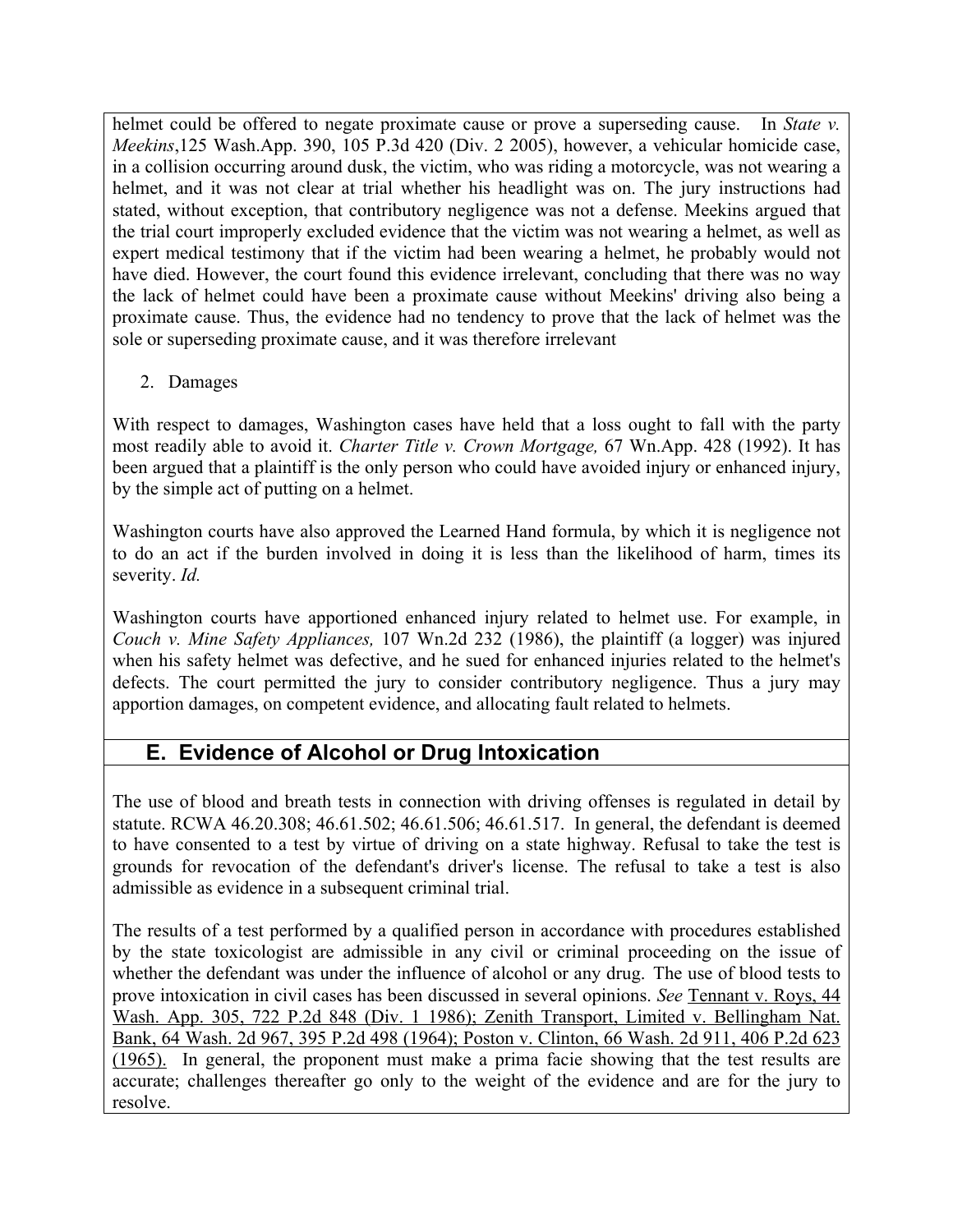In some actions for personal injury or wrongful death, it is a complete defense that the plaintiff or decedent was under the influence of alcohol or other drugs at the time of the accident. For this purpose, intoxication is determined by reference to the standard in criminal cases under RCWA 46.61.502.

# **F. Testimony of Investigating Police Officer**

The admissibility of an investigating police officer's opinion testimony is based on whether that officer may qualify as an expert, showing that he or she has sufficient expertise to state a helpful and meaningful opinion. The witness need not possess the academic credentials of an expert; practical experience may suffice. Training in a related field or academic background alone may also be sufficient. ER 702 states very broadly that the witness may qualify as an expert by virtue of knowledge, skill, experience, training, *or* education. The emphasis is on whether the witness could be helpful to the trier of fact rather than on the specific nature of the witness's credentials.

a. Specialized case law requirements.

The foregoing are the general rules, applicable in most cases. In a few, relatively narrow situations, the courts have insisted upon a specific level of expertise or licensing. In medical malpractice actions, for example, the standard of care must ordinarily be established by the testimony of a licensed physician.ER 702.9; 702.10.

b. Specialized statutes.

Occasionally, a specialized statute will impose additional, more specific, requirements for particular kinds of cases. The courts regard such statutes as controlling over the general language in ER 702.

## **G. Expert Testimony**

1. Generally

Expert testimony is expressly permitted under ER 702, and the normal evidence rules requiring a witness to avoid opinionated testimony and to testify from firsthand knowledge are modified to accommodate the testimony of the expert.

ER 702 permits expert testimony, opinion or otherwise, in order to assist the trier of fact in understanding the evidence or issues. The rule gives the trial court considerable discretion in determining the circumstances under which expert testimony will be allowed.

Testimony admissible under ER 702 is not limited to scientific matters. The rule refers, very broadly, to testimony based upon "scientific, technical, or other specialized knowledge." Further, the rules refers to an expert as a person qualified as such by "knowledge, skill, experience, training, or education." Thus the rule contemplates testimony from traditional expert witnesses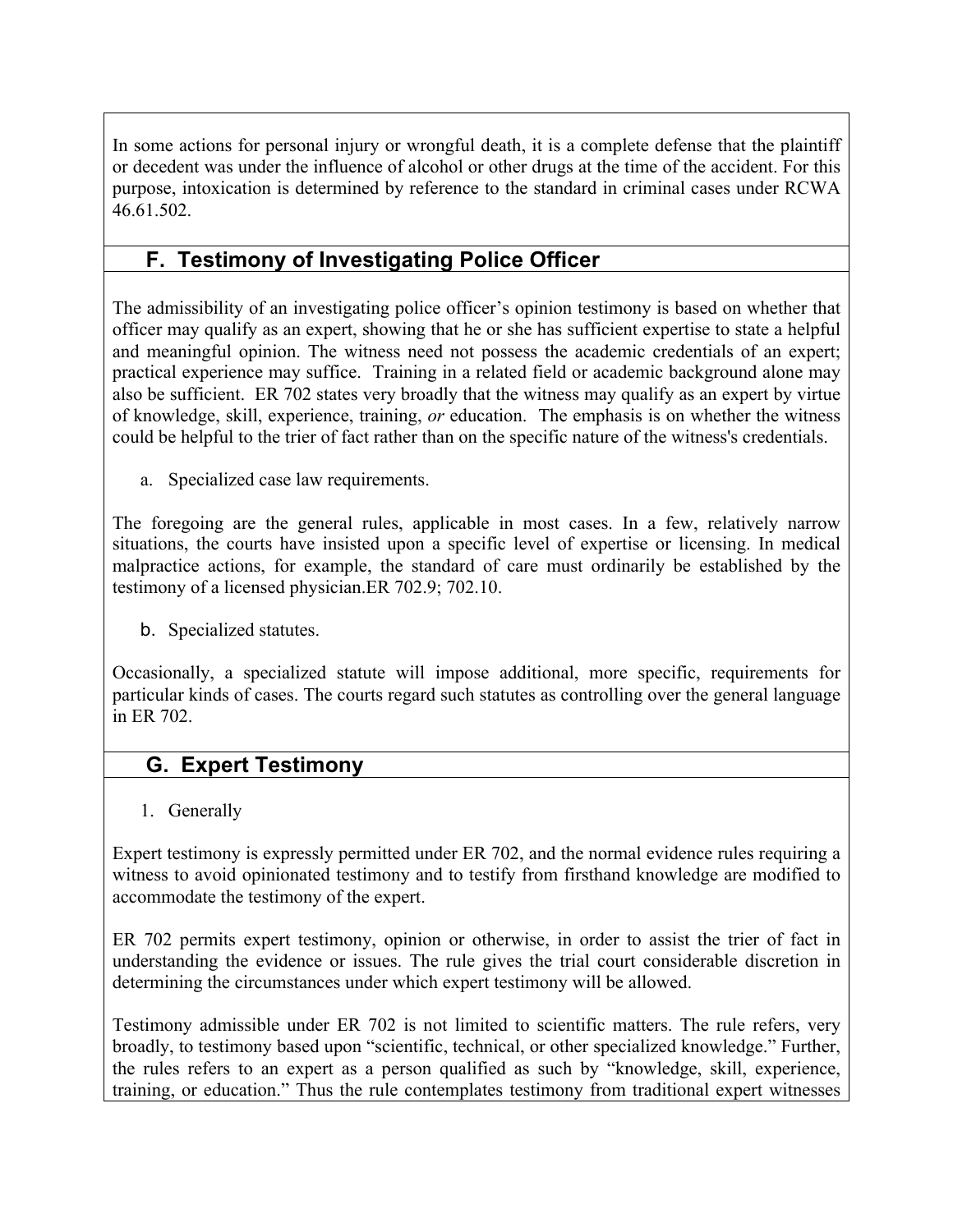such as physicians, physicists, and architects, as well as from other skilled witnesses such as bankers, engineers, criminologists, and the like.

The admissibility of expert testimony under ER 702 will depend upon whether the witness qualifies as an expert and upon whether an expert opinion would be helpful to the trier of fact. Both determinations are regarded as preliminary factual issues, governed by ER 104.

2. Frye Rule

An expert's testimony should not exceed the limits of the underlying science or art. If the expert's opinion is based upon a scientific theory or method, the theory or method must be one that is generally accepted in the scientific community. This is known as the *Frye* rule which is followed by Washington courts. (Washington in not a state;)

One can overcome a *Frye* objection by persuading the court that tests results (or the like) are just one of several reasons for the expert's ultimate conclusion, and thus are subject only to the "reasonable reliance" test of Rule 703. See ER 703.5; In re Detention of Halgren, 124 Wash. App. 206, 98 P.3d 1206 (Div. 1 2004).

## **H. Collateral Source**

Under Washington law, any party may present evidence to the trier of fact that the plaintiff has already been compensated for the injury complained of from any source *except* the assets of the plaintiff, the plaintiff's representative, or the plaintiff's immediate family. In the event such evidence is admitted, the plaintiff may present evidence of an obligation to repay such compensation and evidence of any amount paid by the plaintiff, or his or her representative or immediate family, to secure the right to the compensation.

# **I. Recorded Statements**

RCW 9.93, the Washington State Privacy Act, generally provides that it is unlawful for any private individual or governmental agency to intercept or record by any electronic device any private conversations, or any private communications, transmitted by telephone or radio, without first obtaining the consent of all participants in the communication.

A "pen register" on a telephone line must be installed in accordance with the strict requirement of the Privacy Act, RCW 9.73. "Pen register" means a device that records or decodes electronic or other impulses that identify the numbers dialed on the telephone line to which such device is attached.

A pen register is a device attached to a telephone line, which electronically records on a paper tape the numbers dialed from the telephone. The paper tape then becomes a permanent and complete record of outgoing numbers called on the particular line. There is neither recording nor monitoring of the contents of the conversation, as the device does not record sound.

"Trap and trace device" means a device that captures the incoming electronic or other impulses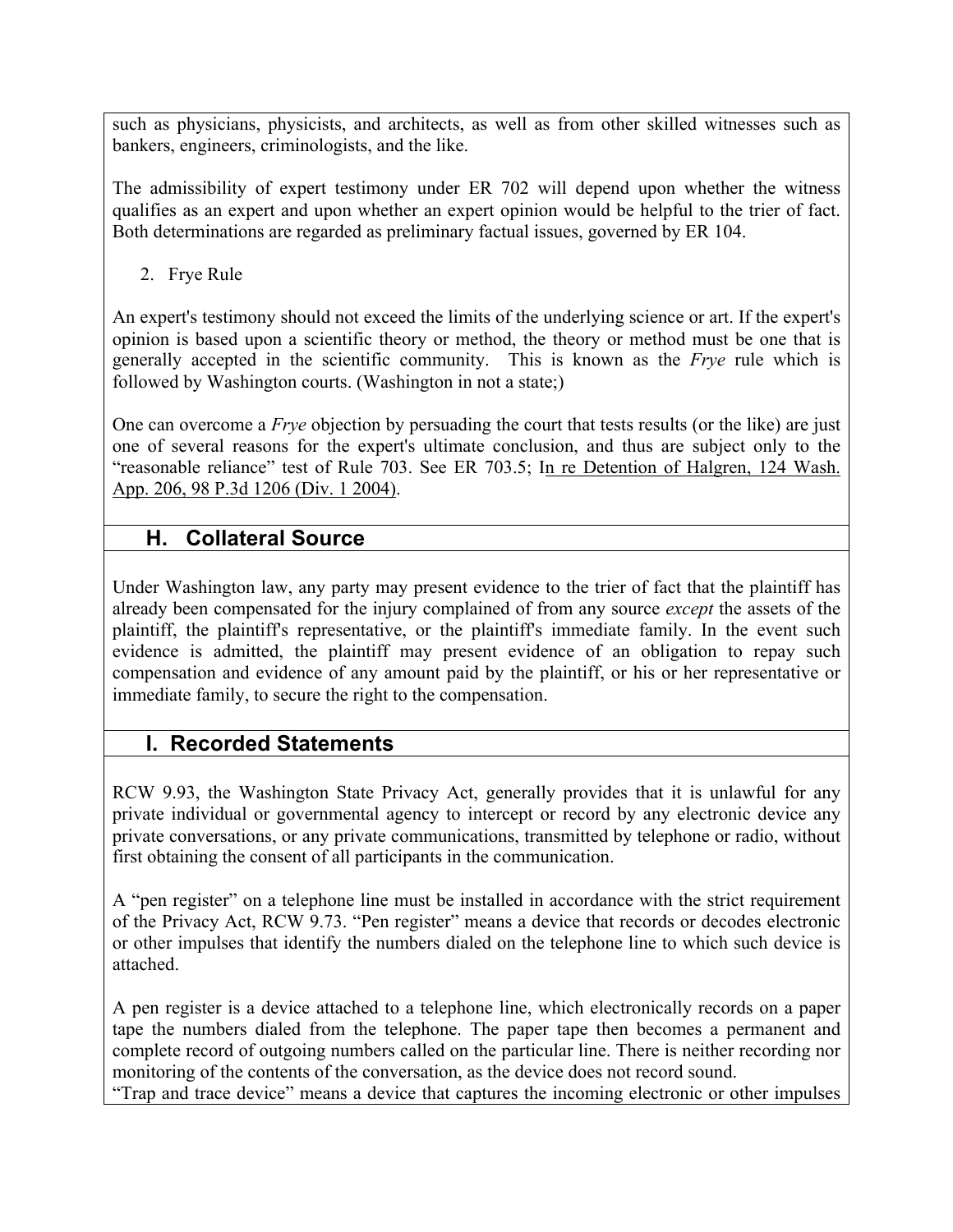that identify the originating number of an instrument from which a communication was transmitted. No person may install or use a trap and trace device without a prior court order obtained pursuant to the procedures outlined in RCWA 9.73.

A pen register is different from "caller ID," which allows a subscriber to identify incoming telephone calls. The Privacy Act does not apply to any such common carrier automatic number, caller, or location identification service that has been approved by the Washington Utilities and Transportation Commission.

Whether or not a conversation is private under the privacy act, the court must consider the intent or reasonable expectations of the participants as manifested by facts and circumstances of each case.

Exceptions allowed by statute include communications of an emergency nature, such as the reporting of fire, medical emergency, crime or disaster, or which convey threats of extortion, blackmail or bodily harm, or which occur anonymously, repeatedly or at an extremely inconvenient hour, or which relate to communications by a hostage holder or barricaded person. Calls to 911 emergency services are also excepted by statute.

Video and sound recordings may be made of arrested persons by police officers responsible for making arrests or holding persons in jail before their first appearance in court. Such recordings, however, must comply with certain technical requirements and must show that the arrested person was advised he was being recorded and that he was advised of his constitutional rights at the commencement of the recording.

Video and sound recordings obtained by police personnel under the authority of RCW 9.73.090 must be made available for hearing and viewing by defense counsel at the request of defense counsel whenever a criminal charge has been filed against the subject of the video and sound recordings.

Any information obtained in violation of the Privacy Act is inadmissible in any criminal trial. Also prohibited is the use of such inadmissible evidence for purposes of impeachment, even when no attempt is made to admit the recording as evidence.

Any person who violates RCW 9.73.030 is guilty of a misdemeanor. Moreover, any person who violates the Privacy Act is subject to a civil action for injury to business, person and reputation, including damages for mental pain and suffering.

Once incarcerated, the Department of Corrections may intercept record and divulge an inmate's telephone call, although it must safeguard the sanctity of the attorney-client privilege and the clergy-penitent privilege.

#### **J. Prior Convictions**

Admissibility of prior convictions is governed by ER 609.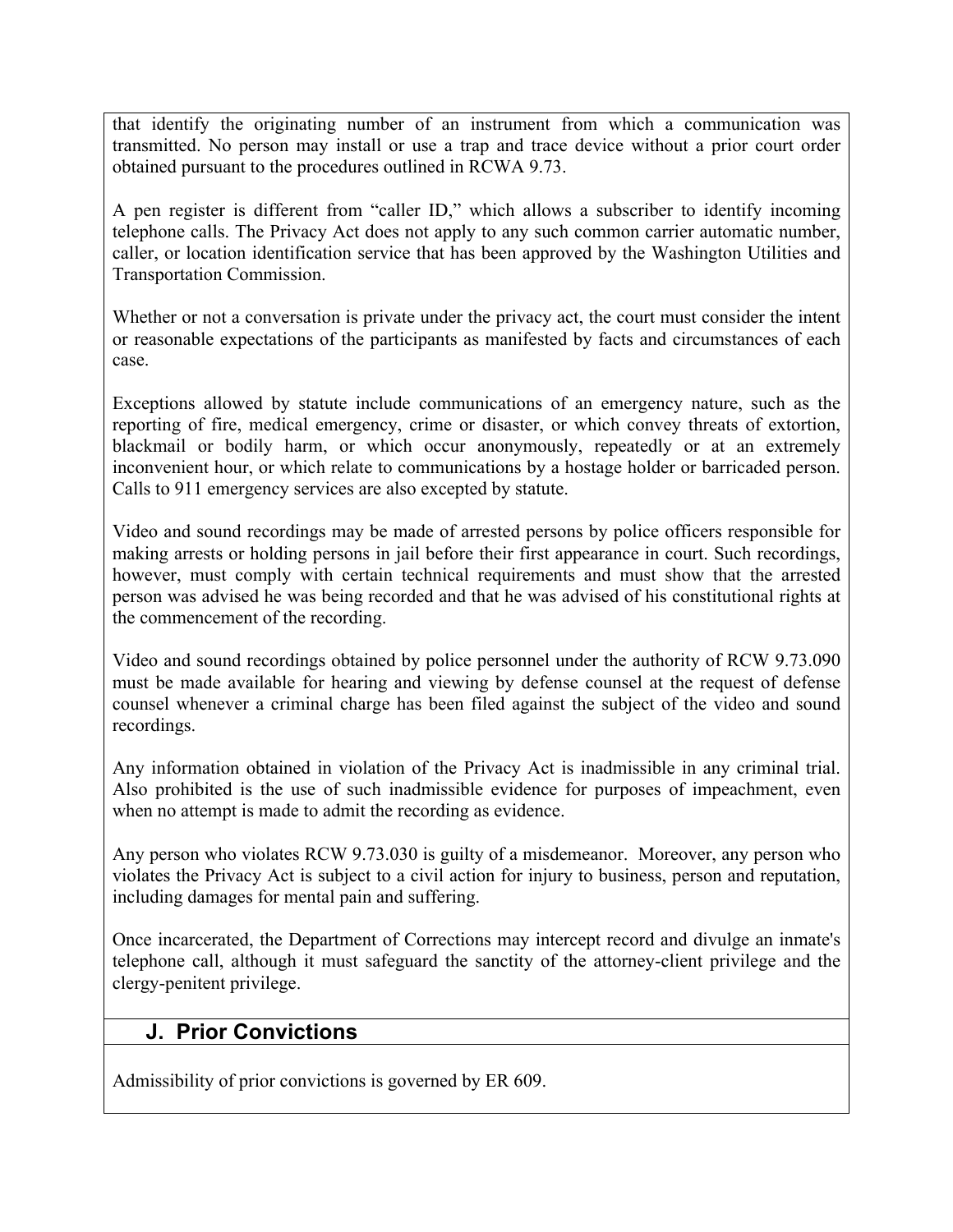- **(a) General Rule** For the purpose of attacking the credibility of a witness in a criminal or civil case, evidence that the witness has been convicted of a crime shall be admitted if elicited from the witness or established by public record during examination of the witness but only if the crime (1) was punishable by death or imprisonment in excess of 1 year under the law under which the witness was convicted, and the court determines that the probative value of admitting this evidence outweighs the prejudice to the party against whom the evidence is offered, or (2) involved dishonesty or false statement, regardless of the punishment.
- **(b) Time Limit** Evidence of a conviction under this rule is not admissible if a period of more than 10 years has elapsed since the date of the conviction or of the release of the witness from the confinement imposed for that conviction, whichever is the later date, unless the court determines, in the interests of justice, that the probative value of the conviction supported by specific facts and circumstances substantially outweighs its prejudicial effect. However, evidence of a conviction more than 10 years old as calculated herein, is not admissible unless the proponent gives to the adverse party sufficient advance written notice of intent to use such evidence to provide the adverse party with a fair opportunity to contest the use of such evidence.
- **(c) Effect of Pardon, Annulment, or Certificate of Rehabilitation** Evidence of a conviction is not admissible under this rule if (1) the conviction has been the subject of a pardon, annulment, certificate of rehabilitation, or other equivalent procedure based on a finding of the rehabilitation of the person convicted, and that person has not been convicted of a subsequent crime which was punishable by death or imprisonment in excess of 1 year, or (2) the conviction has been the subject of a pardon, annulment, or other equivalent procedure based on a finding of innocence.
- **(d) Juvenile Adjudications** Evidence of juvenile adjudications is generally not admissible under this rule. The court may, however, in a criminal case allow evidence of a finding of guilt in a juvenile offense proceeding of a witness other than the accused if conviction of the offense would be admissible to attack the credibility of an adult and the court is satisfied that admission in evidence is necessary for a fair determination of the issue of guilt or innocence.
- **(e) Pendency of Appeal** The pendency of an appeal therefrom does not render evidence of a conviction inadmissible. Evidence of the pendency of an appeal is admissible.

# **K. Driving History**

1. Generally

In a negligence case, other accidents (i.e. MVA's) and injuries are inadmissible to show a general lack of care or negligence, but may be admissible on other, more limited issues.

2. Similar Actions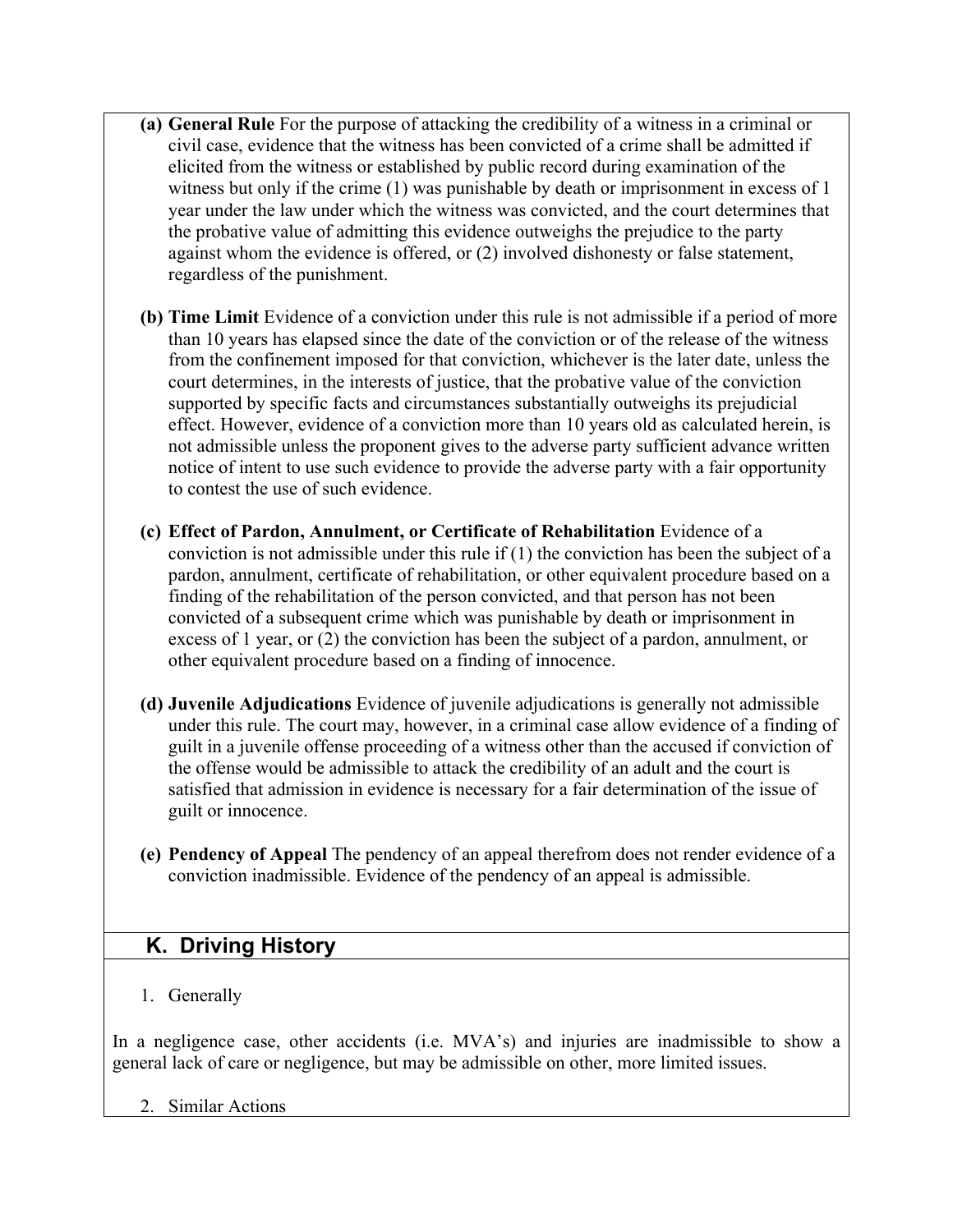Similar actions of a party may be relevant and admissible on other issues only if conditions are sufficiently similar and the actions are sufficiently numerous. For example, similar accidents or injuries may be admissible to prove a dangerous or defective condition, or notice of a defect, so long there is a substantial similarity in the conditions surrounding the similar accidents and those in the case at hand.

Whether there is sufficient similarity is a matter left largely to the trial court's discretion. A substantial difference in time of the other accidents is not per se significant. Evidence of similar accidents is inadmissible to prove notice if there is no question that there was notice, or if notice is not a disputed issue in the case.

#### 3. Causation

Other accidents or injuries may be relevant to show *how* the accident or injury happened in the case at hand; i.e., to give the jury a better understanding of how an accident might have occurred, given the facts and circumstances presented. However, for this purpose, other accidents often have too little probative value to be admissible. Again, admissibility turns on general principles of relevance and is left largely to the discretion of the trial court.

#### 4. Other Situations

In some relatively unusual situations, other accidents or injuries might logically be relevant to issues in the case, even without a similarity of conditions. When this is so, it should not be necessary to demonstrate similarity as a matter of foundation.

In a personal injury case, the plaintiff's earlier accidents may be admissible to demonstrate a preexisting medical condition, when the pre-existing condition is relevant under applicable principles of tort law.

Accidents *subsequent* to the accident at issue in the suit may be admissible dependent upon the character and nature of the conditions and whether they negate any inference of recent change.

### **L. Fatigue**

In tort law, where hours of service are regulated by statute or ordinance, a breach of a duty imposed by such statute/ordinance may be considered by the trier of fact only as evidence of negligence. A plaintiff must still prove all elements of negligence, including whether the violation of hours of service statute proximately caused the damage. Washington no longer follows the principle that violation of an applicable statute is negligence per se, unless specifically stated otherwise in the statute.

## **M. Spoliation**

1. Generally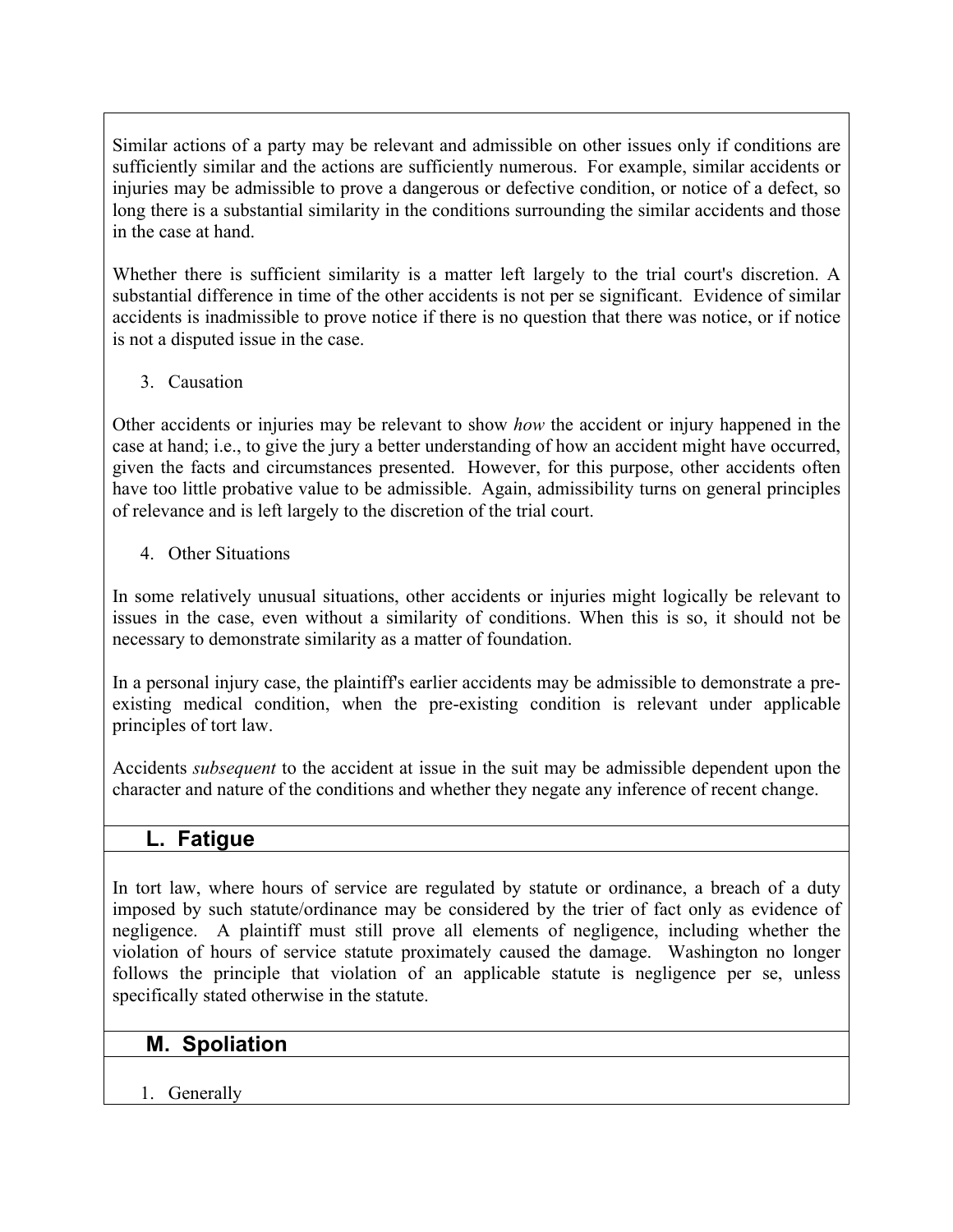Spoliation is defined as "the intentional destruction of evidence." There are a variety of different approaches to the problem of spoliation; it can be viewed as an evidentiary matter (Henderson v. Tyrrell, 80 Wash.App. 592, 910 P.2d 522 (1996)), or as a violation of civil discovery requirements (Id.), as a criminal violation (RCW 9A.72.150), or as an independent tort (Henderson, 80 Wash.App. 592 (1996)). A key question is whether or not the plaintiff is seeking a remedy as part of the litigation in which the spoliated evidence would be relevant, or is seeking a remedy independent of the underlying litigation. An evidentiary approach to spoliation utilizes presumptions or jury instructions as a remedy when litigants are responsible for the destruction of evidence. "[W]here relevant evidence which would properly be a part of a case is within the control of a party whose interests it would naturally be to produce it and he fails to do so, without satisfactory explanation, the only inference which the finder of fact may draw is that such evidence would be unfavorable to him." Hickly v. Bare, 135 Wash. App. 676, 145 P.3d 433 (Div. 2 2006).

2. Rebuttable Presumption

In deciding whether to apply a rebuttable presumption, courts evaluate two factors:

- a. "the potential importance or relevance of the missing evidence; and
- b. the culpability or fault of the adverse party." It is also important to consider whether the adverse party was afforded an adequate opportunity to examine the evidence. Culpability turns on whether the party acted in bad faith or whether there is an innocent explanation for the destruction. It was not spoliation of evidence where an insurer destroyed its home office file on an underinsured motorist claim after the insured voluntarily dismissed an initial suit for bad faith, even though the insured re-filed suit more than one year later. Ellwein v. Hartford Acc. and Indem. Co., 95 Wash. App. 419, 976 P.2d 138 (1999).

Similarly, relying on discovery sanctions will impose costs, or in appropriate cases, remove certain claims or defenses if disobedience of proper discovery orders so requires. Both of these remedies can be obtained during the course of the litigation in which the alleged spoliation occurs.

On the other hand, in a separate proceeding a civil litigant may attempt to bring a new cause of action for the tort of spoliation. This cause of action has yet to be recognized in Washington.

## **Settlement A. Offer of Judgment**

Under CR 68, at any time more than 10 days before the trial begins, a party defending against a claim may serve upon the adverse party an offer to allow judgment to be taken against him for the money or property or to the effect specified in his offer, with costs then accrued. If within 10 days after the service of the offer the adverse party serves written notice that the offer is accepted, either party may then file the offer and notice of acceptance together with proof of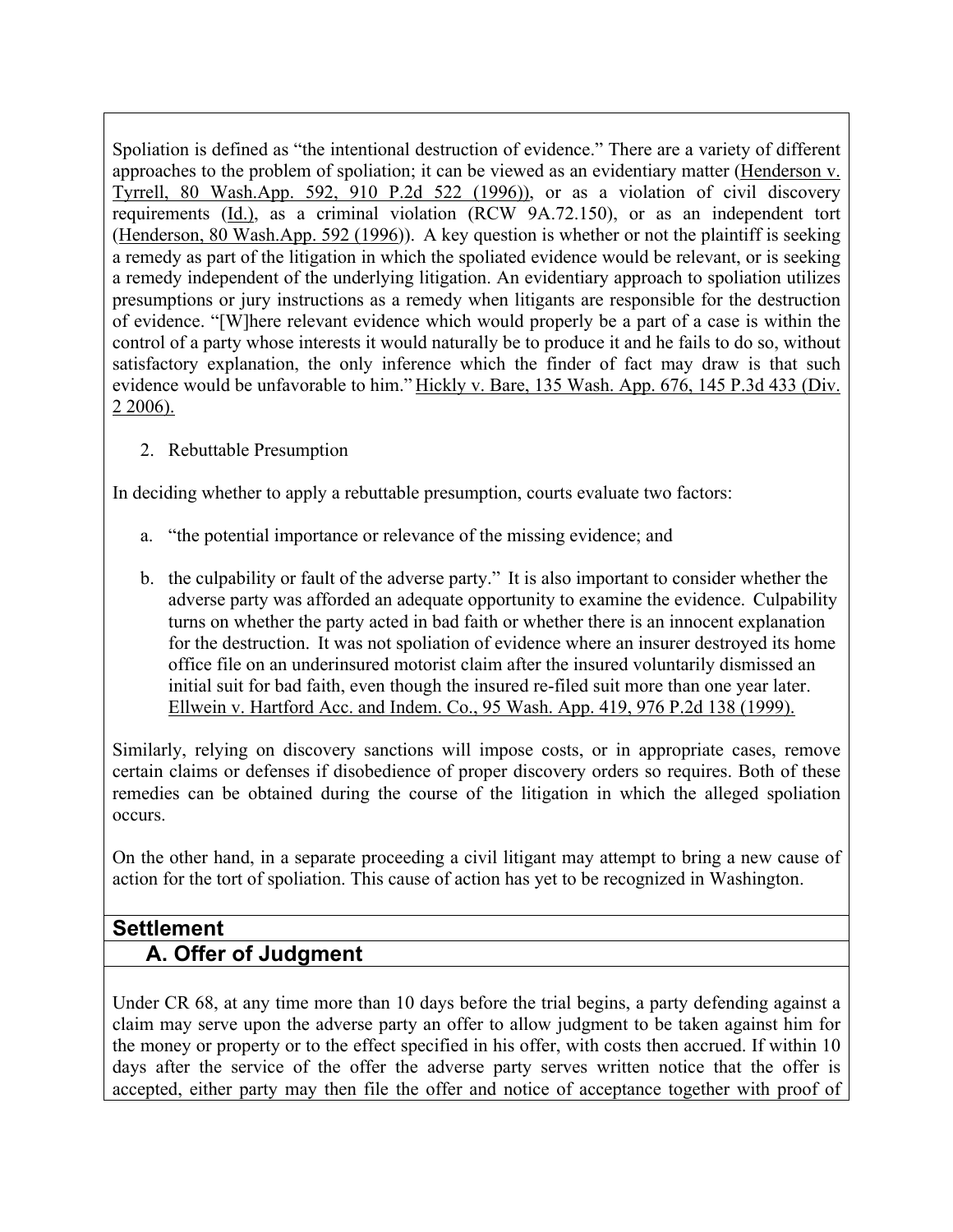service thereof and thereupon the court shall enter judgment. An offer not accepted shall be deemed withdrawn and evidence thereof is not admissible except in a proceeding to determine costs. If the judgment finally obtained by the offeree is not more favorable than the offer, the offeree must pay the costs incurred after the making of the offer. The fact that an offer is made but not accepted does not preclude a subsequent offer. When the liability of one party to another has been determined by verdict or order or judgment, but the amount or extent of the liability remains to be determined by further proceedings, the party adjudged liable may make an offer of judgment, which shall have the same effect as an offer made before trial if it is served within a reasonable time not less than 10 days prior to the commencement of hearings to determine the amount or extent of liability.

#### **B. Liens**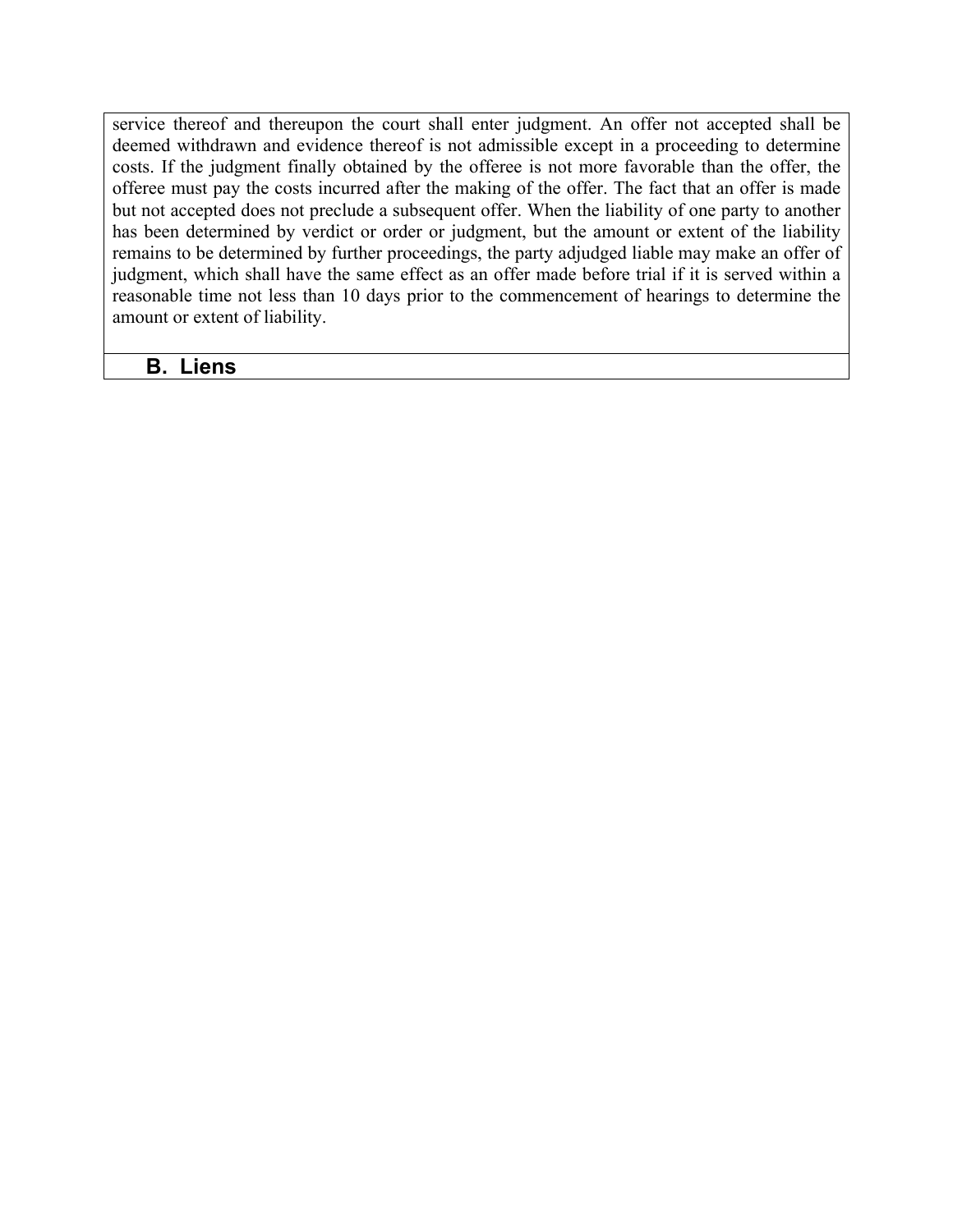Washington courts recognize both common law liens and statutory liens. Some lien statutes provide special enforcement procedures.

1. Department of Labor and Industry Liens

If an injured worker collects benefits from the Department of Labor and Industries, and later receives compensation from a third party for such injuries, the Department of Labor & Industries has a right to seek reimbursement of the benefits it has paid. RCW 51.24.060. Similar treatment is accorded a self-insured employer who performs the same function as the Department. The amount of reimbursement to the Department reflects both the obligation of the Department to pay its proportionate share of reasonable costs and attorney fees incurred in obtaining the recovery, as well as an allocation of the proceeds reflecting a balance between the policy of reimbursing the Department at the same time that the worker has adequate incentive to seek compensation from a third party. The worker is required to provide notice to the Department of Labor & Industries (or to the employer, if self-insured) of the pending action.

The Department is also entitled to seek reimbursement from a legal malpractice recovery if that recovery is in lieu of a recovery against a third-party tortfeasor, and to seek reimbursement from benefits received under a UIM policy.

The Department also has lien rights against a lump-sum settlement paid to the injured worker and a spouse or other statutory beneficiary; if the settlement does not allocate the payments between the amounts due to the worker and the amount due to the spouse, then the Department may assert its lien rights against the entire amount. But the Department's lien rights do not extend to a spouse's recovery from a third party for loss of consortium following an injury to a worker, so long as the judgment or the settlement permits identification of the compensation for loss of consortium as a separate recovery. Nor is the Department entitled to claim amounts paid in settlement for pain and suffering or other types of damages for which the Department provides no compensation. Nonetheless, the Department may claim the right to recover from the proceeds of a settlement with a third party to the extent that the Department anticipates payments for future industrial insurance benefits to the worker. Thus, where the settlement agreement omits any allocation of settlement amounts to the respective parties, or fails to distinguish general and special damages, the injured party may receive significantly less compensation.

The Department's lien rights are not subject to waiver as a result of a release or other agreement entered into by the employee and a third party. For example, where an employee of a product demonstration company was injured on the premises of a third party, her agreement with her employer to waive claims for injury against such third parties was void.

2. Medical Liens

RCW 60.44 creates a lien for medical services to a patient who has suffered a traumatic injury as a result of a tort. Under RCW 60.44.010, the lien arises in favor of public and private operators of hospital and ambulance services and of every licensed nurse, practitioner, physician, and surgeon who renders service or transportation and care for the patient. It attaches to any claim or right of action that the patient has against the tortfeasor and/or insurer for the value of the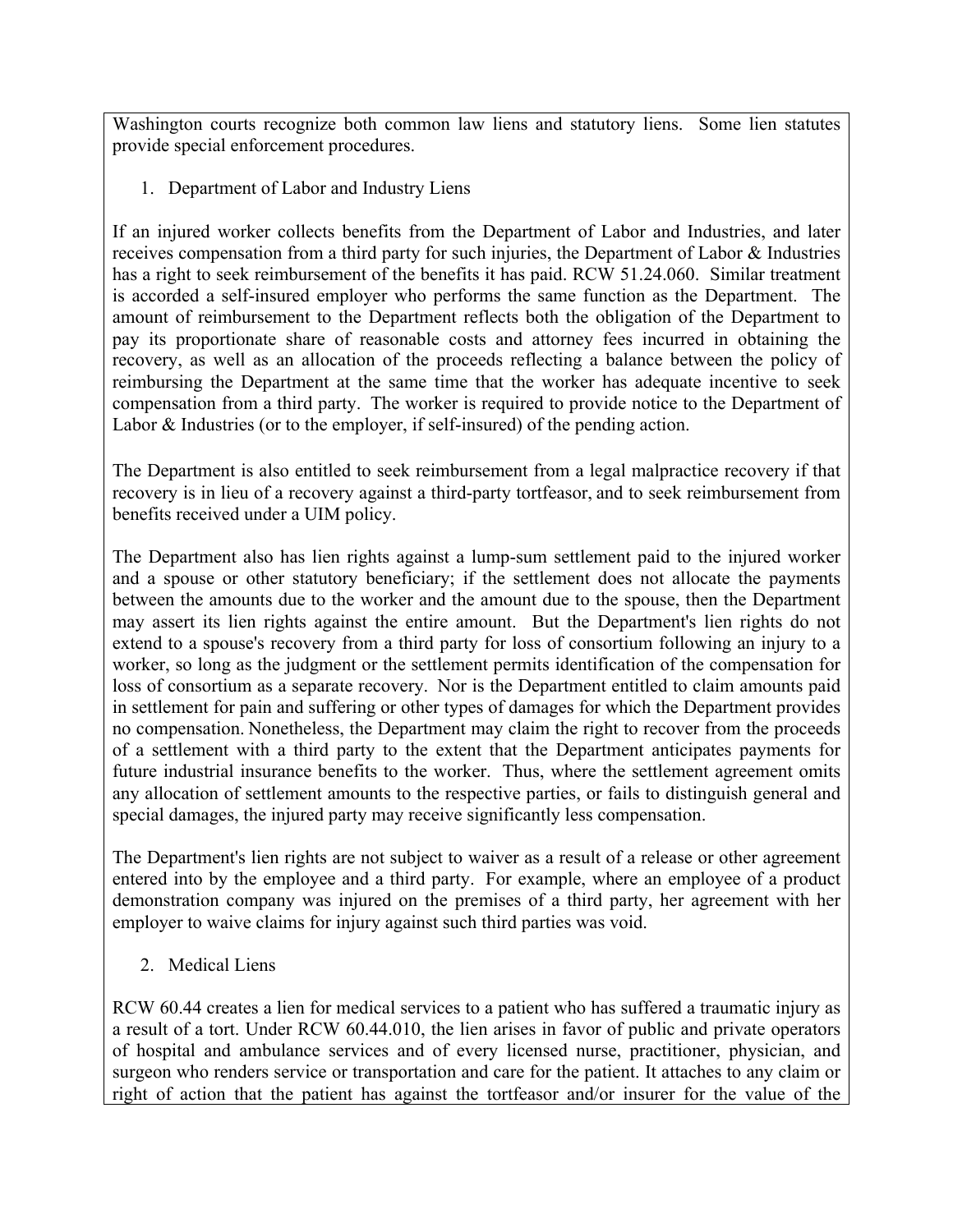medical services and the costs incurred in enforcing the lien, including such reasonable attorney fees as the court may allow. The lien provisions do not apply to a claim, right of action, or money accruing under the state's workers' compensation law.

The liens are limited. All the liens for services rendered to a person as a result of one accident or event may not exceed twenty-five percent of the amount of an award, verdict, report, decision, decree, judgment, or settlement.

A notice of claim must be filed. Requirements for the notice are detailed in RCW 60.44.020, which provides that the notice must be filed within twenty days after the date of the injury or receipt of transportation or care, or at any time before a settlement and payment made to the injured person. The notice is filed for record with the county auditor of the county in which the service was performed and recorded in a book kept for that purpose, indexed as deeds and other conveyances are required to be indexed.

A settlement between a patient and the tortfeasor and/or insurer does not discharge a lien or relieve the tortfeasor and/or insurer from liability by reason of the lien unless (1) the settlement either provides for the payment and discharge of the lien or (2) a written release or waiver of any claim of lien, signed by the claimant, is filed in the court where an action has been commenced on the claim or if no action has been commenced, is delivered to the tortfeasor and/or insurer. RCW 60.44.060.

The lien may be enforced in a suit by the claimant or an assignee within one year after the lien claim is filed. If the tortfeasor and/or insurer makes a payment or settlement on account of the injury, the fact of such payment shall be, only for the purpose of the lienor's suit, prima facie evidence of the negligence of the tortfeasor and of the liability of the payer to compensate for such negligence.

## **C. Minor Settlement**

### 1. Generally

In every settlement of a claim, whether or not filed in court, involving the beneficial interest of an unemancipated minor or person determined to be disabled or incapacitated under RCW 11.88, the court shall determine the adequacy of the proposed settlement on behalf of such affected person and reject or approve it. If a suit for recovery on behalf of the affected person has been previously maintained, then the petition shall be filed in that county, or if no such suit exists, then in the county where the affected person resides, unless either court orders otherwise.

2. Guardian ad Litem

Upon filing of the petition, the court shall appoint a Settlement Guardian ad Litem to assist the court in determining the adequacy of the proposed settlement. The Settlement Guardian ad Litem shall conduct an investigation and file a written report with the court with a recommendation regarding approval and final disposition within 45 days of appointment or such other time as the court may order.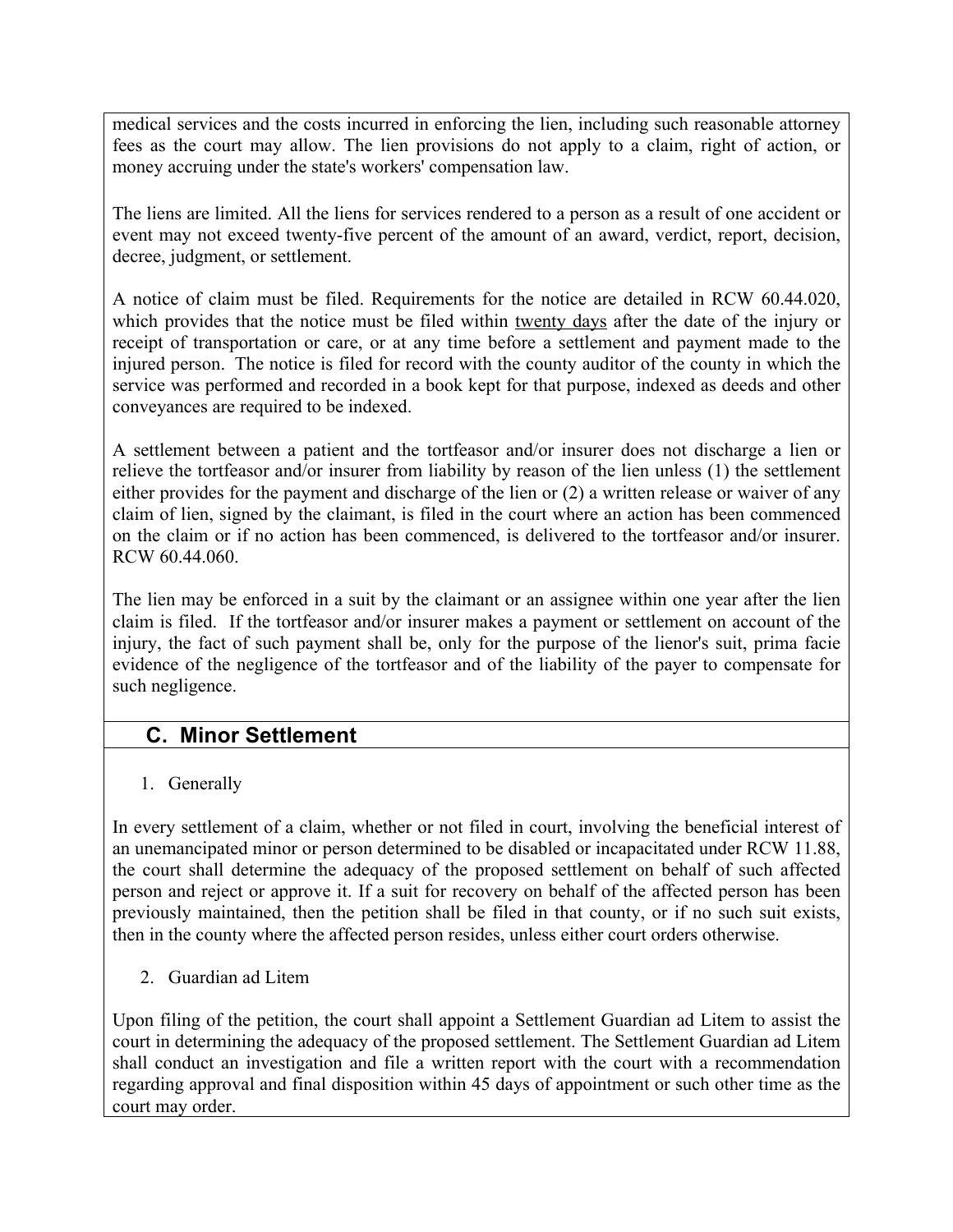#### 3. Attorney's Fees and Costs

Any attorney claiming fees, costs or other charges incident to representation of the affected person, from the claim proceeds or otherwise, shall file an affidavit or declaration under RCW 9A.72.085 in support thereof. Copies of any written fee agreements must be attached to the affidavit or declaration.

### **D. Negotiating Directly with Attorneys**

It is normal and accepted practice in Washington for claims professionals to negotiate settlements directly with attorneys. In fact, an insurer engaged in settlement negotiations carries with him a duty to act in good faith to ascertain the most favorable terms available for the insured.

### **E. Confidentiality Agreements**

Confidentiality agreements like all settlement provisions are contracts and can only be set aside for the same reasons that any other contract could be rescinded, such as fraud, duress, or undue influence.

### **F. Releases**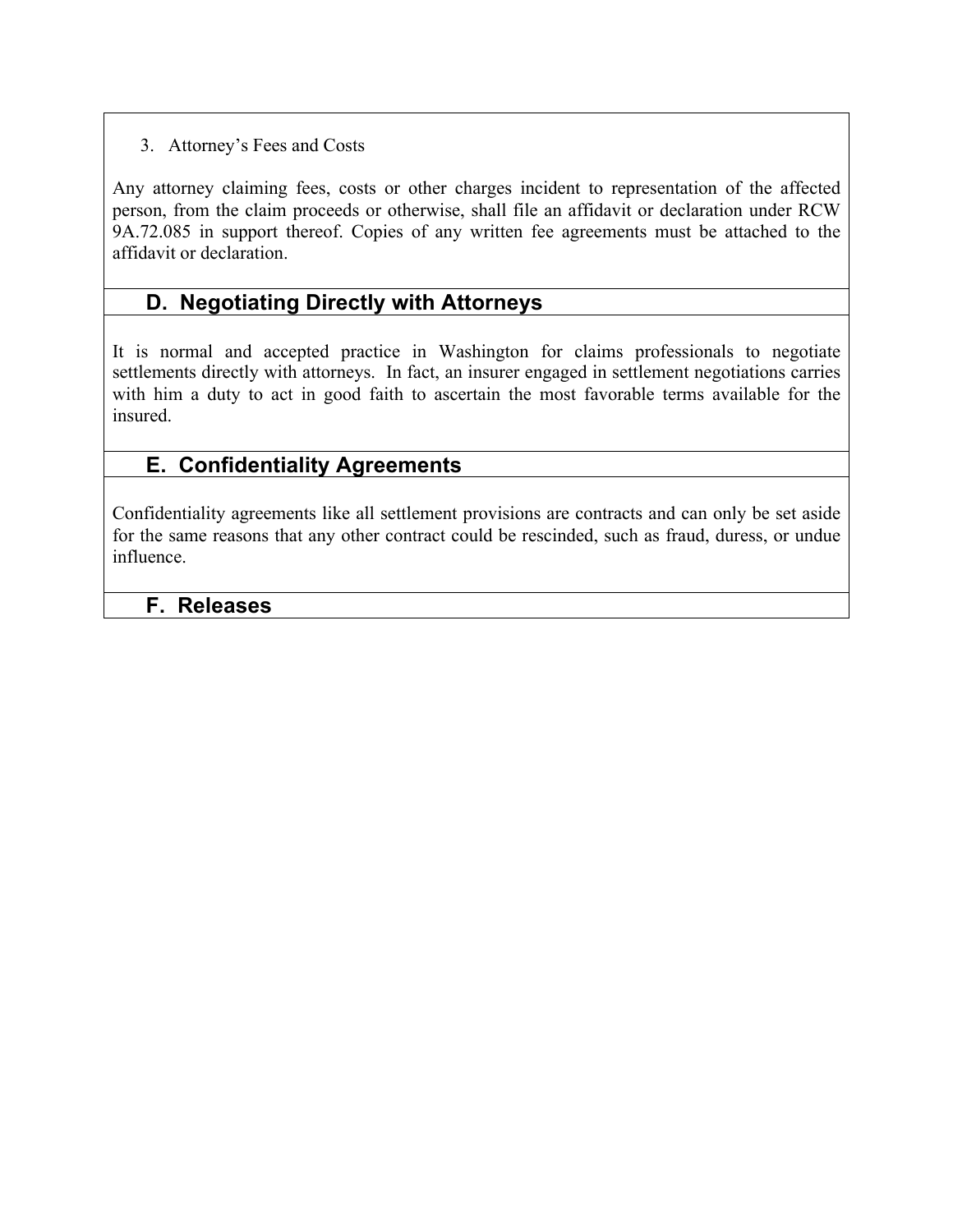#### 1. Generally

In general, releases are contracts, and are governed by general contract principles. "Release" has been defined as a contract in which one party agrees to abandon or relinquish a claim or cause of action against another. "Once parties have agreed to settle a tort claim, the foundation for the judgment is their written contract, not the underlying allegations of tortious conduct." Jackson v. Fenix Underground, Inc., 142 Wash. App. 141, 146, 173 P.3d 977, 979 (Div. 1 2007). As a general rule, "the law favors the private settlement of disputes, and, accordingly, releases are given great weight in establishing the finality of settlements." Paopao v. State, Dept. of Social and Health Services, 185 P.3d 640 (Wash. Ct. App. Div. 1 2008). On the other hand, "Washington law also places great emphasis on the just compensation of accident victims." Nationwide Mutual Fire Insurance Co. v. Watson, 120 Wash. 2d 178, 840 P.2d 851 (1992). When asked to set aside a release, courts will apply the basic concepts of contract law. Thus, a release that is procured as a result of fraud, misrepresentation, overreaching, or one that is a result of mutual mistake, may be voided by the court. Similarly, a release that is limited to a specific form of damage cannot be extended beyond the terms intended by the parties at the time the agreement was entered into. For example, where a homeowner signed a check with the language "release of all claims" above the line for endorsement, that release was limited to the notation "damage to property" on the front side of the check, which in the context of the agreement was limited to damage caused by severed drain pipes. This agreement did not serve to release the defendant from a claim for continuing trespass that went beyond the limited damage caused by the drain pipes.

Similarly, a release is only applicable to those parties who actually enter into the release. Thus, an exculpatory agreement that was signed between a lessor and a lessee of a commercial truck did not operate to bar a claim by an employee of the lessee. However, the Department of Labor and Industries does have authority to enter into a settlement agreement with a tortfeasor, resulting in a release of the injured worker's tort claim. A Washington statute allows the Department to require an election by the injured worker of whether or not to pursue a claim on his own behalf, or instead to allow the Department to file an action for him. To do so, the Department must make a "written demand," giving clear notice of the effects of the worker's election. So long as the notice of the election is sufficient to put a reasonable person on notice of the Department's authority, any settlement entered into between the Department and the tortfeasor is binding on the injured worker.

Before enforcing a settlement agreement a court must first determine whether there are any disputed issues of fact that would affect the enforceability of the settlement agreement. If there are disputed issues, the trial court should hold an evidentiary hearing to resolve them.

2. Joint Tortfeasors

A release of one person or defendant does not release any other person unless the release so provides. RCW 4.22.060(2). The statutory presumption, however, may be overcome in some circumstances where the trial court is allowed to treat two or more persons as a single person for purposes of liability. For example, where a claimant and a tortfeasor-agent enter into a settlement agreement, the tortfeasor-agent's principal may also be released if the trial judge finds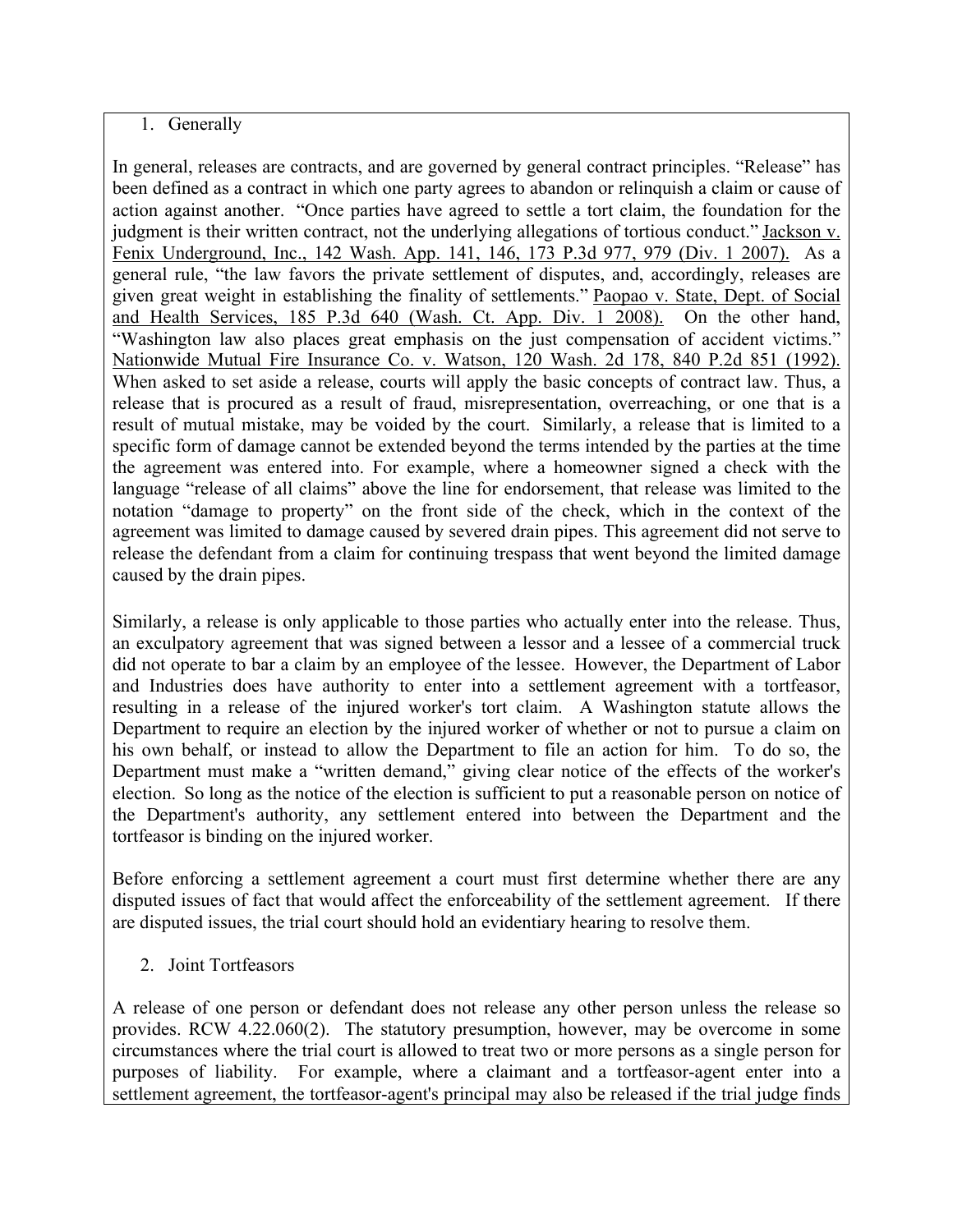that such a release is appropriate. One important consideration in deciding whether or not the principal will also be released is whether or not the amount paid to the plaintiff by the agent is limited by insurance limits or inadequate assets. If the agent is paying all that he has in exchange for a release, the court will be less likely to find that the principal was also released. Also, it matters whether the principal is being sued solely on the basis of vicarious liability, or is also charged with independent negligence.

On the other hand, where a claimant settles with a vicariously liable principal, that does not extinguish the claim against the agent whose negligence made the principal vicariously liable. For example, where an employee negligently backed out of his employer's garage, causing injuries to the plaintiff, the plaintiff's release of the employer did not preclude a separate claim against the employee for his negligence. Vanderpool v. Grange Ins. Ass'n, 110 Wash. 2d 483, 756 P.2d 111 (1988). Thus, where an employer seeks a full release—not only of its own liability but on behalf of its agents or employees—the release should specifically include any party that the employer wishes to have released.

If the claimant settles with one defendant, but an insurer or other party has a subrogation claim based upon the injury to the plaintiff, the subrogation claim is not barred unless the subrogated party consents to the release. For example, where a victim of an auto accident received benefits from a personal injury protection (PIP) policy, and then settled with the defendant driver for unreimbursed medical expenses, the court held that the subrogation claim by the PIP carrier was not extinguished. Leader Nat. Ins. Co. v. Torres, 113 Wash. 2d 366, 779 P.2d 722 (1989). However, the court conditioned its holding upon three conditions: (1) the tortfeasor knew of the insurer's payment and right of subrogation; (2) the insurer did not consent to the settlement; and (3) the settlement did not exhaust the tortfeasor's available assets.

If one defendant obtains a release for himself and another party, it releases both parties from liability to the claimant, and it also extinguishes the liability of those parties to contribution from any other entity. However, it does not extinguish the right of the paying defendant against the non-paying defendant, if the non-paying defendant did not contribute to the settlement. However, this principle only applies in situations where the parties are jointly and severally liable, such as those involving principal-agent. Where one party pays for the liability of another party who has not been found to be jointly and severally liable, no contribution liability exists.

A release of a party will ordinary inure to the benefit of a successor in interest of the party, but only if the releasing agreement covers the liability to which the release is offered as a defense. Thus, when an asbestos manufacturer transferred certain liabilities to its subsidiary, it did not end the corporation's responsibility for those liabilities and did not defeat a claim asserting those liabilities brought against the corporation's successor. Niven v. E.J. Bartells Co., 97 Wash. App. 507, 983 P.2d 1193 (1999).

## **G. Voidable Releases**

Release has been defined as a contract in which one party agrees to abandon or relinquish a claim or cause of action against another. As a general rule, "the law favors the private settlement of disputes, and, accordingly, releases are given great weight in establishing the finality of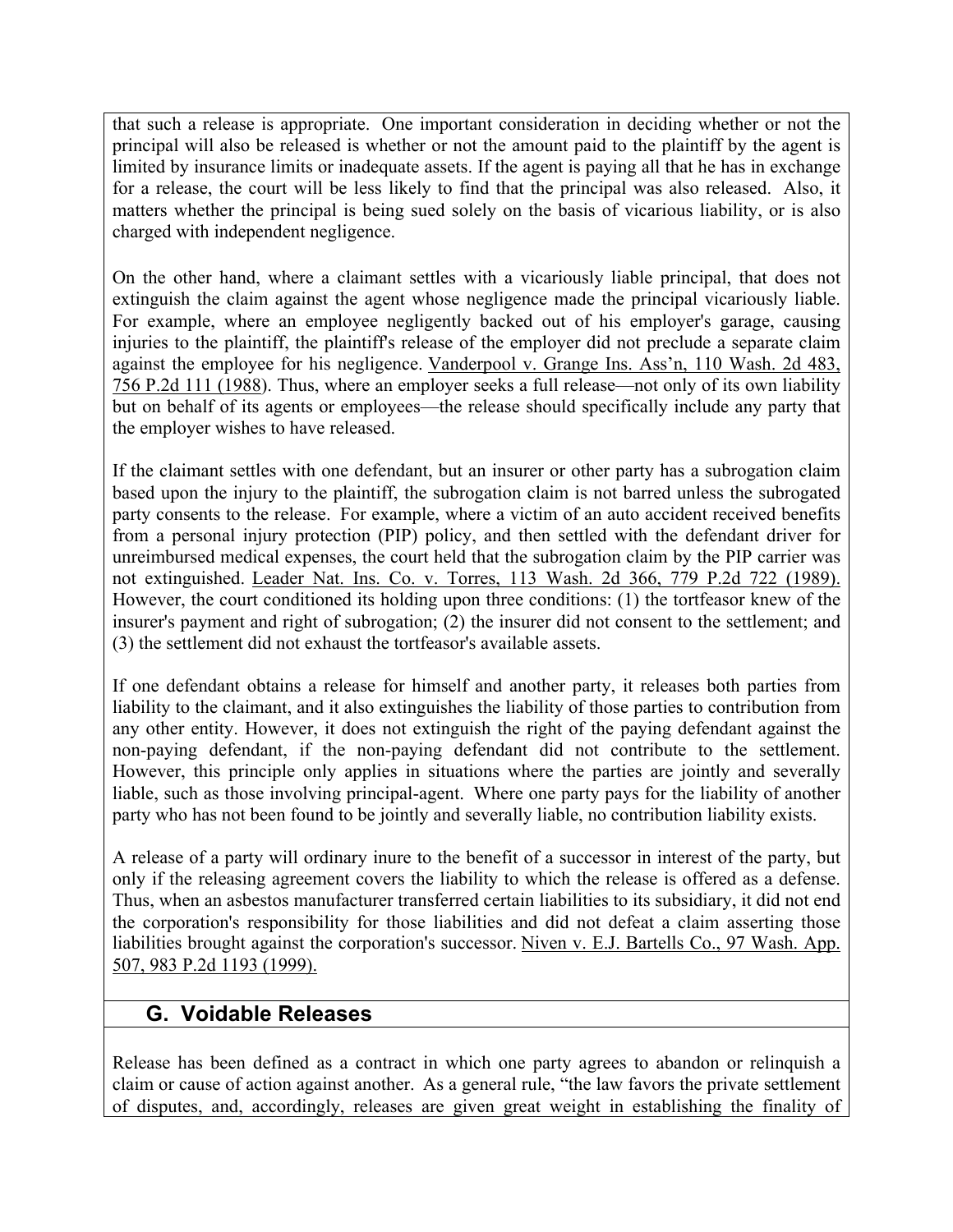settlements." On the other hand, "Washington law also places great emphasis on the just compensation of accident victims." In resolving these two competing policy interests, Washington courts apply basic principles of contract law to releases and settlement agreements. Thus, a release (like any contract), may be avoided if it was obtained by overreaching, through fraud, or with misrepresentation. In reviewing a settlement agreement in order to determine whether it is enforceable, the trial court should first determine if there are disputed issues of fact; if not, the judge can decide the issue as a matter of law. On the other hand, if there are disputed issues of fact, it is an abuse of discretion to decide the issue without an evidentiary hearing to resolve the factual dispute. Such cases often arise in the context of insurance settlements. As to mutual mistake, the law requires clear and convincing evidence of the error, made independently by both parties. Mutual mistake has occurred if the parties would not have entered into the contract, or release, if they had properly understood the material facts. If such is the case, the release is void. These principles of contract law exist to protect the parties entering into the contract and a release will not be binding if the law of contract is violated.

In addition, the courts will look to public policy to determine if a release is voidable. These cases generally involve forms signed prior to a specific event or activity that limit or extinguish any liability on the part of one of the parties. In Washington, releases of liability for negligence are valid and binding unless a public interest in involved. If the agreement itself goes against public policy rationale, it will not bind the parties.

Releases may also be voided depending upon the extent of the knowledge of the injuries at the time the release was signed by the injured party. The cases in this area involve releases of liability entered into as a settlement after an injury has occurred. A plaintiff who enters into a release when knowledge of injuries is present bears the risk of the possibility of mistake or misdiagnosis of the nature and extent of the injuries. A release is also binding to unknown repercussions of those injuries.

However, in situations where the releasor was unaware of any bodily injuries at the time the agreement was entered into, the release may not be binding. The established rule is that a release may be avoided if injuries result subsequent to the agreement that were clearly not contemplated by the parties when the release was entered into. The courts will look at whether the release was entered into fairly and knowingly in order to determine if the release is binding. The "fairly and knowingly" test is judged by factors such as the greater protection afforded to accident victims over commercial entities, the bargaining positions of the parties, the possibility of inadequate knowledge regarding the future consequences of the accident, and the time in which the release was obtained. This test emphasizes the policy adopted by the courts which favors just compensation of the injured victims over the finality of settlements.

A release may also be rendered void if a subsequent court decision significantly alters the law upon which the settlement was based. For example, in Jain v. State Farm Mut. Auto. Ins. Co., 130 Wash.2d 688, 926 P.2d 923 (1996), the plaintiff had entered into a settlement agreement with an insurance company, recovering the maximum obtainable coverage under certain policies, but excluding payment under the UIM coverage, pursuant to the policy language. After the settlement was entered into, a court decision held that the exclusion of UIM coverage was void as against public policy. When the plaintiff moved to set aside the release, the district court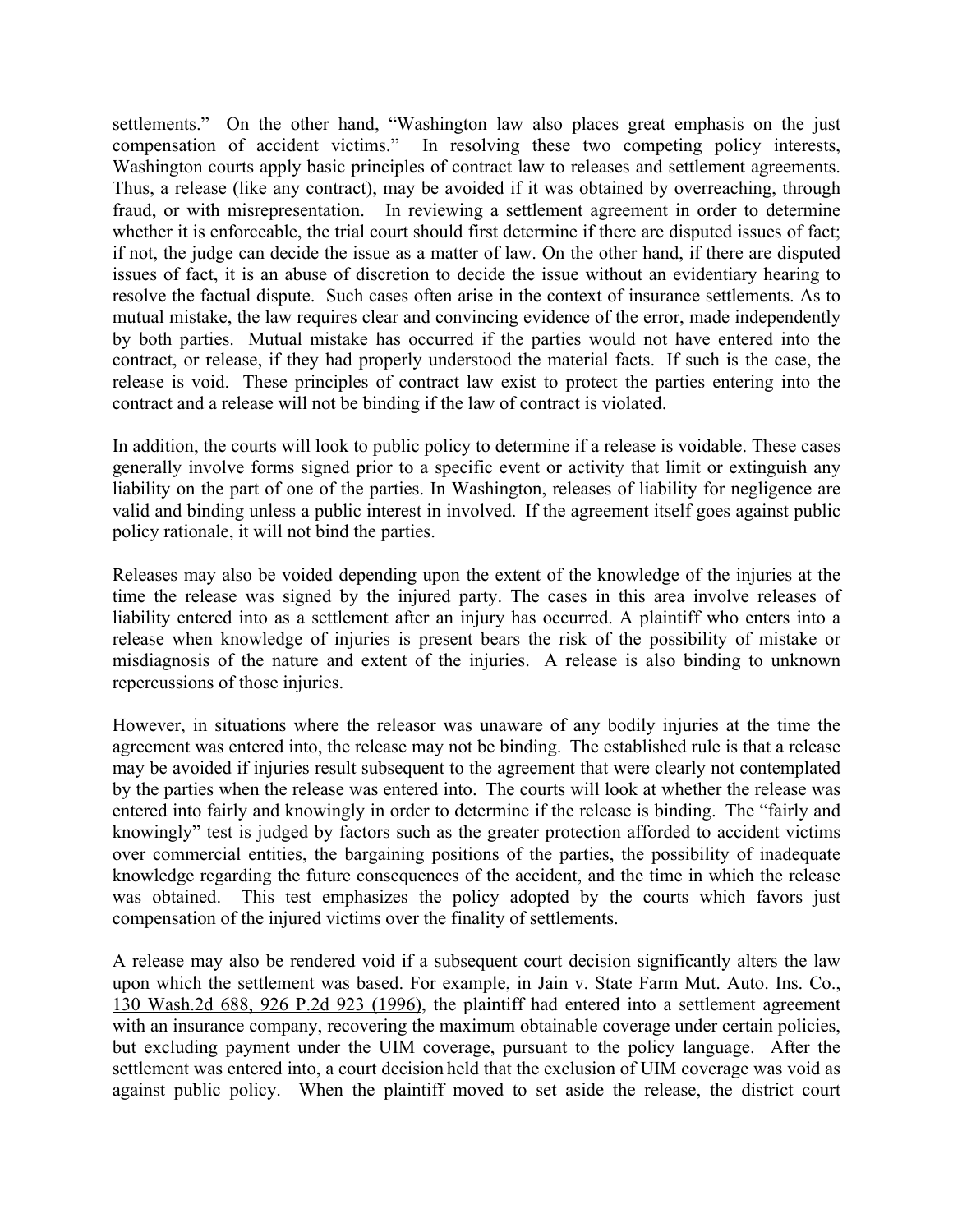certified the question to the Supreme Court, which held that the release was retroactively rendered void. Although in some instances an insurer can justifiably rely upon the law as it existed prior to the new decision, here was no such reliance in the *Jain* case.

## **Transportation Law A. State DOT Regulatory Requirements**

Washington State's DOT have brought their rules/regulations into compatibility with the Federal Motor Carrier Safety Regulations. For more information see the WSDOT website at http://www.wsdot.wa.gov/commercialvehicle/

# **B. State Speed Limits**

State speed limits are governed by RCW 46.61.400, which provides in pertinent part that it unlawful to operate a motor vehicle in excess of the following speed limits:

- a. 25 mph on city and town streets;
- b. 50 mph on county roads
- c. 60 mph on state highways

# **C. Overview of State CDL Requirements**

1. Types of vehicles that require a CDL

You must have a commercial driver license (CDL) to drive any of the following vehicles:

- a. All single vehicles with a manufacturer's weight rating of 26,001 pounds or more.
- b. All trailers with a manufacturer's weight rating of 10,001 pounds or more, and a combined vehicles' gross weight rating of 26,001 pounds or more.
- c. All vehicles designed to transport 16 or more persons (including the driver). This includes private and church buses.
- d. All school buses, regardless of size.
- e. All vehicles used to transport any material that requires hazardous material placarding or any quantity of a material listed as a select agent or toxin in 42 CFR 73.
- 2. Types of CDLs

Commercial vehicles are divided into 3 size classes: A, B, and C.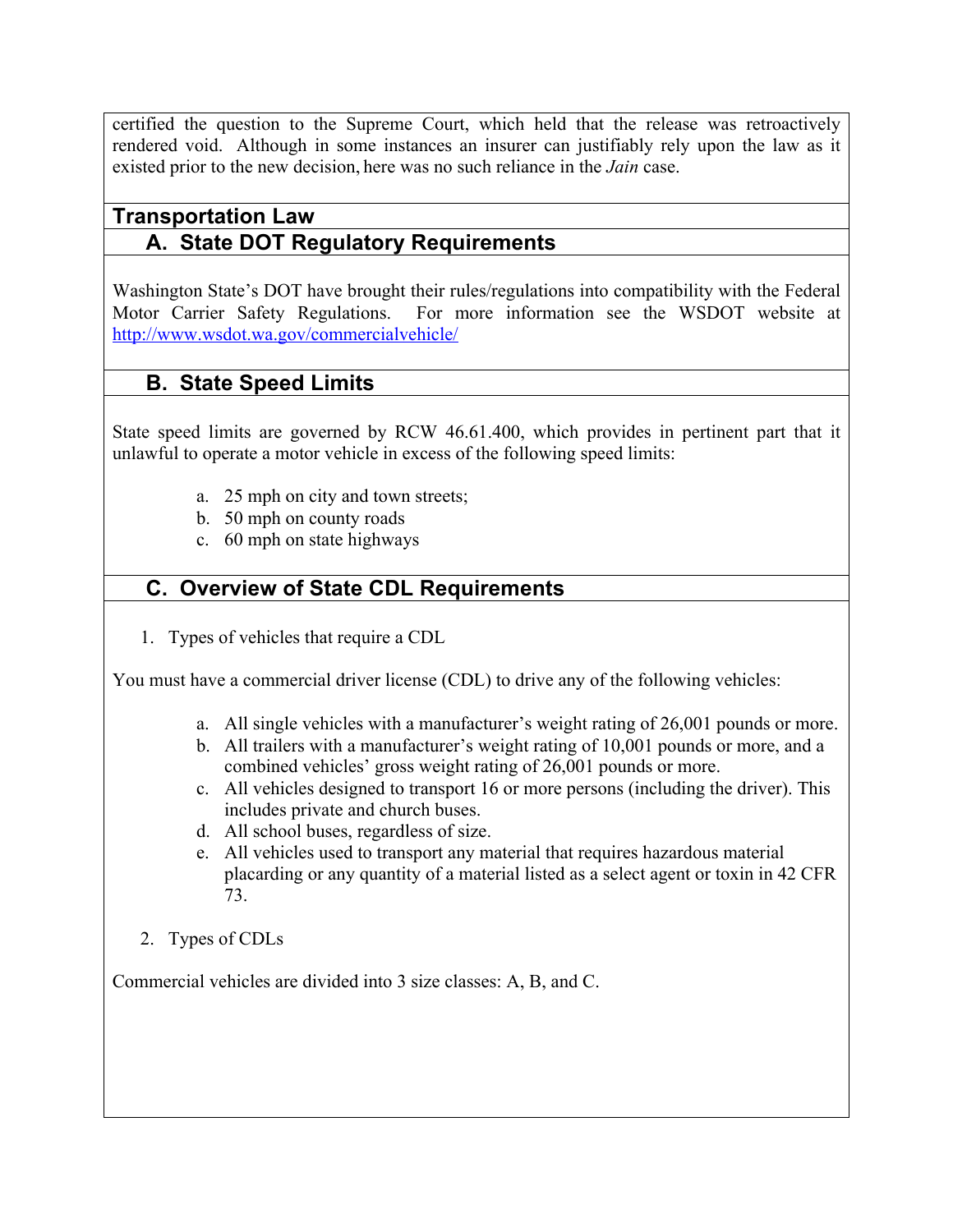| <b>CDL Class</b> | <b>What You Can Drive</b>                                |
|------------------|----------------------------------------------------------|
| A                | Single or combination vehicles of any size.              |
| B                | Single vehicles of any size.                             |
|                  | Vehicles towing a trailer with a weight rating of 10,000 |
|                  | pounds or less.                                          |
|                  | Any vehicles listed under Class C, if properly endorsed. |
|                  | Vehicles carrying 16 or more persons including the       |
|                  | driver.                                                  |
|                  | Vehicles carrying hazardous materials with a weight      |
|                  | rating of 26,001 pounds or less.                         |

- 3. Medical certificate requirements
	- a. New regulations require all commercial driver license (CDL) holders who operate for **interstate commerce** to keep a current medical examiner's certificate on file with us.
	- b. CDL holders who operate a commercial vehicle **only within Washington State** (intrastate) don't have to keep their medical certificate on file with us.
- 4. Register as an employer

You must register with the Washington State Department of Licensing before you can certify that a commercial driver who works for you has the skills and training necessary to operate a commercial motor vehicle safely. *See* http://www.dol.wa.gov/driverslicense/cdlemployer.html

# **Insurance Issues A. State Minimum Limits of Financial Responsibility**

No person may operate a motor vehicle in Washington unless

- a. the person is insured under a motor vehicle liability policy with liability limits of at least the amounts provided in RCW 46.29.090,
- b. is self-insured as provided in RCW 46.29.630,
- c. is covered by a certificate of deposit in conformance with RCW 46.29.550, or
- d. is covered by a liability bond of at least the amounts provided in RCW 46.29.090.

Written proof of financial responsibility for motor vehicle operation must be provided on the request of a law enforcement officer in the format specified under RCW 46.30.030.

An auto insurance policy must provide, at a minimum, the following basic types and amounts of coverage: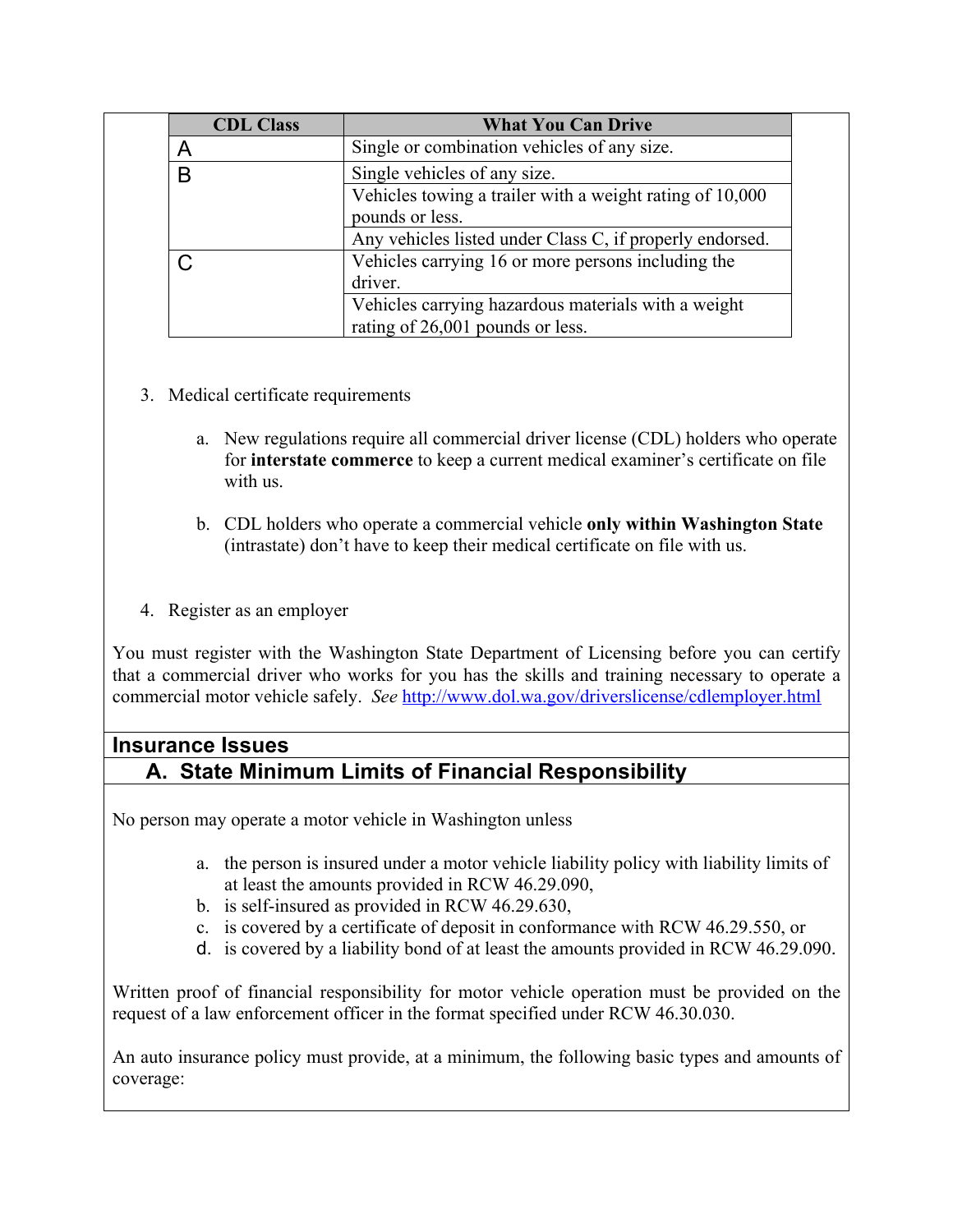- a. \$25,000 per person for injuries suffered in an accident.
- b. \$50,000 per accident if more than one person is injured.
- c. \$10,000 per accident for property damage.

# **B. Uninsured Motorist Coverage**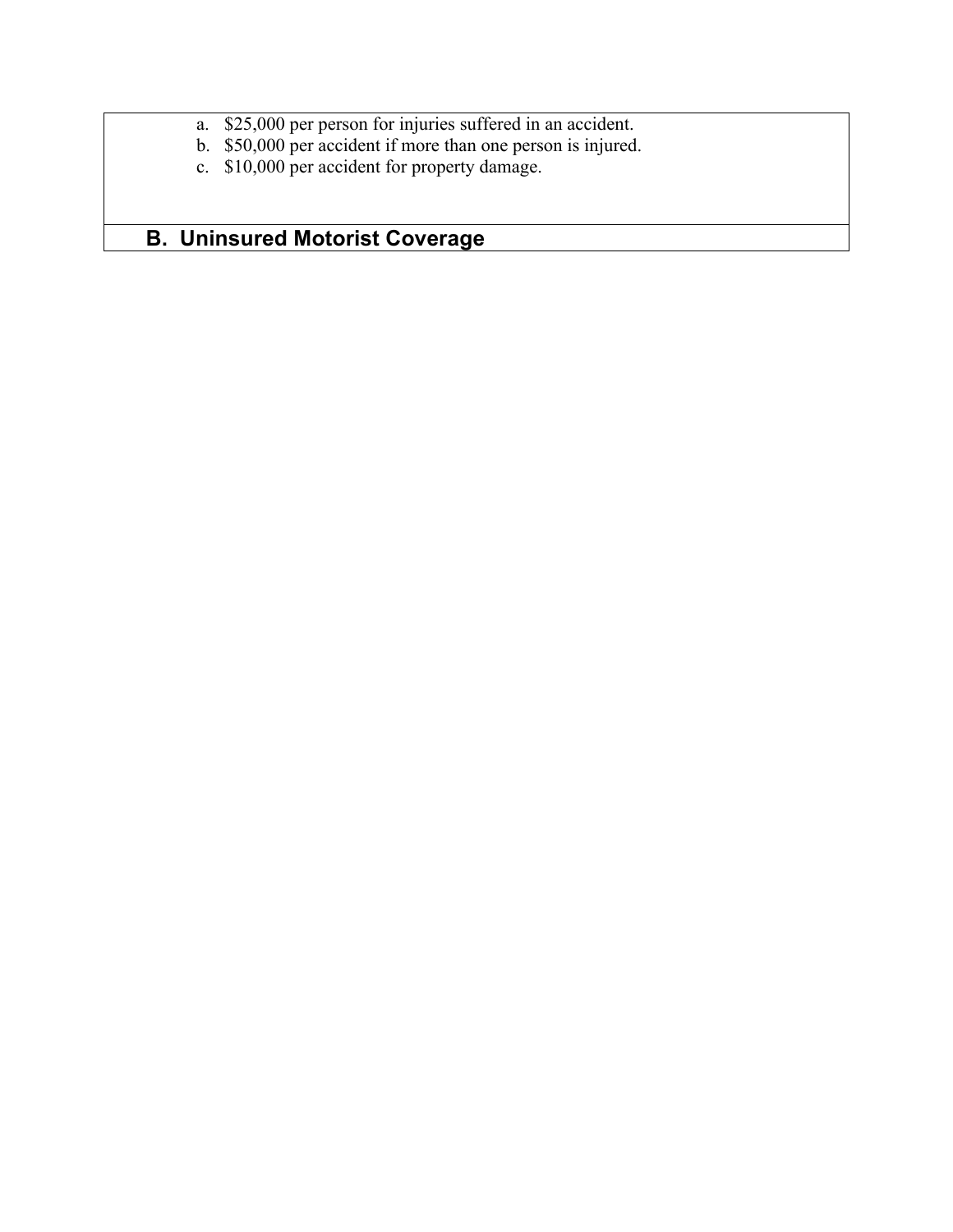#### 1. Generally

Effective July 22, 2007, WRC 48.22.030(1) defines "underinsured motor vehicle" to mean "a motor vehicle with no property damage liability bond or insurance... or with respect to which the sum of limits of liability under all bodily injury or property damage liability bonds and insurance policies applicable to a covered person after an accident is less than the applicable damages which the covered person is legally entitled to recover." Washington thus includes within its statutory definition of "underinsured motorist vehicle" both uninsured motor vehicles and motor vehicles whose insurance coverage is insufficient to compensate the insured for damages sustained in an automobile accident.

#### 2. Mandatory

UM/UIM coverage in Washington is mandatory, unless the named insured or spouse rejects the coverage in writing. *See* WRC 48.22.030(2), (4). The coverage "is not applicable to general liability policies, commonly known as umbrella policies, or other policies which apply only as excess to the insurance directly applicable to the vehicle insured." WRC 48.22.030(2).

3. Limits

"Except as to property damage," UIM coverage "shall be in the same amount at the insured's third party liability coverage unless the insured rejects all or part of the coverage" in writing. WRC 48.22.030(3).

#### 4. Settlement

In Hamilton v. Farmers Ins. Co. of Wash*.*, 107 Wn.2d 721, 733 P.2d 213 (1987), the Washington Supreme Court recognized that if damages are substantially more than the liability limits and a tortfeasor has substantial assets, an underinsurer could substitute its payment to the insured in an amount equal to the tentative settlement.

The underinsurer can succeed to the rights of its insured against the tortfeasor by (1) paying the underinsurance benefits prior to release of the tortfeasor and (2) substituting a payment to the insured in an amount equal to the tentative settlement. These payments assure that the injured insured receives the full benefit of the proposed settlement and his underinsurance coverage. The underinsurer then can pursue the insured's rights against the tortfeasor and attempt to recover assets in addition to the settlement offer. Any recovery over the amount of the substituted settlement payment must be applied first to any uncompensated damages of the injured insured. Only after the insured's damages are fully compensating can the underinsurer retain any recovery. Thus, if the underinsurer determines that the tortfeasor has available assets which would reduce its underinsurance payments after full compensation of the insured's damages, it may secure its subrogation rights by substituting a payment to the insured in an amount equal to the settlement offer.

*Id*. at 734.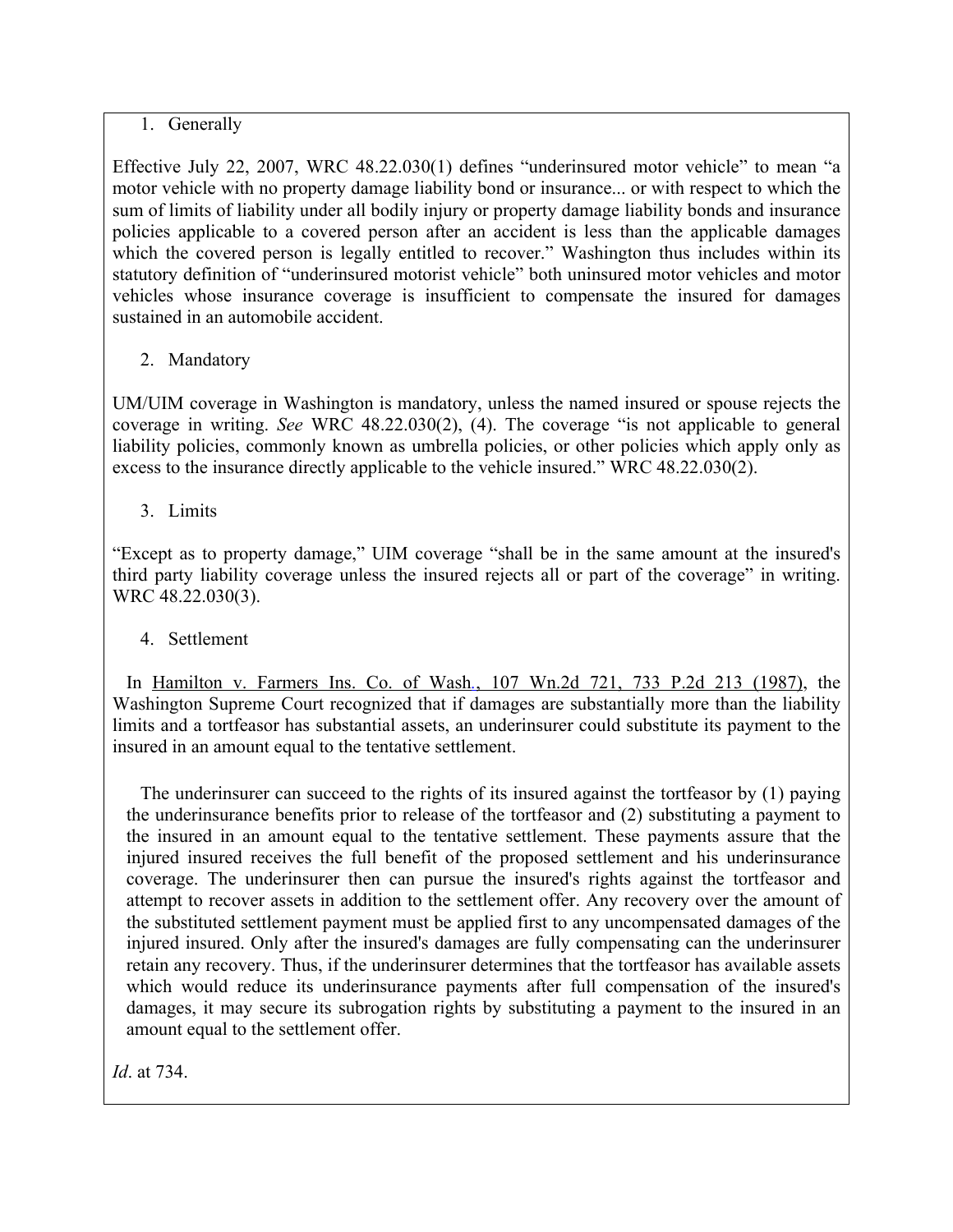#### 5. Offsets

Under Washington law, UIM insurance provides a "floating layer" of excess coverage above the recovery from other sources. However, where there are multiple claimants and insufficient coverage provided in the underlying limits, the UIM carrier is entitled to an offset only for the amount actually received.

The UIM carrier is entitled to offset the full amount of the underlying limits, even if the injured party chooses to accept less than the underlying limits, so long as coverage exists.

Offsets also exists for med-pay or no fault (termed Personal Injury Protection or PIP Coverage). There are no offsets, however, for worker's compensation.

#### 6. Stacking

Anti-stacking provisions in UIM policies are expressly allowed in Washington by statute for both internal and external stacking. *See* WRC 48.22.030(5), (6).

Accordingly, while stacking is allowed, the practice in Washington is that UIM carriers, internal anti-stacking provisions, typically issue policies containing statutorily permitted and external anti-stacking, through "other insurance" provisions, the reality is that although stacking is allowed, typically the policies are written to prohibit stacking.

7. Particular UM/UIM issues unique and/or specific to Washington

In reaction to a case in which the UIM carrier denied coverage in a road rage type case, WRC 48.22.030(12) was added to provide as follows:

The purpose of this section is to protect innocent victims of motorists of underinsured motor vehicles. Covered persons are entitled to coverage without regard to whether an incident was intentionally caused. A person is not entitled to coverage if the insurer can demonstrate that the covered person intended to cause the damage for which underinsured motorists' coverage is sought. As used on this section, and in the section on policies providing the underinsured motorist coverage described in this section, "accident" means an occurrence that is unexpected and unintended from the standpoint of the covered person.

In every other context, Washington interprets the term "accident" from the standpoint of the tortfeasor, not the injured party.

# **C. No Fault Insurance**

Also known as a "tort liability" system, Washington follows "fault" rules when it comes to the options of those involved in car accidents. Depending on the circumstances, a driver, passenger, or pedestrian who has been injured and/or incurred property damage via a car accident may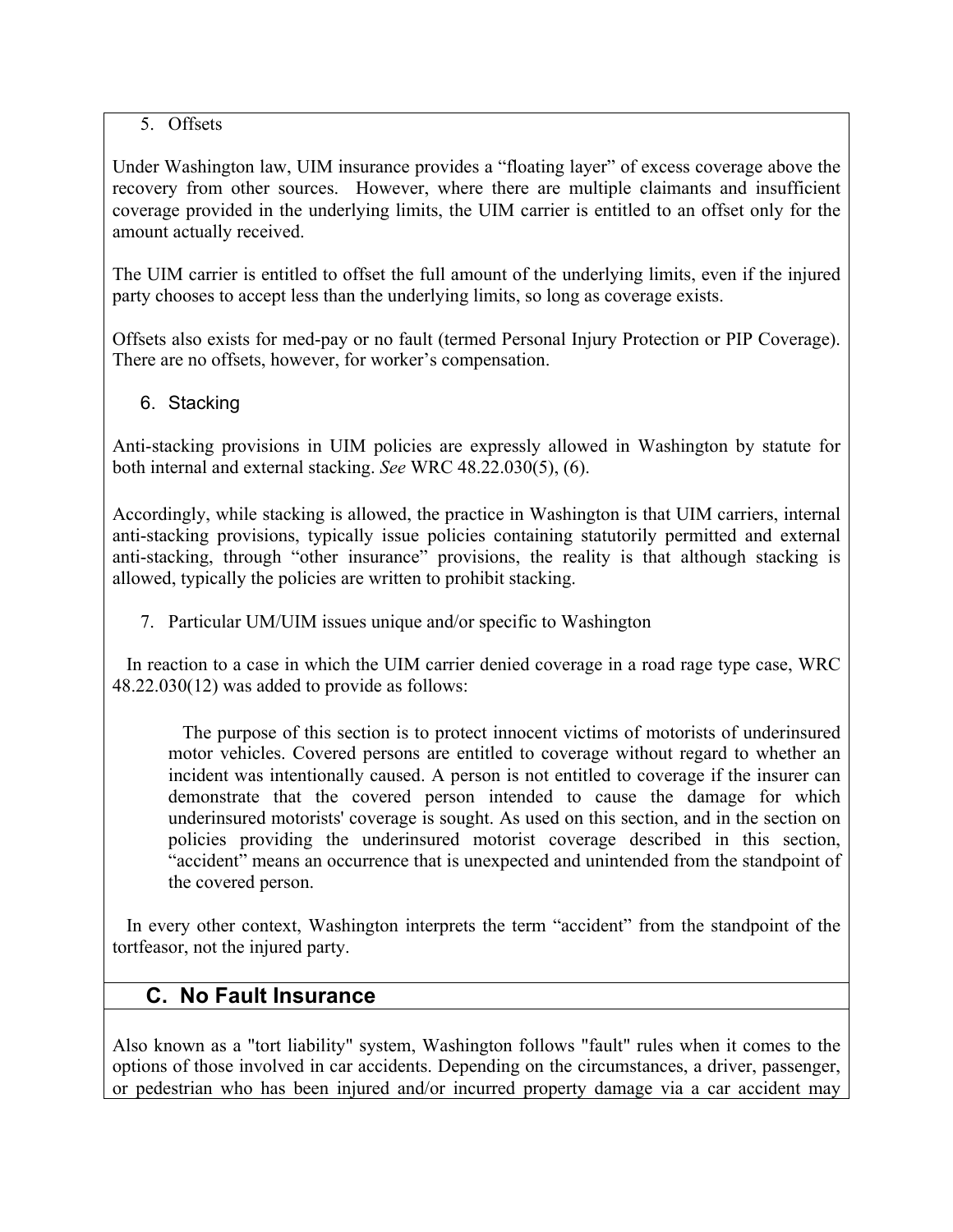choose to do any or all of the following:

- a. file a claim with his or her own insurance company (whether a general health insurance or car insurance policy) after the accident
- b. pursue a claim the insurer of another driver who may have been at fault for causing the accident
- c. go to court and seek money damages against the at-fault driver by filing a personal injury lawsuit.

Because Washington is a "fault" state, there are very few restrictions on your options when it comes to getting compensation for losses tied to car accidents. "No-fault" states have more restrictions, but proving fault in order to get compensation isn't required.

## **D. Disclosure of Limits and Layers of Coverage**

A liability insurer must disclose the insured's policy limits to the victim before a lawsuit is filed if a reasonable person in the same or similar circumstances would believe that disclosure is in the insured's, as opposed to the claimant's, best interests; however, the insurer need not disclose the limits if a reasonable person would believe that disclosure is not in the insured's best interest or if a reasonable person would not know, after reasonably marshaling the facts and evaluating the claim, whether disclosure was or was not in the insured's best interests.

## **E. Unfair Claims Practices**

There is a special statutory duty of good faith that applies to insurance companies. RCWA 48.01.030 requires insurers to deal with their insureds in good faith. An insurer's duty of good faith is based upon a fiduciary relationship creating a heightened standard when contracting with its clients for insurance coverage. An insurance company owes a heightened duty of good faith when it defends an insured under a reservation of rights. In addition to the basic duties of good faith and fair dealing, the insurer must also satisfy the following four criteria: (1) thoroughly investigate the claim; (2) retain competent defense counsel loyal only to the insured; (3) fully inform the insured of the reservation-of-rights defense and the progress of the lawsuit; and (4) refrain from putting the insurer's financial interests above that of the insured. In order to establish a breach of this duty, the insured must prove that the insurer acted unlawfully and in violation of public policy.

The insurer's fiduciary duty to act in good faith is fairly broad; conduct short of intentional bad faith or fraud may constitute a breach of this duty, although not by a good faith mistake. An insurer acts in bad faith when it overemphasizes its own interests. The insurance company's good faith obligation requires it to give equal consideration in all matters to the insured's interests as well as its own interests in resolving claims. The primary inquiry in determining a violation is whether the insurer acted without reasonable justification. An insurer acts in bad faith only when the position it takes is unreasonable, frivolous, or untenable.

The inquiry regarding good faith by an insurer is a question of fact. However, summary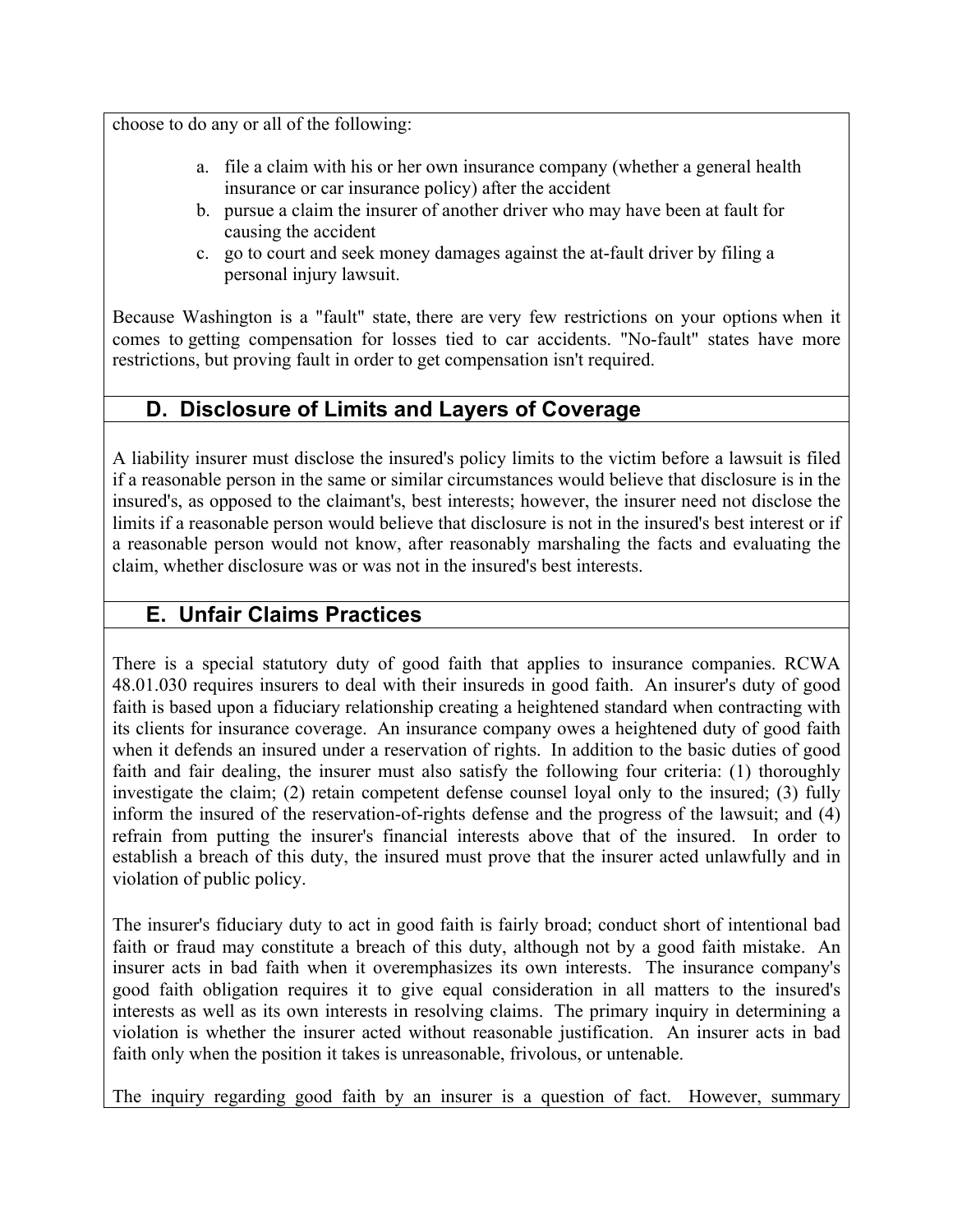judgment may be granted if reasonable minds could only reach one conclusion. If the insurer's denial of coverage is based upon a reasonable interpretation of the policy or if it is uncertain whether the reason for denying coverage was legally sufficient, bad faith will not be found by the courts. On the other hand, an insurer's interpretation of law is not necessarily in good faith simply because the insurer takes an arguable position with respect to existing law. It is still a question as to whether the position, though arguable, was reasonable. It is possible for a jury to conclude that the insurer acted in bad faith even if, at the time of the denial of coverage, the question of coverage appears debatable or even doubtful. Similarly, the insured, as well as the insurer, is bound by the common law duty of good faith and fair dealing, as well as the statutory duty to practice honesty and equity in all insurance matters.

Finally, the Washington courts have found that an insurer is ordinarily permitted to limit its liability unless such a limitation is inconsistent with public policy or some statutory provision. Thus, exclusion from coverage will be ineffective if the facts in any specific case establish that coverage is required to fulfill a statutory mandate.

In order to prevail in a bad faith action, at least where the insured's claim arises from the insurer's defense of the insured under a reservation of rights, the plaintiff must show that harm resulted from the denial of coverage. However, proof of bad faith by the insurer raises a rebuttable presumption of damage. The remedy for bad faith by an insurer is compensation for the harm caused to the insured and estoppel as to any policy defense claims held by the insurer.

## **F. Bad Faith Claims**

Like any other tort, the tort of bad faith requires proof of the existence of a duty, breach of that duty, and damages proximately caused by that breach.

The tort of bad faith has been defined as a breach of the obligation to "deal fairly with an insured, giving equal consideration *in all matters* to the insured's interests." However, this definition arose out of a liability insurance case, and seems to conflict to some extent with the many cases holding that it is not bad faith for an insurer to debate a debatable policy question. The latter cases permit an insurer to deny coverage, incorrectly, so long as the denial of coverage is not frivolous, or without reasonable justification.

To prevail in a bad faith claim, the insured has the burden of establishing that "the insurer's breach of the insurance contract was unreasonable, frivolous or unfounded." This is a question of fact, and is subject to summary judgment according to the normal rules for summary judgment. If the insurer has denied coverage, the insured must produce evidence that the insurer's denial of coverage was unreasonable. In turn, the insurer may respond with evidence showing that its denial of coverage was reasonable. Where reasonable minds could not differ as to the reasonableness of the insurer's actions, summary judgment is appropriate. On the other hand, where reasonable minds could differ, or where the insured offers evidence that the denial of coverage was actually based on factors other than the reason proffered by the insurer, then summary judgment is inappropriate.

An insurer's violation of the statutory obligation to act in good faith "in all insurance matters"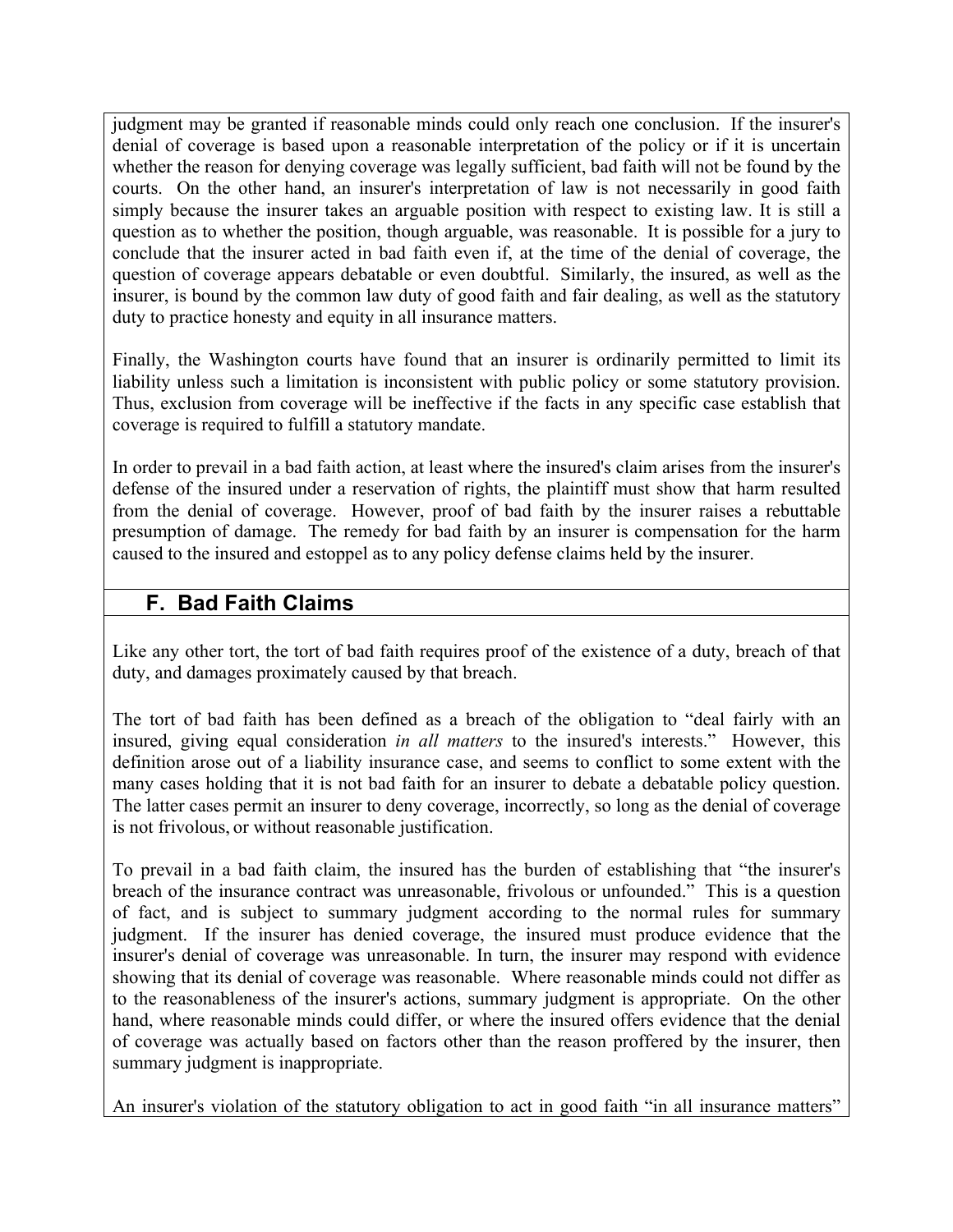can constitute a *per se* violation of the Consumer Protection Act, RCWA 19.86.010 to.090. Consumer Protection Act remedies include, *inter alia*, treble damages up to \$10,000, court costs, and attorney fees. RCWA 19.86.090

Extracontractual liability for the tort of bad faith has been adjudged in liability insurance cases where the insurer fails to defend its insured; where the insurer defends inappropriately under a reservation of rights; where the insurer negligently or in bad faith fails to negotiate and/or settle a claim against its insured within policy limits; and where the insurer prejudices its insured by a negligent or bad faith preliminary investigation. Third party claimants against the insured have no cause of action for the tort of bad faith, absent an assignment of the claim by the insured.

In property, health, homeowners and other first party insurance cases, insurers have been held liable for wrongful refusals to pay claims where such refusals amount to bad faith, for wrongful failure to promptly adjust the claims, and for wrongfully inducing the insured to buy a policy that did not provide the expected coverage and then canceling the policy.

It is not dispositive that the policy in fact provides no coverage; the insurer's duty of good faith is separate from its duty to indemnify if coverage exists. The duty to conduct a reasonable investigation exists regardless of the ultimate conclusion regarding coverage, and if there is a breach of this duty it can be subject to suit both as a bad faith claim and as an action under the Consumer Protection Act.

# **G. Coverage – Duty of Insured**

The duty of cooperation is a defense to coverage which is routinely relied upon by insurance carriers in denying comprehensive general liability (CGL) claims. Under Washington law, an element necessary to this defense is a showing by the carrier that it suffered actual prejudice. Oregon Auto. Ins. Co. v. Salzberg, 85 Wash. 2d 372, 535 P.2d 816 (1975).

Where the insured fails to cooperate with the insurer, and there is no actual prejudice to the carrier's ability to defend the underlying action, there is no prejudice, and the coverage will not be denied. In the context of environmental liability cases, very often the insurer will not only deny coverage but the defense obligation as well. In that circumstance, the insured will often refuse to make its files and records, including such items as consultant reports, drafts of agreements or similar materials available to the carrier, which is also an adversary in the coverage dispute. However, since such materials are seldom helpful in defending against the strict liability claims inherent in such cases, the alleged breach of the duty to cooperate causes no prejudice.

## **H. Fellow Employee Exclusions**

Liability insurance policies may contain provisions which exclude coverage for injuries to employees of the insured arising out of and in the course of their employment. The purpose of an employee exclusion is to make clear that the liability policy does not provide coverage for claims arising under workers compensation laws.